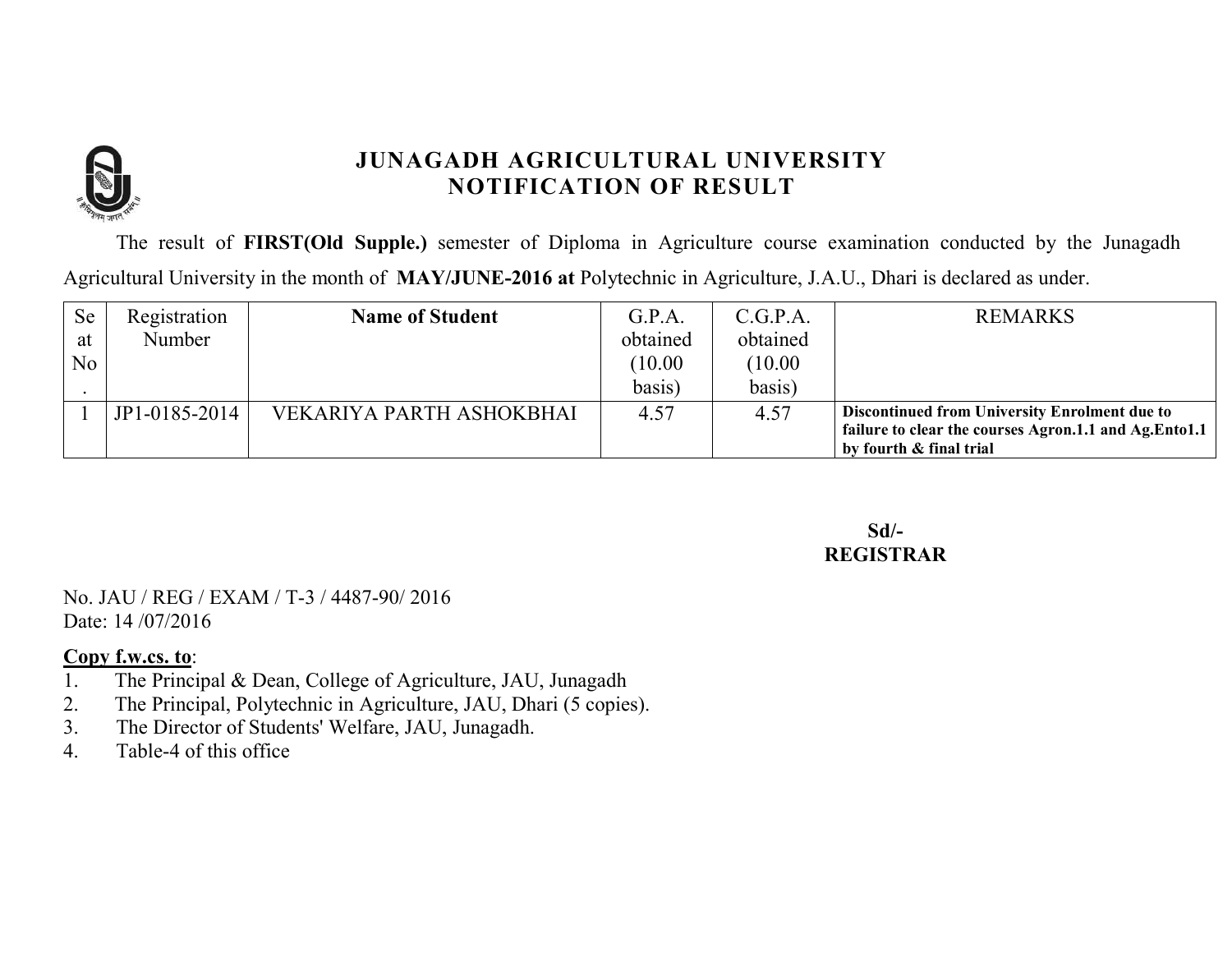

The result of **SECOND(Old Part)** semester of Diploma in Agriculture course examination conducted by the Junagadh Agricultural University in the month of **MAY/JUNE-2016 at** Polytechnic in Agriculture, J.A.U., Dhari is declared as under.

| <b>Se</b> | Registration  | Name of student                       | G.P.A.   | C.G.P.A. | <b>REMARKS</b>                                                                                                                                                                                                                        |
|-----------|---------------|---------------------------------------|----------|----------|---------------------------------------------------------------------------------------------------------------------------------------------------------------------------------------------------------------------------------------|
| at        | Number        |                                       | obtained | obtained |                                                                                                                                                                                                                                       |
| No        |               |                                       | (10.00)  | (10.00)  |                                                                                                                                                                                                                                       |
|           |               |                                       | basis)   | basis)   |                                                                                                                                                                                                                                       |
|           | JP1-0167-2014 | MANDH NARESHBHAI DAYABHAI             | 5.51     | 5.26     | Promoted to fourth semester                                                                                                                                                                                                           |
|           | JP1-0173-2014 | PARMAR ROHITKUMAR<br><b>NATHABHAI</b> | 5.19     | 5.04     | 1. Not promoted to fourth semester<br>2. On academic probation to clear the course(s)<br>Ag.Eco.2.1 by fourth and final trial                                                                                                         |
|           | JP1-0185-2014 | VEKARIYA PARTH ASHOKBHAI              | 5.11     | 4.85     | 1. On academic probation to clear the course(s)<br>Ag, Ento.2.2 by third trial<br>2. Discontinued from University Enrolment due to<br>failure to clear the courses of first sem. Agron.1.1<br>and Ag.Ento1.1 by fourth & final trial. |

No. JAU / REG / EXAM / T-3 / **4491-94** / 2016 **REGISTRAR**

Date: 14 /07/2016

- 1. The Principal & Dean, College of Agriculture, JAU, Junagadh
- 2. The Principal, Polytechnic in Agriculture, JAU, Dhari (5 copies).
- 3. The Director of Students' Welfare, JAU, Junagadh.
- 4. Table-4 of this office.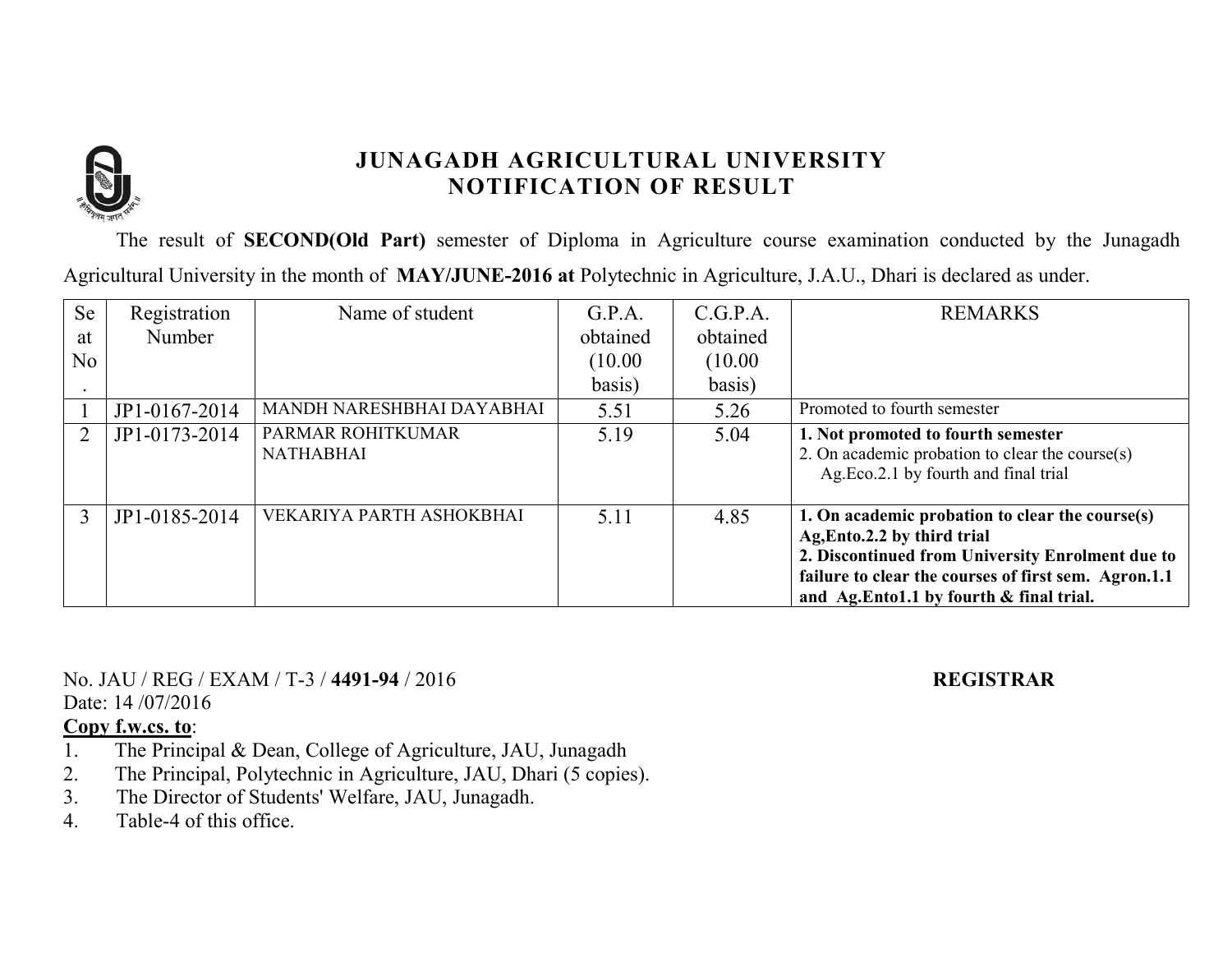

The result of **THIRD(Supple.)** semester of Diploma in Agriculture course examination conducted by the Junagadh Agricultural University in the month of **MAY/JUNE-2016** at Polytechnic in Agriculture, J.A.U., Dhari is declared as under.

| Seat           | Registration  | Name of student                 | G.P.A.   | C.G.P.A. | <b>REMARKS</b>                     |
|----------------|---------------|---------------------------------|----------|----------|------------------------------------|
| No.            | Number        |                                 | obtained | obtained |                                    |
|                |               |                                 | (10.00)  | (10.00)  |                                    |
|                |               |                                 | basis)   | basis)   |                                    |
|                | JP1-0161-2014 | HIRAPARA ABHAYKUMAR CHANDUBHAI  | 6.05     | 5.97     | Promoted to fifth semester         |
|                | JP1-0165-2014 | KATHAROTIYA DIPENKUMAR NARENDRA | 6.24     | 6.06     | Promoted to fifth semester         |
|                | JP1-0173-2014 | PARMAR ROHITKUMAR NATHABHAI     | 5.09     | 5.06     | 1. Not Promoted to Fourth semester |
|                |               |                                 |          |          | 2. He has to clear the course(s)   |
|                |               |                                 |          |          | Ag.Eco.2.1 of Second sem. by       |
|                |               |                                 |          |          | Fourth & final trial               |
| $\overline{4}$ | JP1-0176-2014 | RATHOD MANISHKUMAR DINESHBHAI   | 5.92     | 5.59     | 1. Promoted to fifth semester      |
|                | JP1-0184-2014 | VAMJA KEVAL UKABHAI             | 5.01     | 5.02     | 1. Promoted to fifth semester      |

No. JAU / REG / EXAM / T-3 / 4495-98 / 2016 **REGISTRAR**

Date: 14 /07/2016

- 1. The Principal & Dean, College of Agriculture, JAU, Junagadh
- 2. The Principal, Polytechnic in Agriculture, JAU, Dhari (5 copies).
- 3. The Director of Students' Welfare, JAU, Junagadh.
- 4. Table-4 of this office.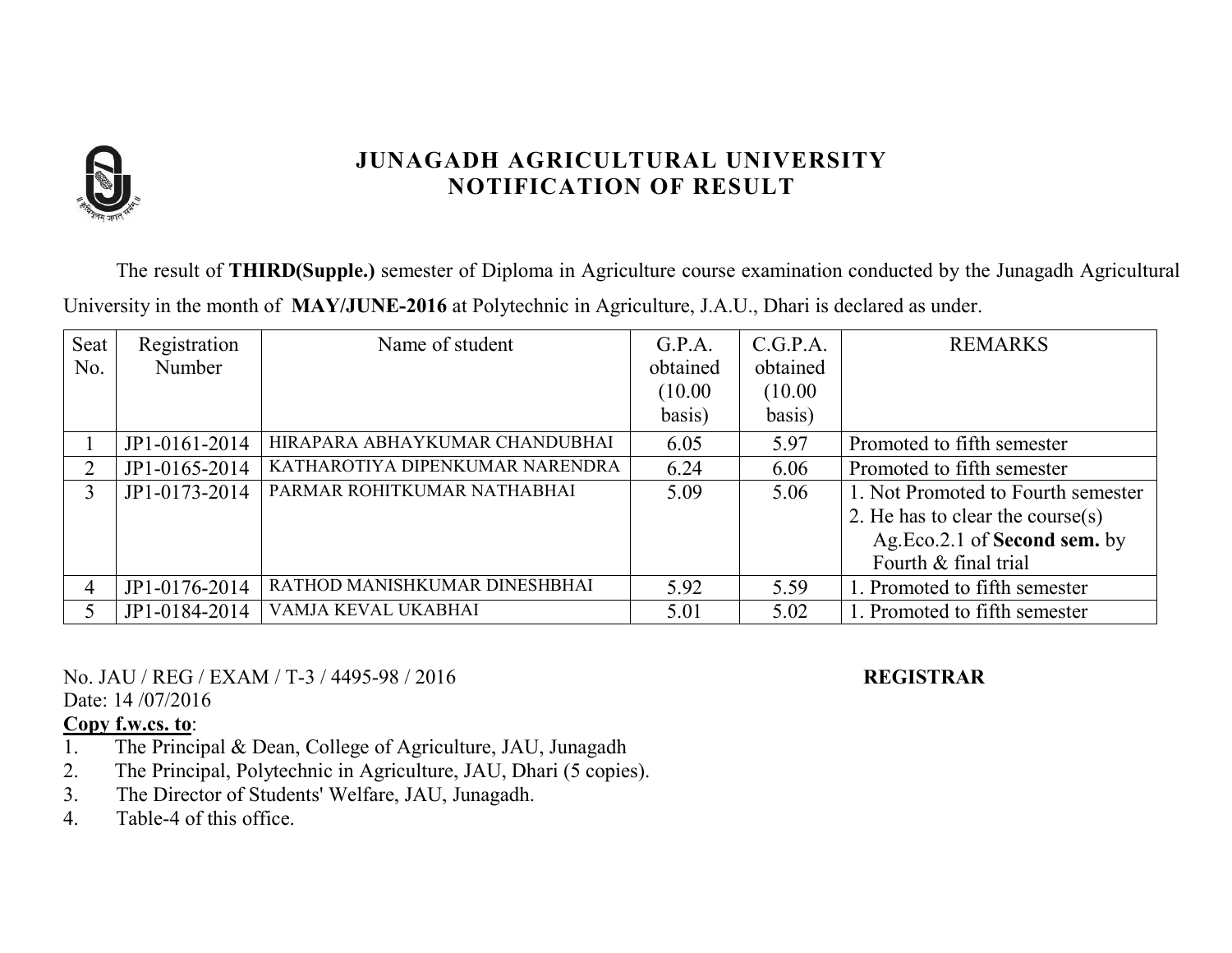

The result of **FOURTH(Regular)** semester of Diploma in Agriculture course examination conducted by the Junagadh Agricultural University in the month of **MAY/JUNE-2016** at Polytechnic in Agriculture, J.A.U., Dhari is declared as under.

| Seat           | Registration  | Name of student                           | G.P.A.   | C.G.P.A. | <b>REMARKS</b>                                                               |
|----------------|---------------|-------------------------------------------|----------|----------|------------------------------------------------------------------------------|
| No.            | Number        |                                           | obtained | obtained |                                                                              |
|                |               |                                           | (10.00)  | (10.00)  |                                                                              |
|                |               |                                           | basis)   | basis)   |                                                                              |
|                | JP1-0155-2014 | <b>BHADARKA BHARATKUMAR</b>               | 6.19     | 5.90     | 1. Promoted to fifth semester                                                |
|                |               | <b>MEGHABHAI</b>                          |          |          | 2. On academic probation to clear the course Ag. Ento.4.4<br>by second trial |
| $\overline{2}$ | JP1-0156-2014 | <b>BHARADAVA SWETA</b>                    | 8.40     | 7.93     | Promoted to fifth semester                                                   |
|                |               | <b>VIJAYBHAI</b>                          |          |          |                                                                              |
| 3              | JP1-0160-2014 | <b>GUJARATI RAVI DILIPBHAI</b>            | 5.42     | 5.90     | Promoted to fifth semester                                                   |
| 4              | JP1-0161-2014 | HIRAPARA ABHAYKUMAR                       | 5.88     | 5.95     | 1. Promoted to fifth semester                                                |
|                |               | <b>CHANDUBHAI</b>                         |          |          | 2. On academic probation to clear the course Ag. Ento.4.4<br>by second trial |
| 5              | JP1-0162-2014 | KAMALIYA VARSHABEN                        | 5.76     | 5.64     | Promoted to fifth semester                                                   |
|                |               | <b>KANABHAI</b>                           |          |          |                                                                              |
| 6              | JP1-0165-2014 | KATHAROTIYA DIPENKUMAR<br><b>NARENDRA</b> | 7.26     | 6.35     | Promoted to fifth semester                                                   |
| 7              | JP1-0166-2014 | KODIYATAR MANALIBEN<br><b>PUNJABHAI</b>   | 6.12     | 5.78     | Promoted to fifth semester                                                   |
| 8              | JP1-0168-2014 | MEGHANA KANZARIYA                         | 5.69     | 5.82     | 1. Promoted to fifth semester                                                |
|                |               |                                           |          |          | 2. On academic probation to clear the course Ag.Ento.4.4<br>by second trial  |
| 9              | JP1-0172-2014 | PARAMAR ROBINKUMAR                        | 6.72     | 6.55     | Promoted to fifth semester                                                   |
|                |               | PRATAPBHAI                                |          |          |                                                                              |
| 10             | JP1-0174-2014 | PATEL DHARMESHBHAI                        | 7.08     | 6.58     | Promoted to fifth semester                                                   |
|                |               | <b>RAMALBHAI</b>                          |          |          |                                                                              |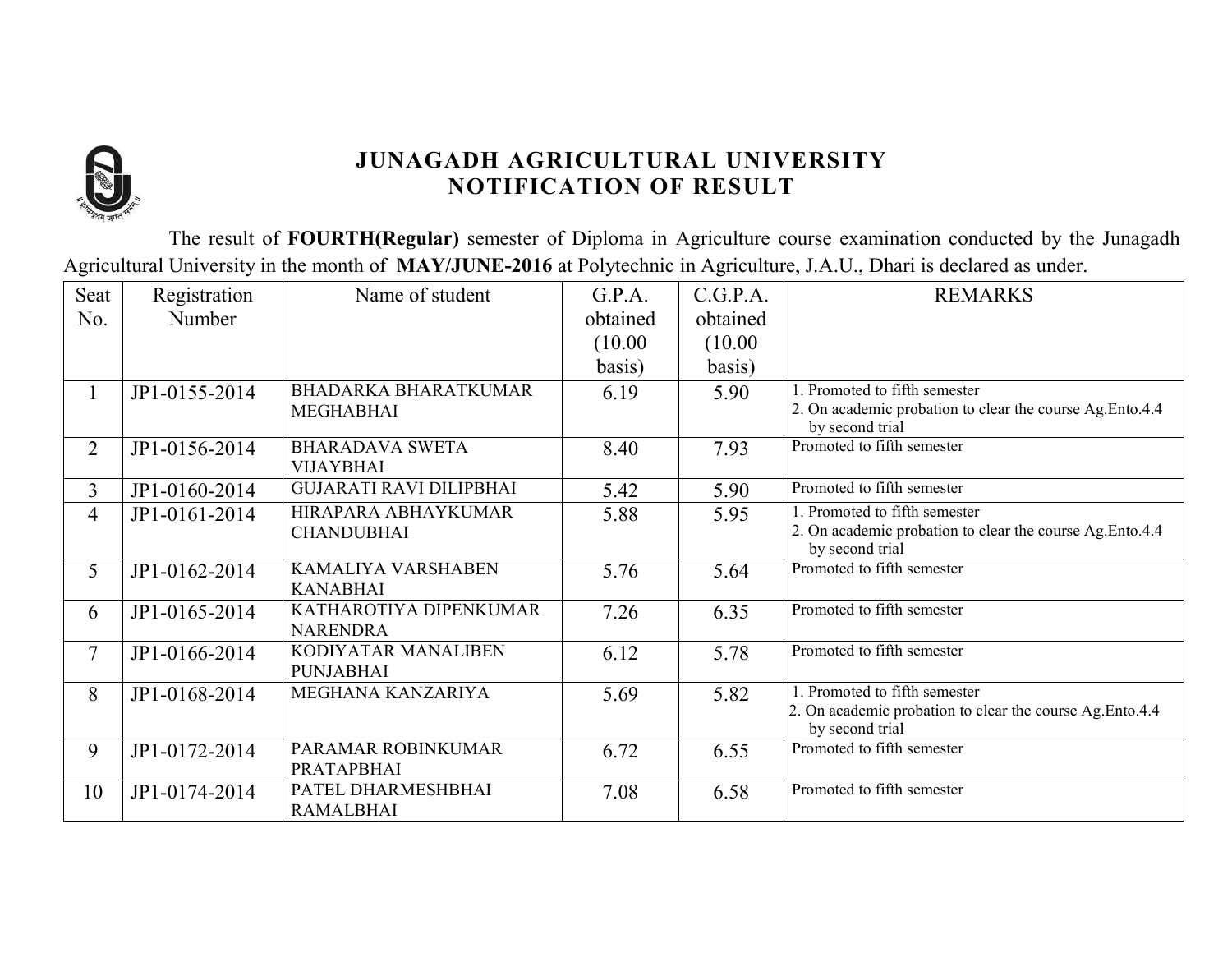| 11 | JP1-0175-2014 | POSHIYA ELVISKUMAR<br><b>PRAVINBHAI</b>        | 9.01 | 7.95 | Promoted to fifth semester                                                                                                    |
|----|---------------|------------------------------------------------|------|------|-------------------------------------------------------------------------------------------------------------------------------|
| 12 | JP1-0176-2014 | <b>RATHOD MANISHKUMAR</b><br><b>DINESHBHAI</b> | 5.31 | 5.52 | 1. Promoted to fifth semester<br>2. On academic probation to clear the course(s) Agron.4.6<br>and Ag.Ento.4.4 by second trial |
| 13 | JP1-0177-2014 | RATHVA SACHIN JIVANBHAI                        | 8.40 | 8.11 | Promoted to fifth semester                                                                                                    |
| 14 | JP1-0178-2014 | <b>RUDANI DEEP</b><br><b>GHANSHYAMBHAI</b>     | 8.36 | 7.82 | Promoted to fifth semester                                                                                                    |
| 15 | JP1-0179-2014 | RUDANI GAURANG KALUBHAI                        | 7.97 | 7.23 | Promoted to fifth semester                                                                                                    |
| 16 | JP1-0182-2014 | <b>VALA BHARATBHAI</b><br><b>DEVAKUBHAI</b>    | 6.15 | 5.71 | Promoted to fifth semester                                                                                                    |
| 17 | JP1-0184-2014 | VAMJA KEVAL UKABHAI                            | 4.78 | 4.97 | 1. Promoted to fifth semester<br>2. On academic probation to clear the course(s) Agron.4.6<br>and Ag.Ento.4.4 by second trial |

No. JAU / REG / EXAM / T-3 / 4499-4502 / 2016 **REGISTRAR**

Date: /07/2016

- 2. The Principal, Polytechnic in Agriculture, JAU, Dhari (5 copies).
- 3. The Director of Students' Welfare, JAU, Junagadh. 4.Table-4 of this office.

<sup>1.</sup> The Principal & Dean, College of Agriculture, JAU, Junagadh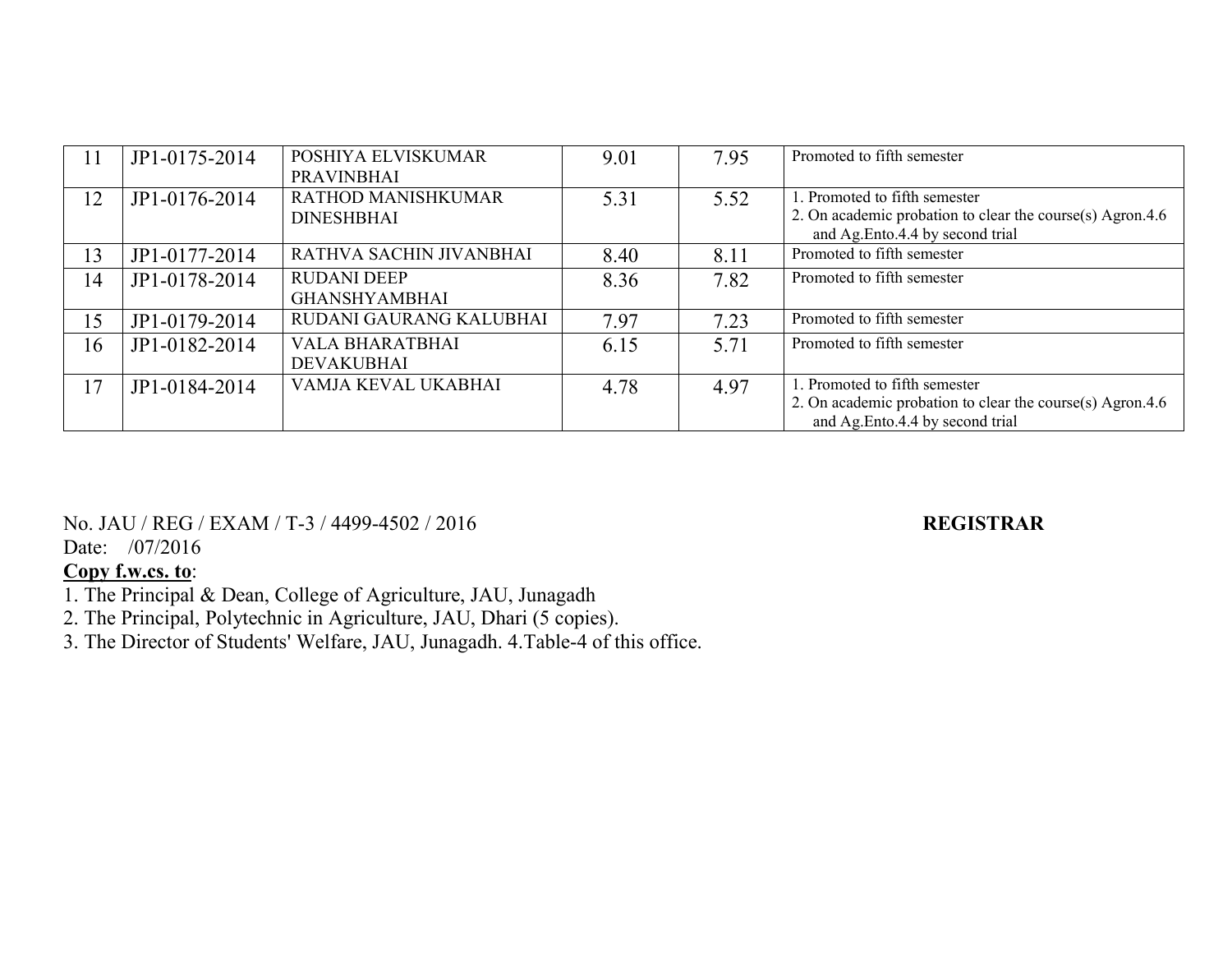

The result of **Fifth (Supple.)** semester of Diploma in Agriculture course examination conducted by the Junagadh Agricultural University in the month of **MAY / JUNE-2016 at** Polytechnic in Agriculture, JAU, Dhari is declared as under.

| Seat | Registration  | Name of student        | G.P.A    | C.G.P.A. | <b>REMARKS</b>             |
|------|---------------|------------------------|----------|----------|----------------------------|
| No.  | Number        |                        | obtained | obtained |                            |
|      |               |                        | 10.00    | 10.00    |                            |
|      |               |                        | basis)   | basis)   |                            |
|      | JP1-0132-2013 | JETHAVA SAGAR KANUBHAI | 6.23     | 5.50     | Promoted to sixth semester |

### No. JAU / REG / EXAM / T-3 / 3548-51 / 2016 **REGISTRAR**

Date: 22 /06/ 2016

- 1. The Principal & Dean, College of Agriculture, JAU, Junagadh
- 2. The Principal, Polytechnic in in Agriculture, JAU, Dhari (5 copies).
- 3. The Director of Students' Welfare, JAU, Junagadh.
- 4. Table-4 of this office.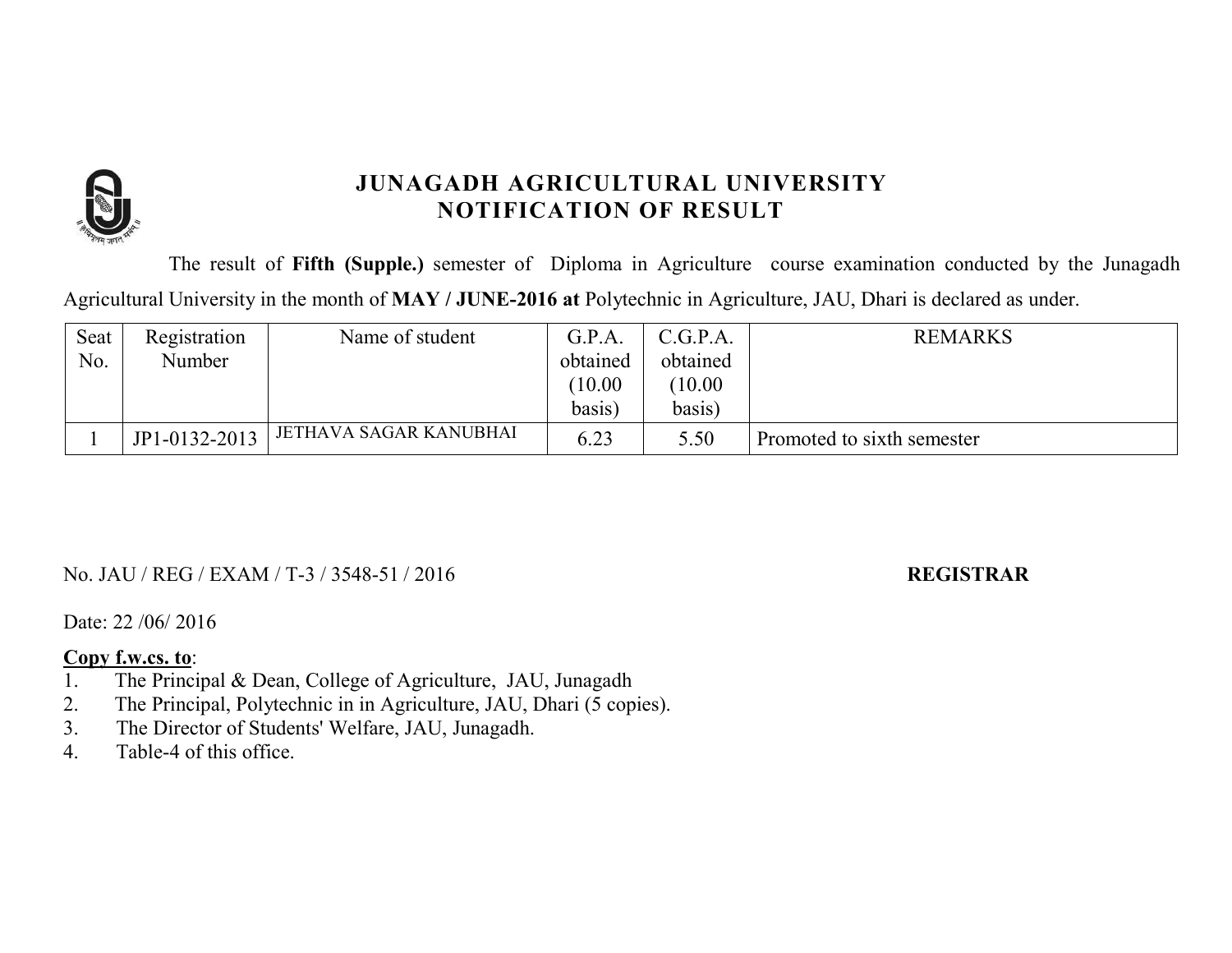

The result of **SIXTH(Regular)** semester of Diploma in Agriculture course examination conducted by the Junagadh Agricultural University in the month of **MAY / JUNE-2016 at** Polytechnic in Agriculture, JAU, Dhari is declared as under.

| Seat No.       | Name of Student                            | <b>Registration Number</b> | G.P.A.<br>obtained (10.00 | C.G.P.A.<br>obtained (10.00 | <b>REMARKS</b>                      |
|----------------|--------------------------------------------|----------------------------|---------------------------|-----------------------------|-------------------------------------|
|                |                                            |                            | basis)                    | basis)                      |                                     |
|                | ARYA KARTIKKUMAR DOLATSINH                 | JP1-0122-2013              | 5.78                      | 6.08                        | <b>Second Class</b>                 |
| $\overline{2}$ | BHADARKA JAYENDRA NAGABHAI                 | JP1-0123-2013              | 7.14                      | 6.84                        | <b>First Class</b>                  |
| $\overline{3}$ | CHOTALIYA RENISH DEVJIBHAI                 | JP1-0124-2013              | 7.48                      | 6.94                        | <b>First Class</b>                  |
| 4              | DAKA YASH JIVARAJBHAI                      | JP1-0125-2013              | 5.84                      | 5.74                        | Pass Class                          |
| $\mathfrak{S}$ | DAVE GURUDAT JANAKBHAI                     | JP1-0126-2013              | 7.82                      | 7.68                        | <b>First Class with Distinction</b> |
| 6              | DEVANI KHUSHAL ARVINDBHAI                  | JP1-0127-2013              | 5.46                      | 5.45                        | Pass Class                          |
| $\tau$         | <b>GAJERA RIKUNJ VELJIBHAI</b>             | JP1-0129-2013              | 7.94                      | 7.14                        | <b>First Class</b>                  |
| 8              | <b>GAJERA RITULKUMAR VELJIBHAI</b>         | JP1-0130-2013              | 7.98                      | 7.49                        | <b>First Class</b>                  |
| 9              | GAUSWAMI MILANGIRI RAJESHGIRI              | JP1-0131-2013              | 7.90                      | 7.20                        | <b>First Class</b>                  |
| 10             | JETHAVA SAGAR KANUBHAI                     | JP1-0132-2013              | 6.60                      | 5.70                        | Pass Class                          |
| 11             | KACHHADIYA DHAVALKUMAR<br><b>ASHOKBHAI</b> | PAD01-323-2012             | 5.74                      | 5.43                        | Pass Class                          |
| 12             | KARAMATA BALUBHAI SEJABHAI                 | JP1-0133-2013              | 6.22                      | 5.84                        | Pass Class                          |
| 13             | KARANGIYA MINITKUMAR RAMDEBHAI             | PAD01-394-2013             | 5.44                      | 5.16                        | Pass Class                          |
| 14             | KORAT NITINKUMAR MUKESHBHAI                | JP1-0134-2013              | 6.34                      | 5.89                        | Pass Class                          |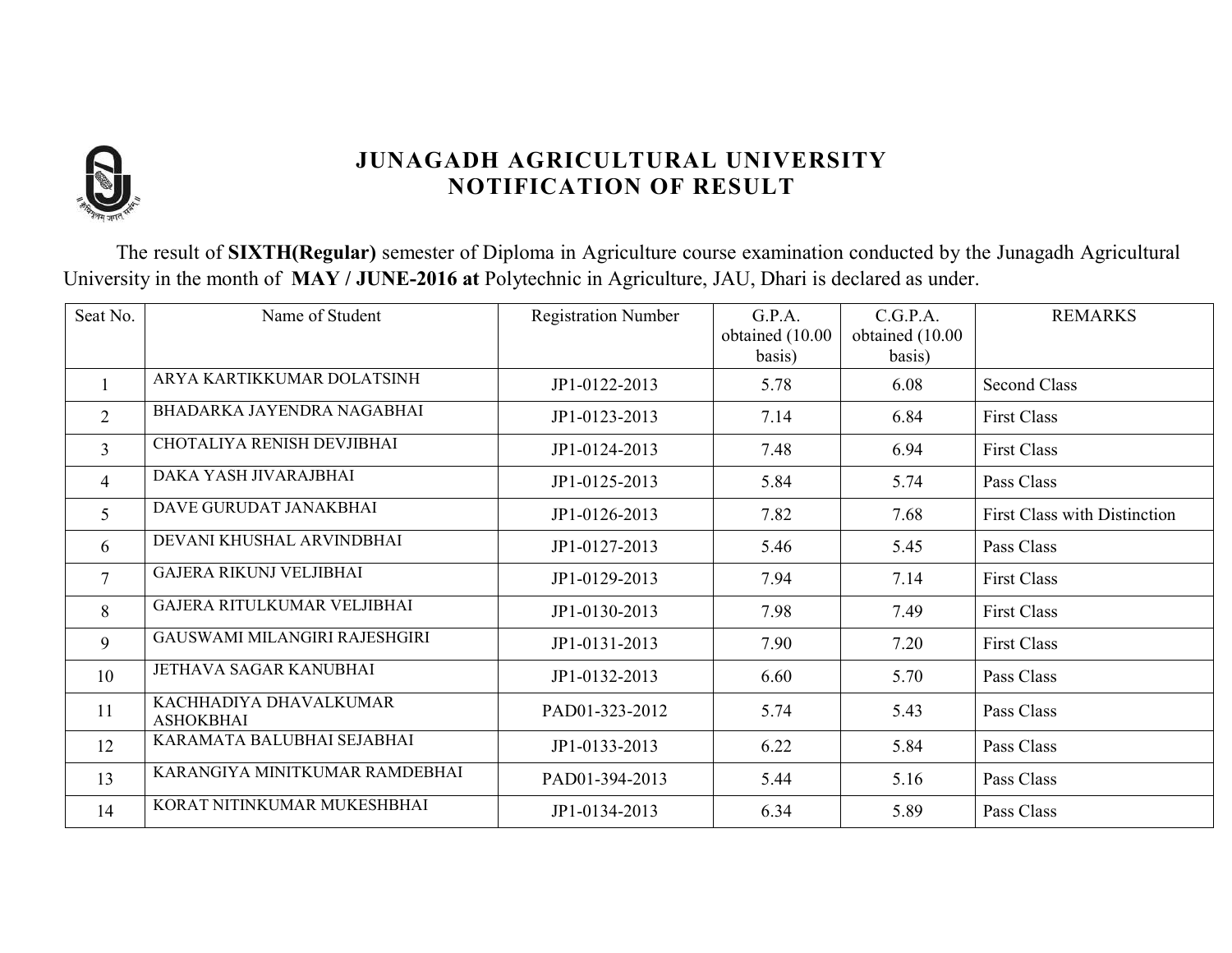| 15 | LAKHANI DOLATSINH MANSURBHAI      | JP1-0135-2013      | 7.34 | 6.62 | <b>First Class</b>                  |
|----|-----------------------------------|--------------------|------|------|-------------------------------------|
| 16 | LUNAGARIYA HIREN RAMAJIBHAI       | JP1-0136-2013      | 6.34 | 5.69 | Pass Class                          |
| 17 | MAHIDA ANJALI RAMJIBHAI           | P.AGRI-A-0152-2013 | 0.00 | 5.13 | Fail                                |
| 18 | MAKWANA VISHALKUMAR RAVJIBHAI     | JP1-0138-2013      | 7.68 | 7.18 | <b>First Class</b>                  |
| 19 | <b>MALAM MILAN BHUPAT</b>         | JP1-0139-2013      | 7.18 | 5.96 | Pass Class                          |
| 20 | MUNGALAPARA KRISHNABEN PRAVINBHAI | JP1-0140-2013      | 6.46 | 5.53 | Pass Class                          |
| 21 | NAGHERA MANISHBHAI JADAVBHAI      | JP1-0141-2013      | 7.84 | 7.58 | <b>First Class with Distinction</b> |
| 22 | PANASURIYA PIYUSH HARSUKHBHAI     | JP1-0145-2013      | 7.14 | 6.75 | <b>First Class</b>                  |
| 23 | PATEL BRIJESHKUMAR MANOJBHAI      | JP1-0147-2013      | 6.30 | 5.88 | Pass Class                          |
| 24 | RAM ROHITKUMAR RANABHAI           | JP1-0148-2013      | 6.56 | 5.77 | Pass Class                          |
| 25 | RATHOD VIKAS RAJESHBHAI           | JP1-0108-2012      | 5.16 | 5.09 | Pass Class                          |
| 26 | SAU PRADIPKUMAR JETHABHAI         | 4015013028         | 7.68 | 7.77 | <b>First Class with Distinction</b> |
| 27 | SEVRA SANJAY MERAMANBHAI          | JP1-0149-2013      | 9.06 | 8.93 | <b>First Class with Distinction</b> |
| 28 | TANK PIYUSHKUMAR AMRUTLAL         | JP1-0150-2013      | 8.36 | 8.16 | <b>First Class with Distinction</b> |
| 29 | USDAD NIKUNJ RASHIKBHAI           | JP1-0151-2013      | 7.18 | 5.99 | Pass Class                          |
| 30 | VARU HARDIK DEVSHIBHAI            | PAD01-410-2013     | 6.22 | 5.87 | Pass Class                          |
| 31 | YAGNESHKUMAR MANUBHAI BALAI       | JP1-0153-2013      | 6.86 | 7.49 | <b>First Class</b>                  |

No. JAU / REG / EXAM / T-3 / 3552-55 / 2016 **REGISTRAR** Date: 22 /06/2016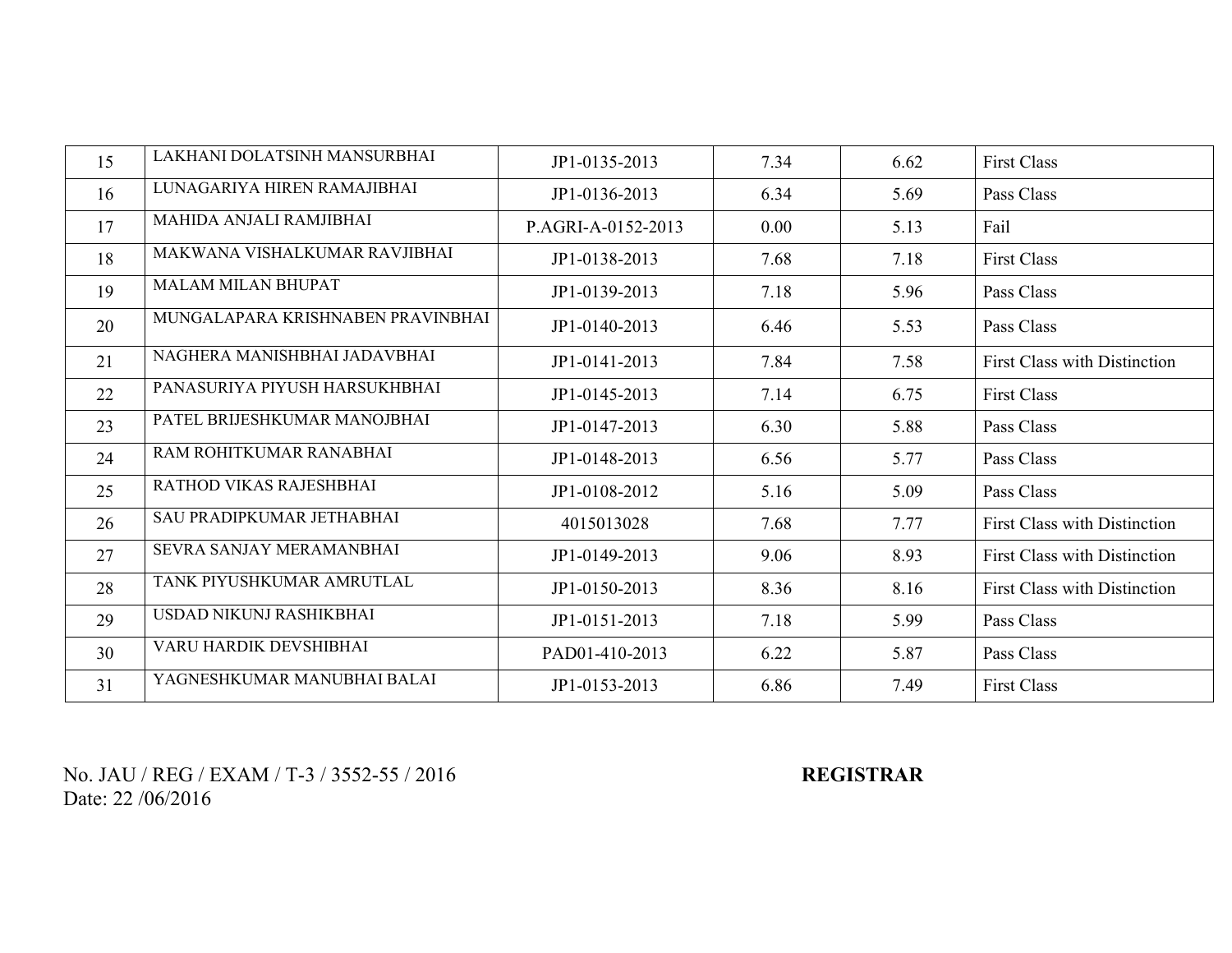# **Copy f.w.cs. to:**<br>1. The Princip

- 1. The Principal & Dean, College of Agriculture, JAU, Junagadh<br>2. The Principal, Polytechnic in Agriculture, J.A.U., Dhari (5 copi
- 2. The Principal, Polytechnic in Agriculture, J.A.U., Dhari (5 copies).
- 3. The Director of Students' Welfare, JAU, Junagadh.
- 4. Table-4 of this office.

| Sr. No.   Class |                                     | <b>No. of Students</b> |                | Total |
|-----------------|-------------------------------------|------------------------|----------------|-------|
|                 |                                     | Boy                    | Girl           |       |
|                 | <b>First Class with Distinction</b> | 05                     | 00             | 05    |
|                 | <b>First Class</b>                  | 09                     | 00             | 09    |
|                 | <b>Second Class</b>                 | 01                     | 00             |       |
|                 | Pass Class                          | 14                     | 01             |       |
|                 | Fail                                | $\Omega$               | 0 <sub>0</sub> | 01    |
|                 | Total:                              | 30                     | 01             |       |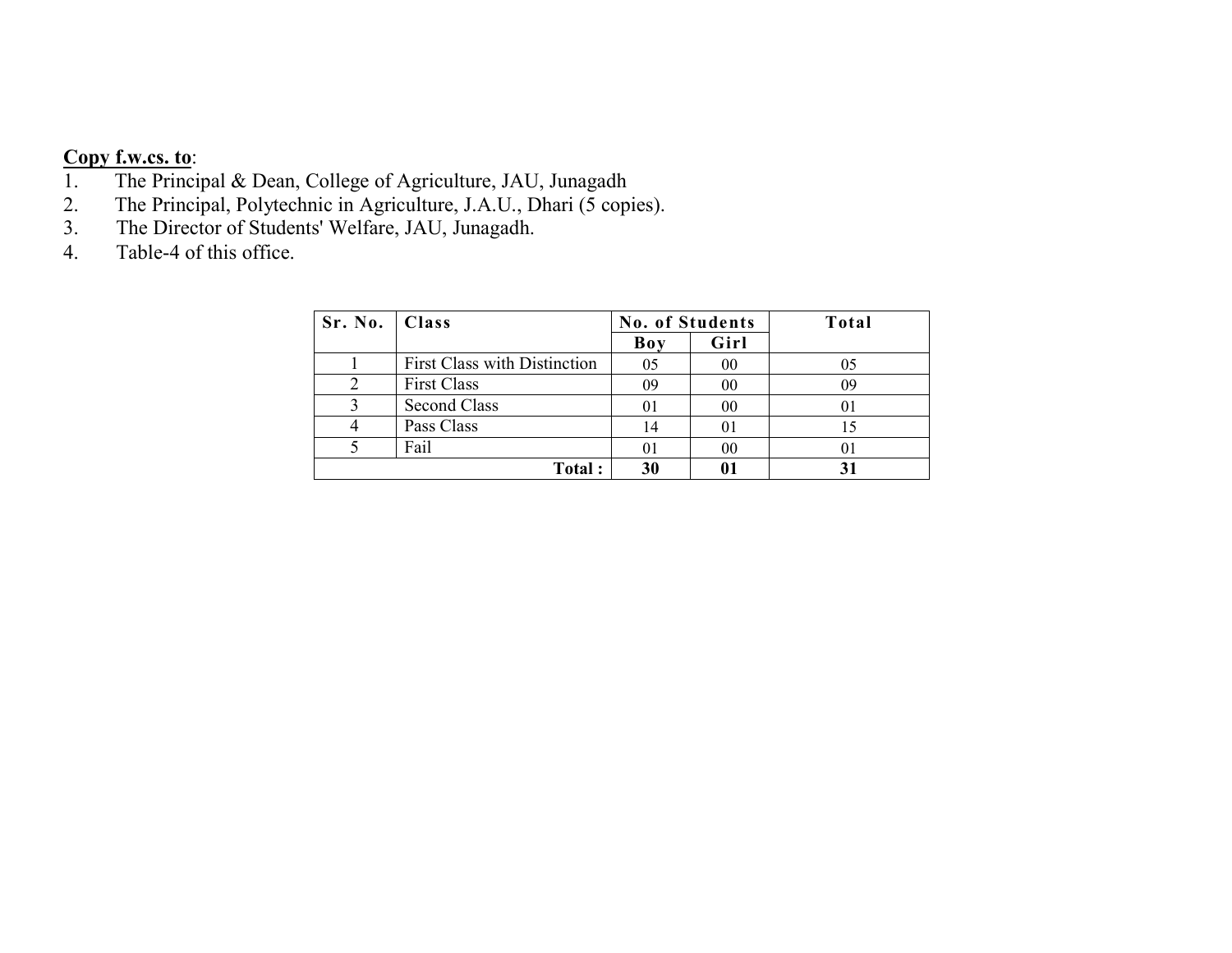The result of **FOURTH(Regular)** semester of Diploma in Horticulture course examination conducted by the Junagadh Agricultural University in the month of **MAY/JUNE-2016 at** Polytechnic in Horticulture, JAU, Junagadh is declared as under.

| Seat           | Registration  | Name of Student                   | G.P.A.   | C.G.P.A. | <b>REMARKS</b>             |
|----------------|---------------|-----------------------------------|----------|----------|----------------------------|
| No.            | Number        |                                   | obtained | obtained |                            |
|                |               |                                   | (10.00)  | (10.00)  |                            |
|                |               |                                   | basis)   | basis)   |                            |
|                | JP7-0163-2014 | <b>BALDHA RASHMI RATIBHAI</b>     | 8.91     | 8.60     | Promoted to fifth semester |
| $\overline{2}$ | JP7-0164-2014 | BARAD JIGNESHKUMAR MANSUKHBHAI    | 5.30     | 5.41     | Promoted to fifth semester |
| 3              | JP7-0165-2014 | BARAD PANKAJKUMAR PUNJABHAI       | 7.51     | 6.95     | Promoted to fifth semester |
| 4              | JP7-0166-2014 | <b>BHUT BANSIBEN GAJENDRABHAI</b> | 7.42     | 7.38     | Promoted to fifth semester |
| 5              | JP7-0167-2014 | <b>BHUT HIRENKUMAR RAMESHBHAI</b> | 7.33     | 7.34     | Promoted to fifth semester |
| 6              | JP7-0168-2014 | BORKHATARIYA DIPALIBEN RAJABHAI   | 7.56     | 7.85     | Promoted to fifth semester |
|                | JP7-0169-2014 | CHANDPA SHIVANIBEN RAJESHBHAI     | 6.24     | 5.98     | Promoted to fifth semester |
| 8              | JP7-0170-2014 | CHAVDA RIMABEN PRAVINBHAI         | 5.81     | 5.91     | Promoted to fifth semester |
| 9              | JP7-0173-2014 | DOMADIA SHRADDHA DINESHBHAI       | 8.15     | 7.82     | Promoted to fifth semester |
| 10             | JP7-0174-2014 | DOMADIYA HARSHIL BHAVESHBHAI      | 9.08     | 8.53     | Promoted to fifth semester |
| 11             | JP7-0175-2014 | GAJERA KRISHNABEN CHANDUBHAI      | 7.88     | 7.90     | Promoted to fifth semester |
| 12             | JP7-0177-2014 | JADAV VIJAYBHAI MANSINGBHAI       | 5.48     | 5.60     | Promoted to fifth semester |
| 13             | JP7-0178-2014 | JETHVA PRASHANT RAMESHBHAI        | 7.85     | 8.05     | Promoted to fifth semester |
| 14             | JP7-0182-2014 | KORAT HEMANG HITESHBHAI           | 5.55     | 5.43     | Promoted to fifth semester |
| 15             | JP7-0184-2014 | MOKARIYA BHAVESH POLABHAI         | 7.67     | 7.86     | Promoted to fifth semester |
| 16             | JP7-0185-2014 | MONPARA KRUPALIBEN SATISHBHAI     | 7.67     | 7.84     | Promoted to fifth semester |
| 17             | JP7-0186-2014 | MORI PRATIXABEN BHAVSINGBHAI      | 5.70     | 6.12     | Promoted to fifth semester |
| 18             | JP7-0187-2014 | MUNGARA MAHIRAJKUMAR AMRUTLAL     | 5.61     | 5.98     | Promoted to fifth semester |
| 19             | JP7-0188-2014 | NANDANIYA MILANKUMAR MENASIBHAI   | 6.36     | 6.66     | Promoted to fifth semester |
| 20             | JP7-0190-2014 | PARMAR KAUSHAL KANAIYABHAI        | 7.39     | 7.75     | Promoted to fifth semester |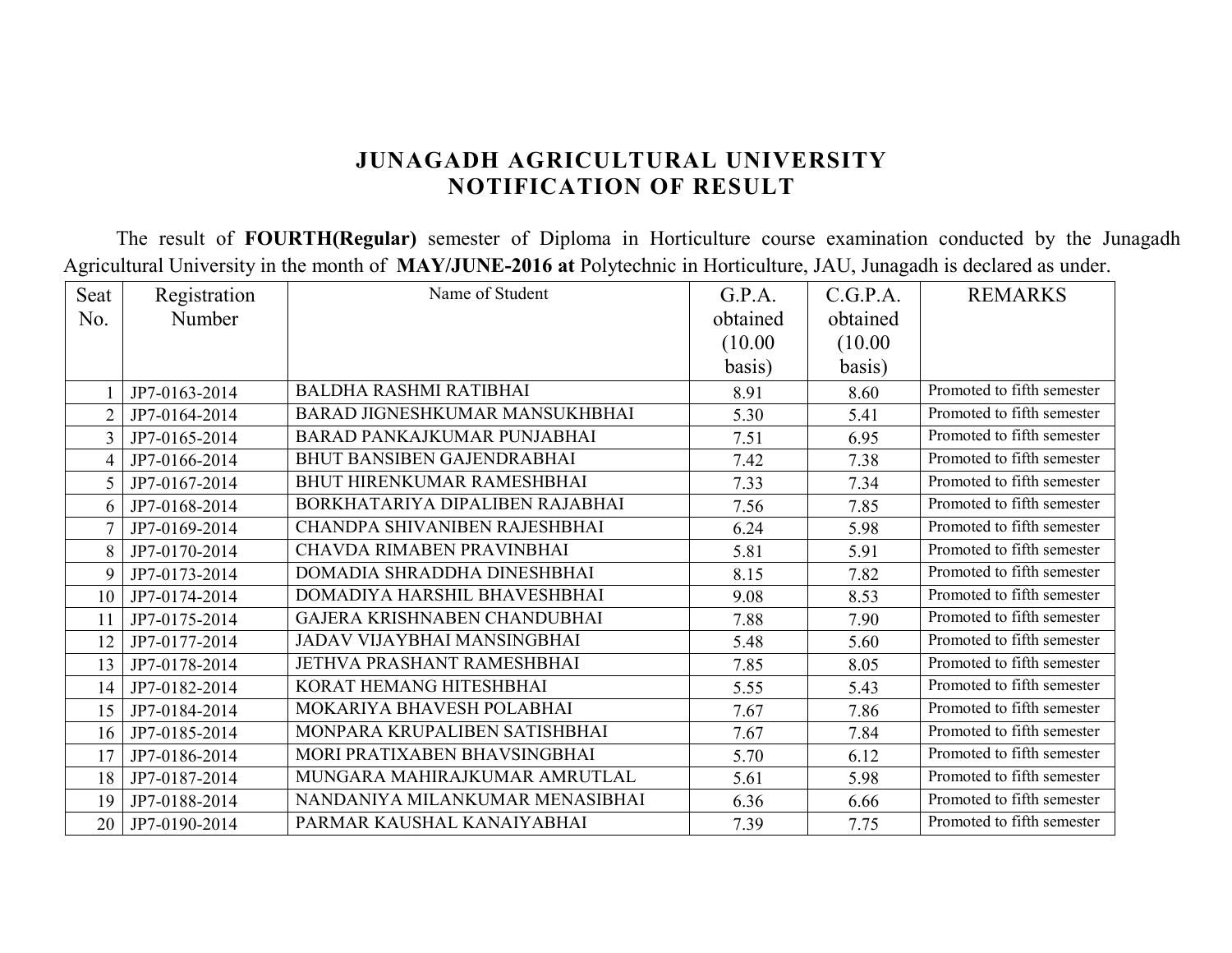|    | JP7-0192-2014    | SAMARTH AJAY KALUSKAR            | 9.05  | 897  | Promoted to fifth semester |
|----|------------------|----------------------------------|-------|------|----------------------------|
|    | JP7-0193-2014    | SOLANKI BRIJESH ASHWINBHAI       | 8.83  | 8.83 | Promoted to fifth semester |
|    | JP7-0194-2014    | ZALAVADIYA VASUBHAI DILIPBHAI    | 8.94  | 8.77 | Promoted to fifth semester |
| 24 | JP7-0159-2013    | VADHER PAVAN MALDEVBHAI          | 8 2 9 | 7 94 | Promoted to fifth semester |
|    | PHORTI-0162-2014 | BHIMANI CHINTANKUMAR ARAVINDBHAI | 6.30  | 6.22 | Promoted to fifth semester |
|    | PHORTI-0165-2014 | CHUDASAMA DARSHANKUMAR VIMALBHAI | 5.68  | 6.05 | Promoted to fifth semester |

No. JAU / REG / EXAM / T-3 / 4544-47 / 2016

#### **REGISTRAR**

Date: 16 /07/ 2016

- 1. The Principal & Dean, College of Agriculture, JAU, Junagadh<br>2. The Principal, Polytechnic in Horticulture, JAU, Junagadh (5 co
- 2. The Principal, Polytechnic in Horticulture, JAU, Junagadh (5 copies).<br>3. The Director of Students' Welfare, JAU, Junagadh.
- 3. The Director of Students' Welfare, JAU, Junagadh.<br>4. Table-4 of this office
- Table-4 of this office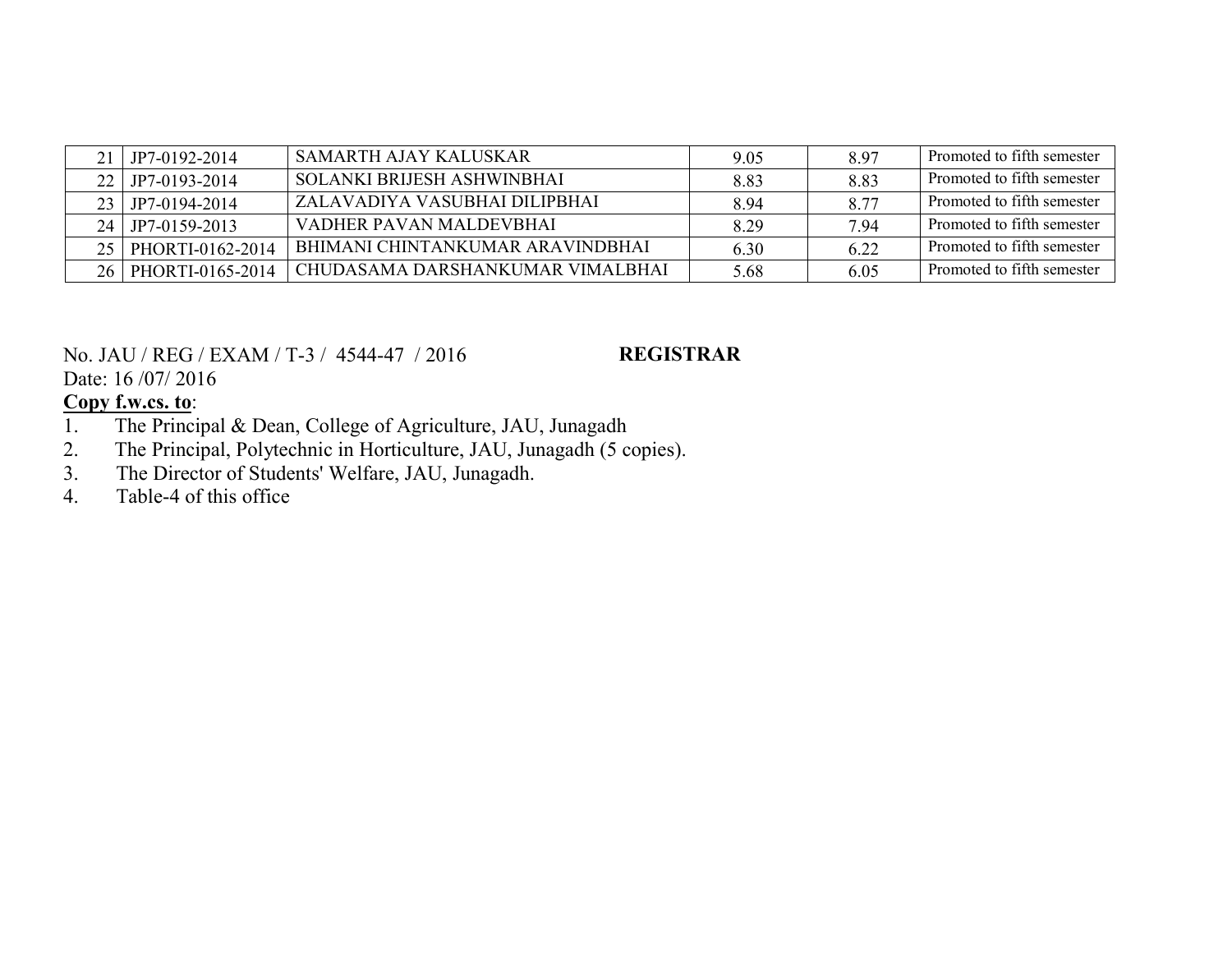

The result of **SIXTH (Regular)** semester of Diploma in Horticulture course examination conducted by the Junagadh Agricultural University in the month of **MAY / JUNE-2016 at** Polytechnic in Horticulture, JAU, Junagadh is declared as under.

| Seat No.        | Name of Student                    | Registration  | G.P.A.          | C.G.P.A.        | <b>REMARKS</b>                      |
|-----------------|------------------------------------|---------------|-----------------|-----------------|-------------------------------------|
|                 |                                    | Number        | obtained (10.00 | obtained (10.00 |                                     |
|                 |                                    |               | basis)          | basis)          |                                     |
| $\overline{1}$  | <b>BARAD PARITABEN HAMIRBHAI</b>   | JP7-0129-2013 | 8.68            | 8.67            | <b>First Class with Distinction</b> |
| $\overline{2}$  | BUHA SHITALBEN HARESHBHAI          | JP7-0130-2013 | 7.68            | 7.08            | <b>First Class</b>                  |
| 3               | CHAVDA URVISHABEN GIRISHBHAI       | JP7-0131-2013 | 8.12            | 8.07            | <b>First Class with Distinction</b> |
| $\overline{4}$  | CHHODVADIYA KAUSHIK KANUBHAI       | JP7-0132-2013 | 7.68            | 6.98            | <b>First Class</b>                  |
| 5               | CHUDASAMA VIJAYKUMAR MANSUKHLAL    | JP7-0133-2013 | 7.62            | 7.48            | <b>First Class</b>                  |
| 6               | DAMOR NARVATBHAI MATHURBHAI        | JP7-0134-2013 | 6.62            | 5.85            | Pass Class                          |
| $7\phantom{.0}$ | DHAPA NILESHKUMAR GOVINDBHAI       | JP7-0135-2013 | 7.14            | 6.46            | <b>Second Class</b>                 |
| 8               | DHARSENDA SHITALBEN JETHABHAI      | JP7-0136-2013 | 6.94            | 7.02            | <b>First Class</b>                  |
| 9               | DHARSENDA SHRADDHABEN PARBATBHAI   | JP7-0137-2013 | 8.34            | 7.88            | <b>First Class with Distinction</b> |
| 10              | <b>GANVIT ANJANABEN ASHVINBHAI</b> | JP7-0138-2013 | 6.32            | 5.88            | Pass Class                          |
| 11              | <b>GHOSIYA ABHISHEK ASHOKKUMAR</b> | JP7-0139-2013 | 7.76            | 7.23            | <b>First Class</b>                  |
| 12              | JILADIYA NIMESHKUMAR DEVABHAI      | JP7-0140-2013 | 8.16            | 8.27            | <b>First Class with Distinction</b> |
| 13              | KARMUR RAHUL MARKHIBHAI            | JP7-0141-2013 | 7.12            | 6.77            | <b>First Class</b>                  |
| 14              | KATHAD ROHITKUMAR HARASUKHBHAI     | JP7-0142-2013 | 7.38            | 8.10            | <b>First Class with Distinction</b> |
| 15              | KODAVALA PARTHKUMAR PRAVINKUMAR    | JP7-0143-2013 | 6.44            | 6.38            | <b>Second Class</b>                 |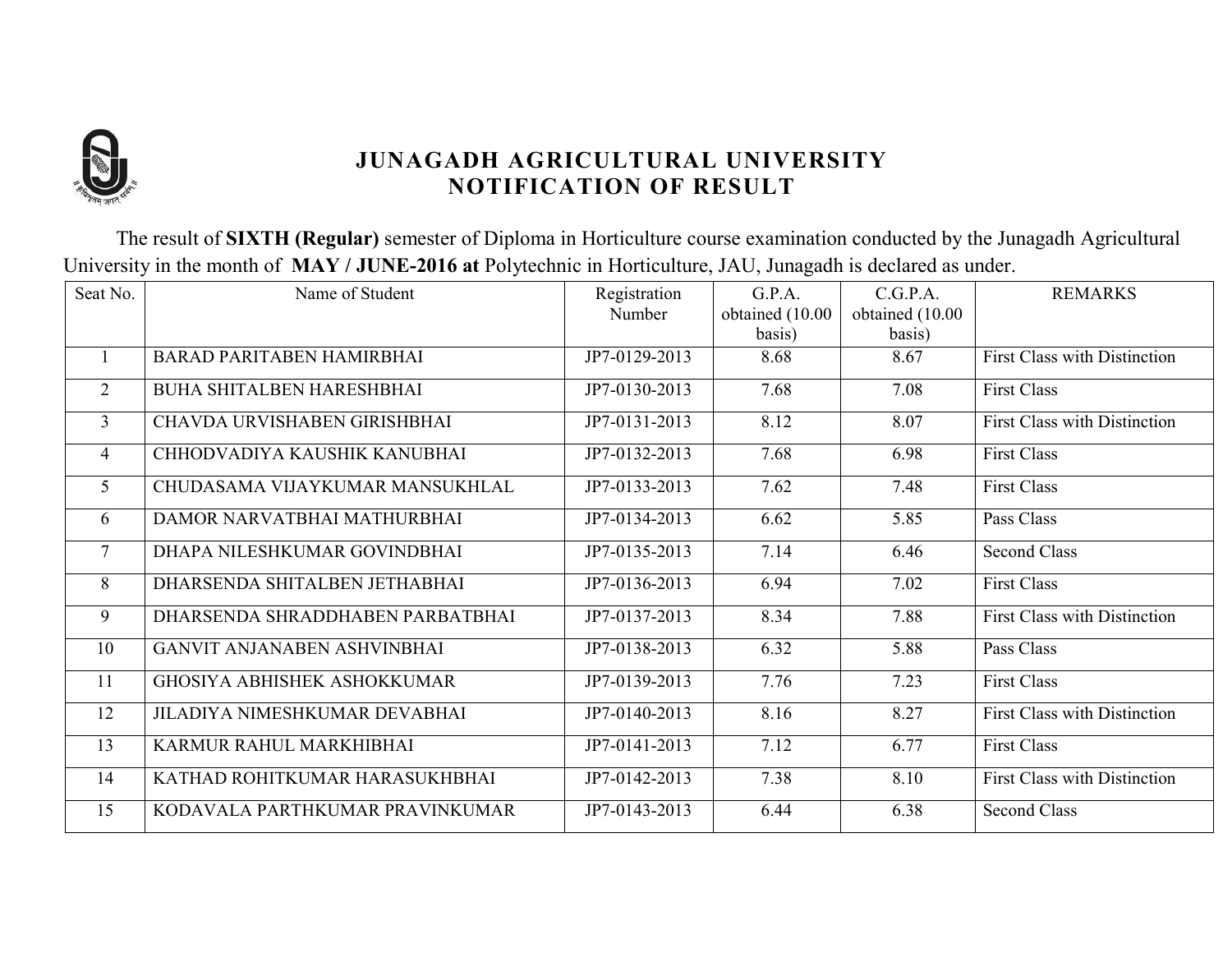| 16 | KOYANI HETVI SURESHBHAI        | JP7-0144-2013 | 7.74 | 7.44 | <b>First Class</b>                  |
|----|--------------------------------|---------------|------|------|-------------------------------------|
| 17 | <b>NITABEN</b>                 | JP7-0145-2013 | 7.72 | 7.20 | <b>First Class</b>                  |
| 18 | PADHARIYA MAULIK HARDASBHAI    | JP7-0146-2013 | 6.70 | 5.80 | Pass Class                          |
| 19 | PATAT KIRANBEN VIRABHAI        | JP7-0147-2013 | 7.54 | 6.76 | <b>First Class</b>                  |
| 20 | PATEL DARPANA MAHENDRABHAI     | JP7-0148-2013 | 7.98 | 7.57 | <b>First Class with Distinction</b> |
| 21 | RAM ARATIBEN PARBATBHAI        | JP7-0149-2013 | 7.60 | 6.62 | <b>First Class</b>                  |
| 22 | RATHOD MAYUR BHAYABHAI         | JP7-0151-2013 | 8.10 | 8.04 | First Class with Distinction        |
| 23 | SADARIYA DIPKUMAR HARESHBHAI   | JP7-0153-2013 | 6.94 | 6.71 | <b>First Class</b>                  |
| 24 | SAVALIYA PRITUL CHAKUBHAI      | JP7-0154-2013 | 7.20 | 7.13 | <b>First Class</b>                  |
| 25 | SOJITRA KRUPALI ASHWINBHAI     | JP7-0156-2013 | 8.20 | 8.35 | <b>First Class with Distinction</b> |
| 26 | SONDARAVA MADHURI PRABHULAL    | JP7-0158-2013 | 7.34 | 6.72 | <b>First Class</b>                  |
| 27 | VAGHASIA PUJABEN HARESHBHAI    | JP7-0160-2013 | 7.54 | 6.64 | <b>First Class</b>                  |
| 28 | ZALAVADIYA SWETABEN PRAFULBHAI | JP7-0162-2013 | 8.94 | 9.02 | First Class with Distinction        |
| 29 | CHAVADA SAGAR DEVABHAI         | 4025513005    | 6.52 | 6.22 | <b>Second Class</b>                 |
| 30 | DODIYA RAVIKUMAR BHIMABHAI     | 4025513007    | 7.46 | 7.69 | <b>First Class with Distinction</b> |
| 31 | CHAVDA HIRENBEN DINESHBHAI     | 4025213002    | 8.22 | 8.11 | <b>First Class with Distinction</b> |
| 32 | DAKI RIMABEN PARBATBHAI        | 4025213003    | 7.14 | 6.22 | <b>Second Class</b>                 |
| 33 | MALAM PRAVINABEN LAKHABHAI     | 4025213012    | 7.54 | 7.54 | <b>First Class with Distinction</b> |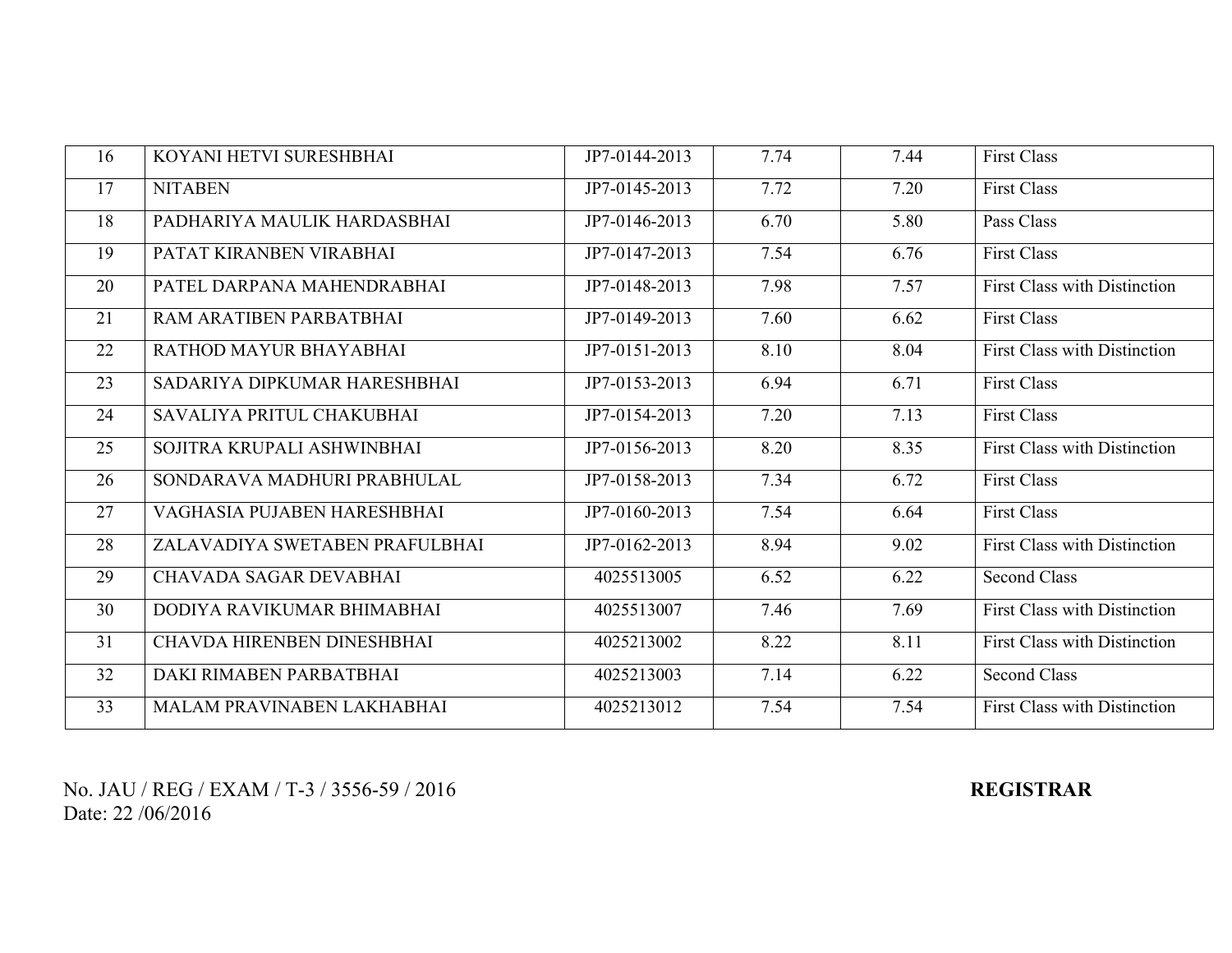- 1. The Principal & Dean, College of Agriculture, JAU, Junagadh
- 2. The Principal, Polytechnic in Horticulture, JAU, Junagadh (5 copies).<br>3. The Director of Students' Welfare, JAU, Junagadh.
- The Director of Students' Welfare, JAU, Junagadh.
- 4. Table-4 of this office.

| Sr. No.   Class |                                     | <b>No. of Students</b> |      | Total |
|-----------------|-------------------------------------|------------------------|------|-------|
|                 |                                     | <b>Boy</b>             | Girl |       |
|                 | <b>First Class with Distinction</b> | 04                     | 08   |       |
|                 | <b>First Class</b>                  | 06                     | 08   |       |
|                 | <b>Second Class</b>                 | 03                     | 01   | .)4   |
|                 | Pass Class                          | 02                     | 01   |       |
|                 | Total:                              |                        | 18   |       |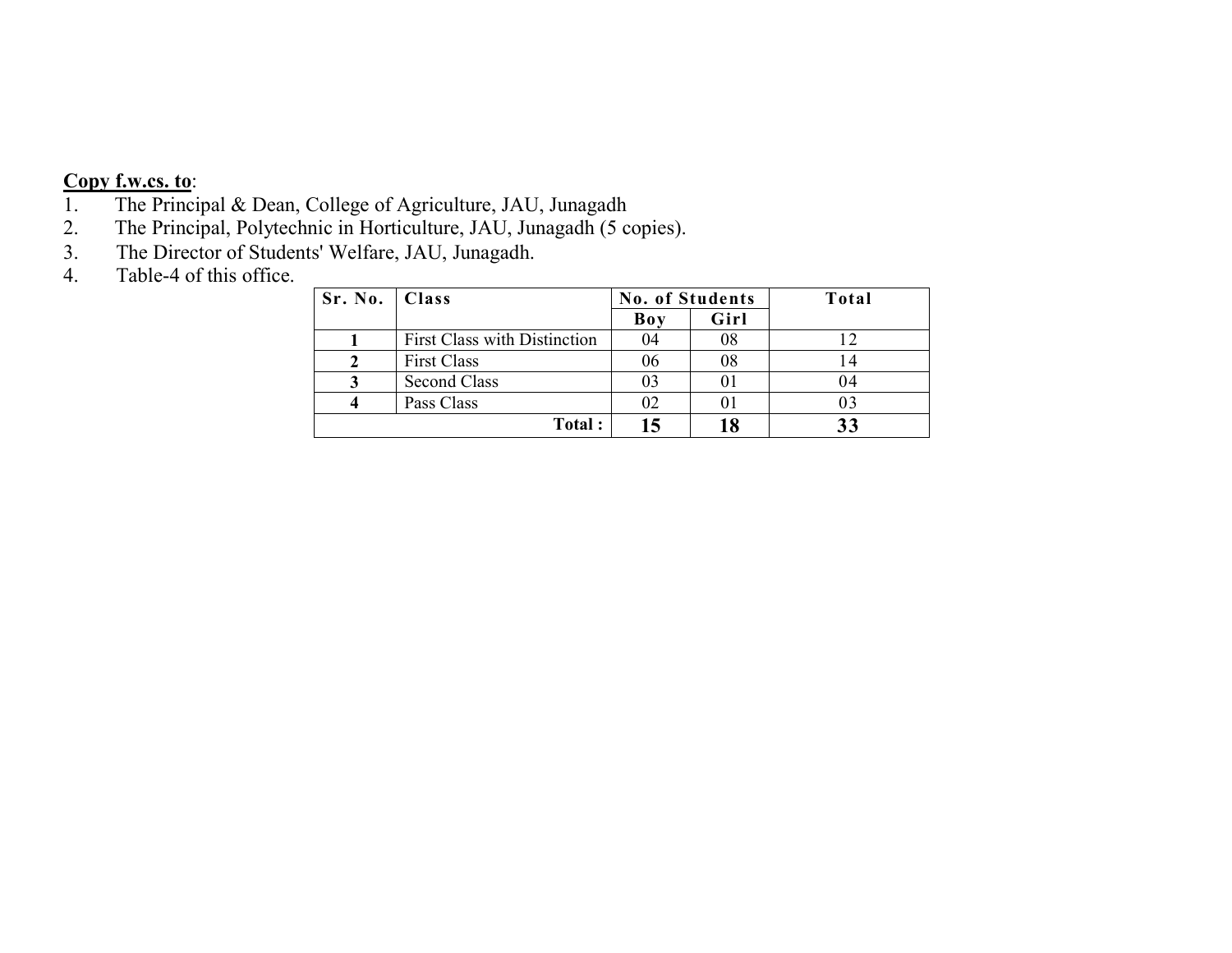

The result of **THIRD(Supple)** semester of Diploma in Agriculture Engineering course examination conducted by the Junagadh Agricultural University in the month of **MAY/JUNE-2016 at** Polytechnic in Agriculture Engineering, JAU, Targhadia is declared as under.

| Seat | Registration  | Name of Student            | G.P.A.   | C.G.P.A. | <b>REMARKS</b>             |
|------|---------------|----------------------------|----------|----------|----------------------------|
| No.  | Number        |                            | obtained | obtained |                            |
|      |               |                            | 10.00    | 10.00    |                            |
|      |               |                            | basis)   | basis)   |                            |
|      | JP3-0050-2014 | KAMANI HITKUMAR GIRISHBHAI | 5.55     | 5.56     | Promoted to Fifth semester |

No. JAU / REG / EXAM / T-3 /5024-27 / 2016 **REGISTRAR** Date: 01/08/2016

- 1. The Principal & Dean, College of Agril. Engineering and Tech. JAU, Junagadh
- 2. The Principal, Polytechnic in Agriculture Engineering, JAU, Targhadia.
- 3. The Director of Students' Welfare, JAU, Junagadh.
- 4. Table-4 of this office.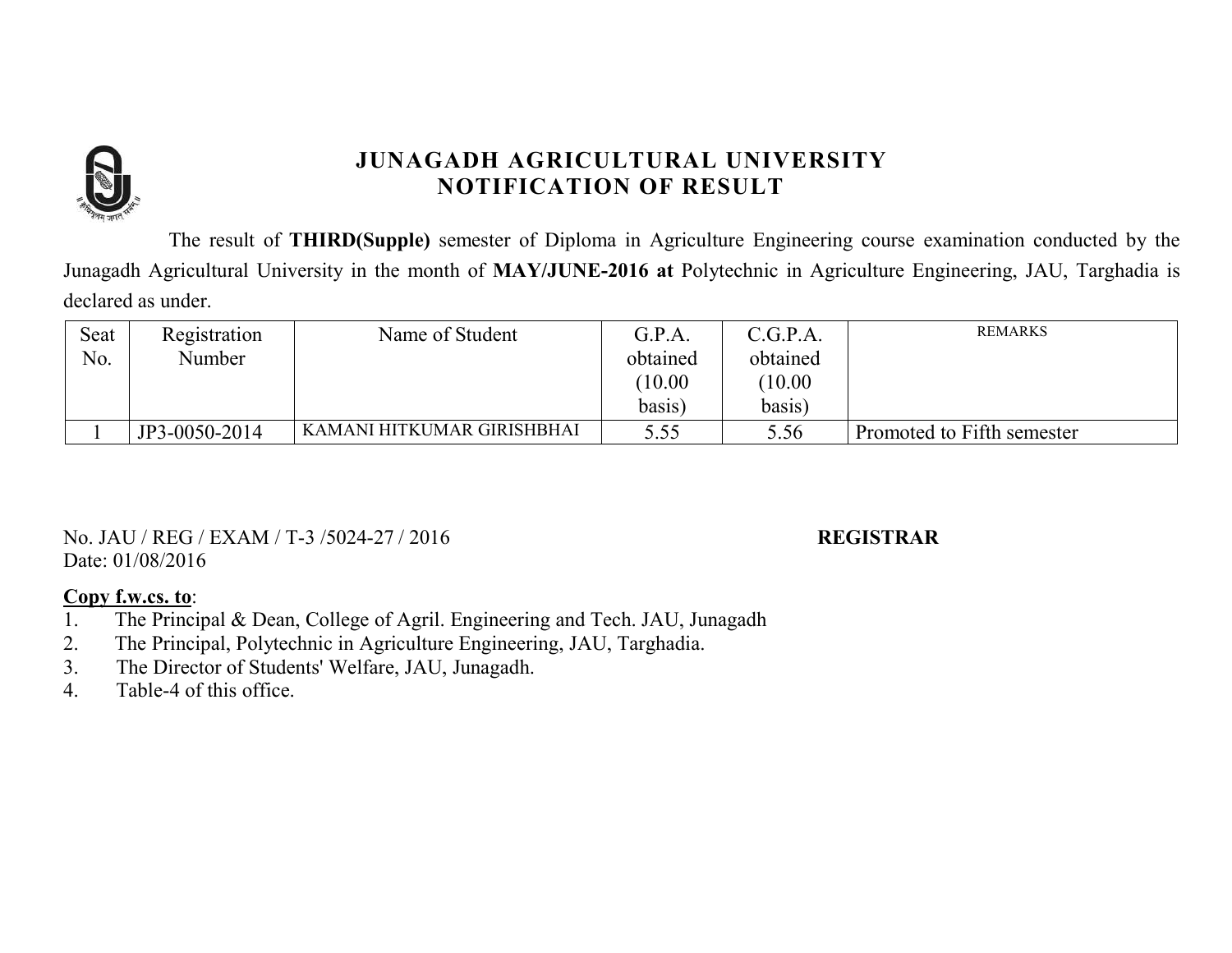

The result of **FOURTH( Regular)** semester of Diploma in Agriculture Engineering course examination conducted by the Junagadh Agricultural University in the month of **MAY/JUNE-2016 at** Polytechnic in Agriculture Engineering, JAU, Targhadia is declared as under.

| Seat           | Registration  | Name of Student                  | G.P.A.   | C.G.P.A.         | <b>REMARKS</b>             |
|----------------|---------------|----------------------------------|----------|------------------|----------------------------|
| No.            | Number        |                                  | obtained | obtained (10.00) |                            |
|                |               |                                  | (10.00)  | basis)           |                            |
|                |               |                                  | basis)   |                  |                            |
|                | JP3-0034-2014 | AJANI PIYUSH BABUBHAI            | 9.40     | 8.80             | Promoted to fifth semester |
| $\overline{2}$ | JP3-0037-2014 | BARAD BHAVESHBHAI RAJABHAI       | 6.27     | 5.81             | Promoted to fifth semester |
| 3              | JP3-0038-2014 | BARAIYA DHARMESHKUMAR RANABHAI   | 6.10     | 5.86             | Promoted to fifth semester |
| 4              | JP3-0039-2014 | BHAJGOTAR AJAYBHAI KHIMJIBHAI    | 6.42     | 6.75             | Promoted to fifth semester |
| 5              | JP3-0040-2014 | CHUDASAMA ROHIT RANCHHODBHAI     | 8.76     | 8.24             | Promoted to fifth semester |
| 6              | JP3-0041-2014 | DAVE RUSHI ASHISHBHAI            | 7.04     | 6.40             | Promoted to fifth semester |
| $\tau$         | JP3-0042-2014 | <b>DEV N THAKER</b>              | 7.40     | 7.03             | Promoted to fifth semester |
| 8              | JP3-0043-2014 | DOBARIYA DIPAKKUMAR MAGANBHAI    | 7.05     | 6.53             | Promoted to fifth semester |
| 9              | JP3-0045-2014 | <b>GAJERA KISHAN KALUBHAI</b>    | 7.35     | 6.80             | Promoted to fifth semester |
| 10             | JP3-0046-2014 | GAJERA MAYANKKUMAR NILESHBHAI    | 9.46     | 8.78             | Promoted to fifth semester |
| 11             | JP3-0047-2014 | JILADIYA DEVANGKUMAR JAGDISHBHAI | 5.66     | 5.80             | Promoted to fifth semester |
| 12             | JP3-0049-2014 | KAKADIYA DHARMIK DHIRUBHAI       | 7.51     | 6.98             | Promoted to fifth semester |
| 13             | JP3-0050-2014 | KAMANI HITKUMAR GIRISHBHAI       | 5.80     | 5.63             | Promoted to fifth semester |
| 14             | JP3-0051-2014 | MARU PINAKIN LALITBHAI           | 8.05     | 7.85             | Promoted to fifth semester |
| 15             | JP3-0052-2014 | PATEL HIRENBHAI ASHOKBHAI        | 6.57     | 6.01             | Promoted to fifth semester |
| 16             | JP3-0053-2014 | RAM RAHULKUMAR RAJABHAI          | 6.53     | 6.09             | Promoted to fifth semester |
| 17             | JP3-0054-2014 | RANGANI JAYDEV RAMESHBHAI        | 9.10     | 8.55             | Promoted to fifth semester |
| 18             | JP3-0055-2014 | SAVALIYA RAJ RAJESHBHAI          | 7.18     | 6.68             | Promoted to fifth semester |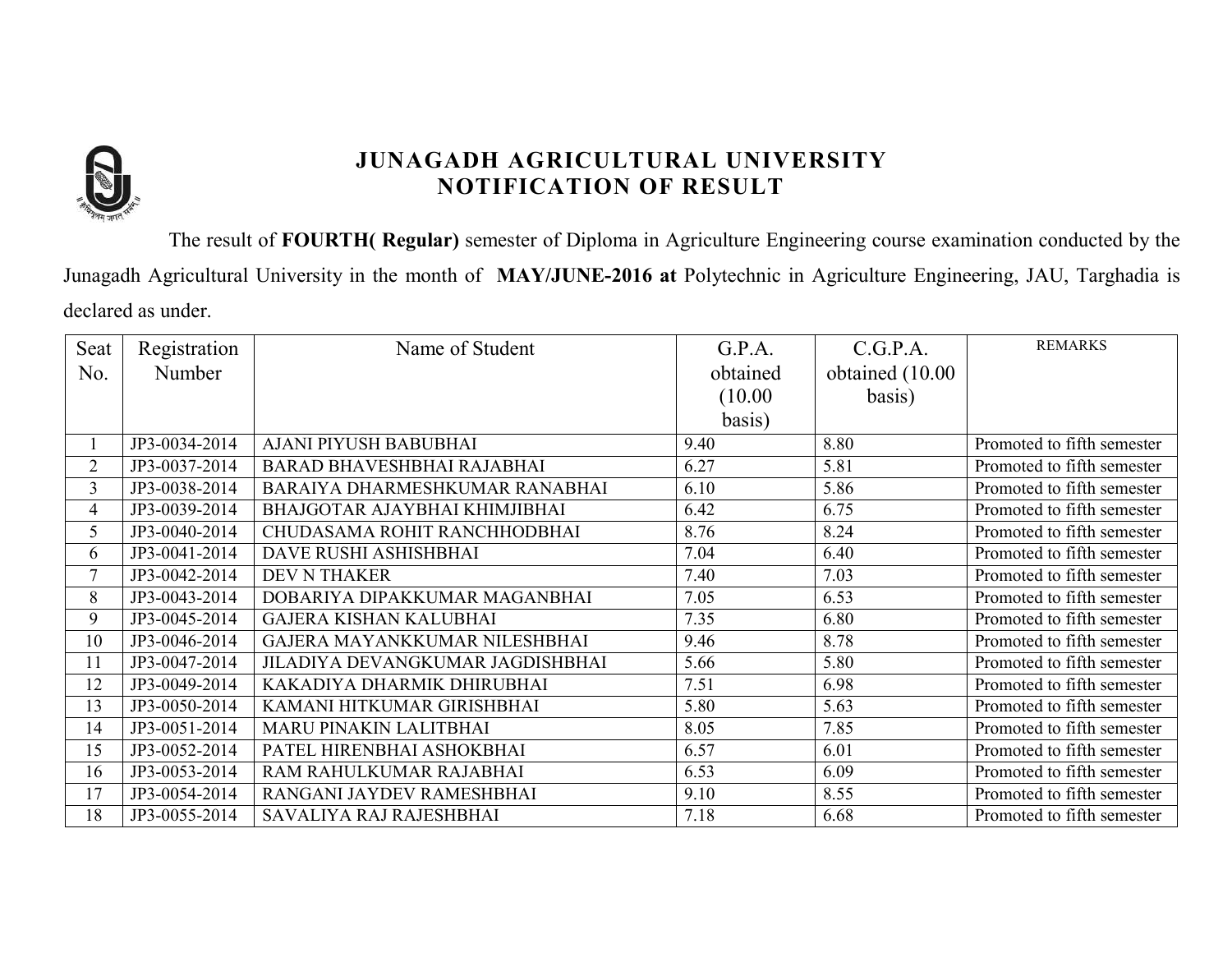|    | JP3-0056-2014 | SOLANKI MEERABEN BHARATBHAI | 6.57 | 6.09 | Promoted to fifth semester |
|----|---------------|-----------------------------|------|------|----------------------------|
| 20 | JP3-0057-2014 | THAKER BRINDA ASHVINBHAI    | 8.33 | 7.10 | Promoted to fifth semester |
|    | JP3-0058-2014 | THANKI PARTH ARUNBHAI       | 6.30 | 5.96 | Promoted to fifth semester |
| 22 | JP3-0059-2014 | VADHER DIVYABEN MULUBHAI    | 6.54 | 5.93 | Promoted to fifth semester |
|    | JP3-0060-2014 | VADHER SANJAY GOVINDBHAI    | 6.81 | 6.05 | Promoted to fifth semester |

#### No. JAU / REG / EXAM / T-3 /5028-31/ 2016 **REGISTRAR** Date: 01/08/2016

- 1. The Principal & Dean, College of Agril. Engineering and Tech. JAU, Junagadh
- 2. The Principal, Polytechnic in Agriculture Engineering, JAU, Targhadia.<br>3. The Director of Students' Welfare, JAU, Junagadh.
- 3. The Director of Students' Welfare, JAU, Junagadh.<br>4. Table-4 of this office.
- Table-4 of this office.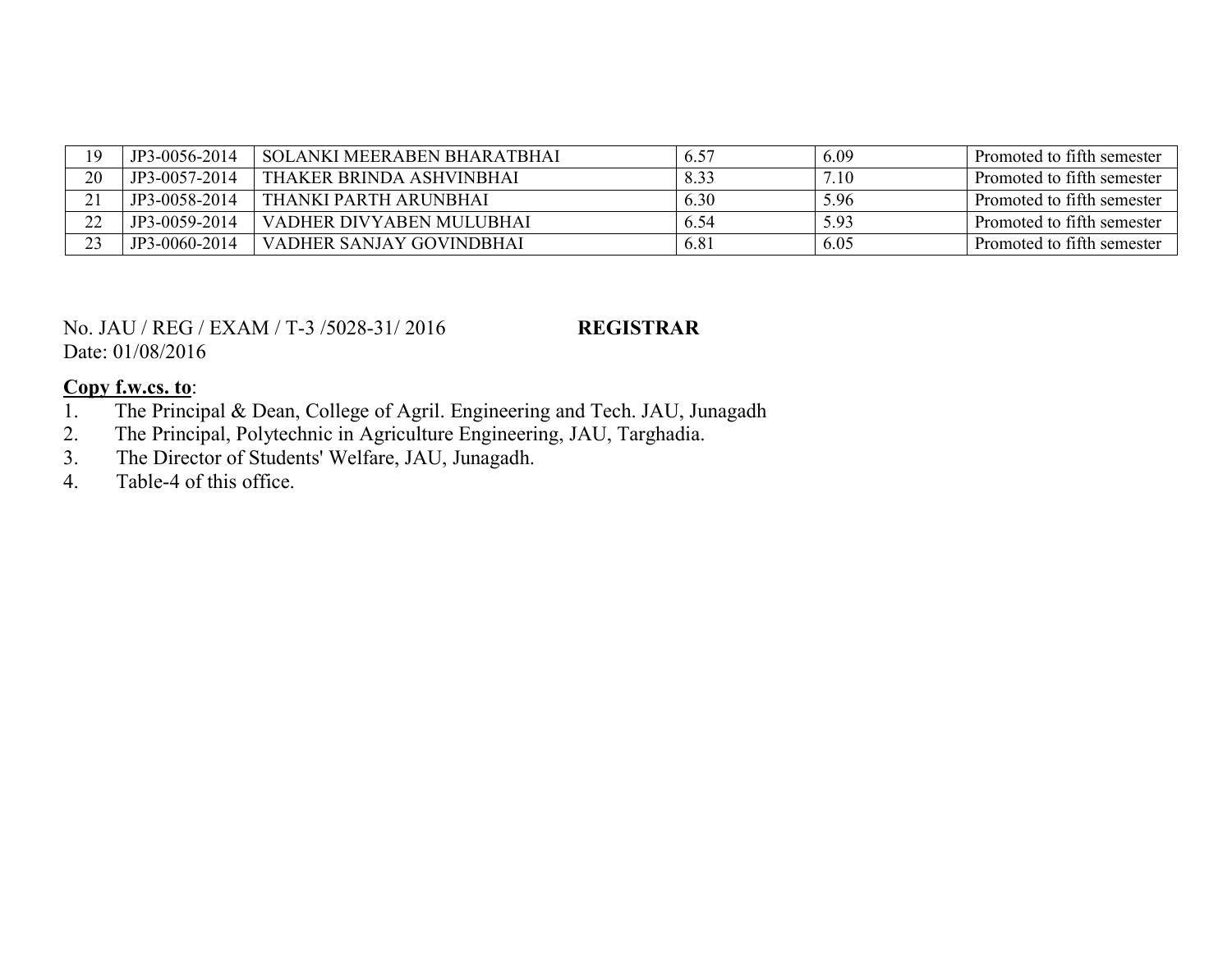The result of **Fifth (Supple.)** semester of Diploma in **Agri. Engineering** course examination conducted by the Junagadh Agricultural University in the month of **MAY-2016 at** Polytechnic in Agri. Engineering, JAU, Targhdiya is declared as under.

| Seat | Registration  | Name of Student                  | G.P.A.   | C.G.P.A. | <b>REMARKS</b>             |
|------|---------------|----------------------------------|----------|----------|----------------------------|
| No.  | Number        |                                  | obtained | obtained |                            |
|      |               |                                  | (10.00)  | (10.00)  |                            |
|      |               |                                  | basis)   | basis)   |                            |
|      | JP3-0016-2013 | MEGHANATHI ANKITABEN SHAMBHUBHAI | 6.13     | 5.50     | Promoted to sixth semester |
| ⌒    | JP3-0029-2013 | SOLANKI BHARATKUMAR DANABHAI     | 5.41     | 5.34     | Promoted to sixth semester |
|      | JP3-0031-2013 | VAJA GUNJAN VIJAYBHAI            | 6.50     | 6.15     | Promoted to sixth semester |

### **Sd/- REGISTRAR**

No. JAU / REG / EXAM / T-3 / 3689-92 / 2016 Date: 27/06/2016

- 1. The Principal & Dean, College of Agril. Engineering and Tech. JAU, Junagadh
- 2. The Principal, Polytechnic in Agri Engineering, JAU, Targhdiya (5 copies).<br>3. The Director of Students' Welfare, JAU, Junagadh.
- 3. The Director of Students' Welfare, JAU, Junagadh.
- 4. Table-4 of this office.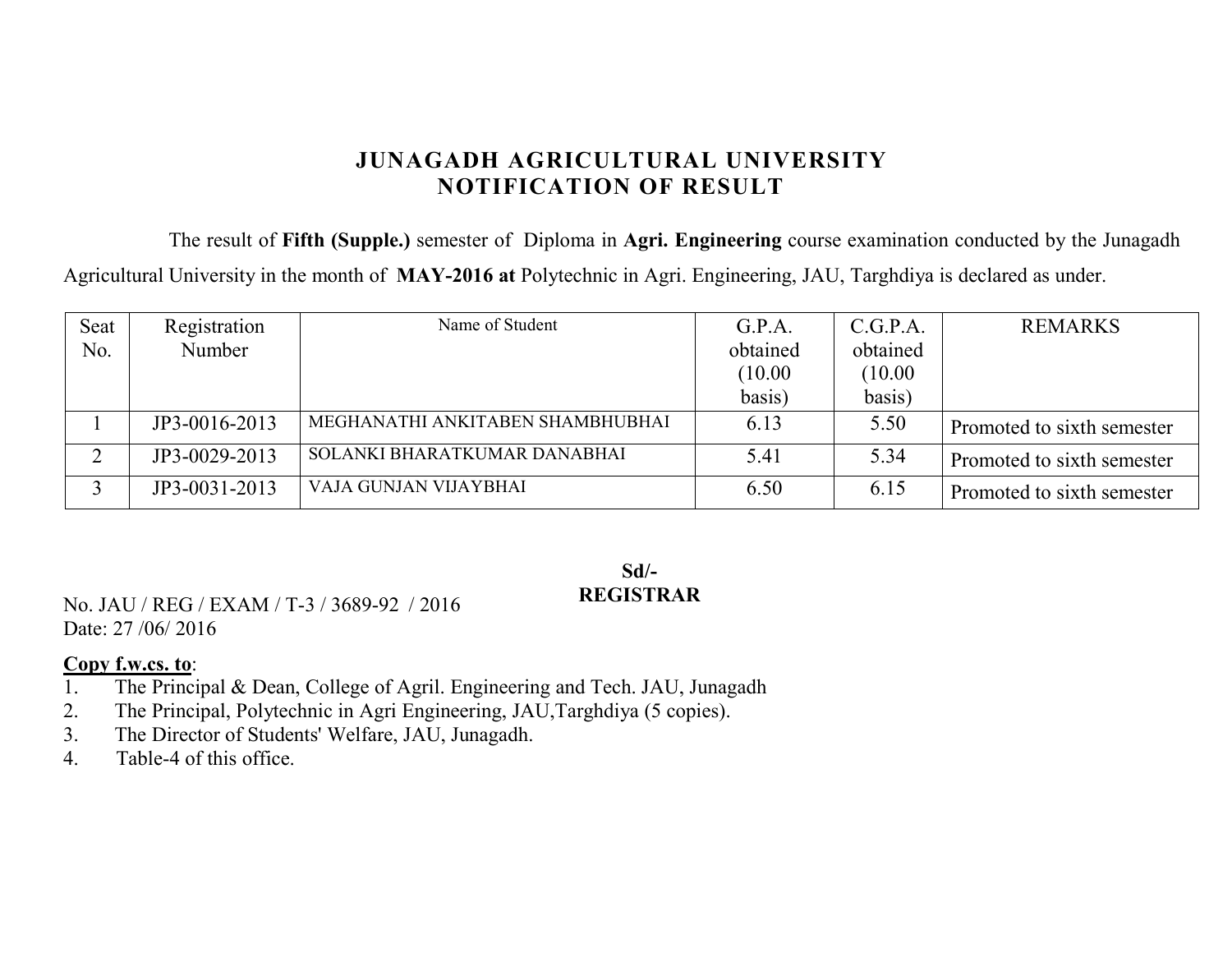

The result of **SIXTH (Regular)** semester of Diploma in Agri. Engineering course examination conducted by the Junagadh Agricultural University in the month of **MAY-2016 at** Polytechnic in Agri. Engineering, JAU, Targhdiya is declared as under.

| Seat           | Name of Student                   | Registration                | G.P.A.          | C.G.P.A.        | <b>REMARKS</b>                      |
|----------------|-----------------------------------|-----------------------------|-----------------|-----------------|-------------------------------------|
| No.            |                                   | Number                      | obtained (10.00 | obtained (10.00 |                                     |
|                |                                   |                             | basis)          | basis)          |                                     |
|                | BARIA JAYDIPSINH RAVISHANKARBHAI  | JP3-0001-2013               | 8.10            | 5.71            | Pass Class                          |
| $\overline{2}$ | BHARAVADIYA BHARAT ALABHAI        | JP3-0003-2013               | 9.20            | 6.25            | <b>Second Class</b>                 |
| 3              | BHATT HARSH YASHVANTRAY           | JP3-0004-2013               | 8.80            | 6.46            | <b>Second Class</b>                 |
| $\overline{4}$ | CHANDEGARA ARATIBEN HARESHBHAI    | JP3-0005-2013               | 8.40            | 5.59            | Pass Class                          |
| 5 <sup>1</sup> | DHORIYA HARESH SOMABHAI           | JP3-0006-2013               | 9.20            | 6.38            | <b>Second Class</b>                 |
| 6              | DOBARIYA MAYURKUMAR VELJIBHAI     | JP3-0007-2013               | 9.70            | 6.51            | <b>First Class</b>                  |
| 7              | <b>GANVIT CHETANBHAI ABHESING</b> | JP3-0008-2013               | 8.20            | 7.71            | <b>First Class with Distinction</b> |
| 8              | <b>JAGANI SHYAM KANTILAL</b>      | JP3-0010-2013               | 8.70            | 5.95            | Pass Class                          |
| 9              | KAKADIYA DHARMIK RANACHHODBHAI    | JP3-0011-2013               | 9.40            | 6.70            | <b>First Class</b>                  |
| 10             | KAKADIYA YAGNIK RAMESHBHAI        | $\overline{JP}$ 3-0012-2013 | 9.50            | 6.85            | <b>First Class</b>                  |
| 11             | KANGAD GOPALBHAI GOVINDBHAI       | JP3-0013-2013               | 9.80            | 7.29            | <b>First Class</b>                  |
| 12             | MAKVANA SURESHKUMAR VALLABHBHAI   | JP3-0014-2013               | 9.20            | 6.28            | <b>Second Class</b>                 |
| 13             | MANSURI ASIFBHAI ABDULSATARBHAI   | JP3-0015-2013               | 9.20            | 8.31            | <b>First Class with Distinction</b> |
| 14             | MEGHANATHI ANKITABEN SHAMBHUBHAI  | JP3-0016-2013               | 8.80            | 6.00            | Second Class                        |
| 15             | NIRMALKUMAR RAMBHAI HERABHA       | JP3-0018-2013               | 8.30            | 5.96            | Pass Class                          |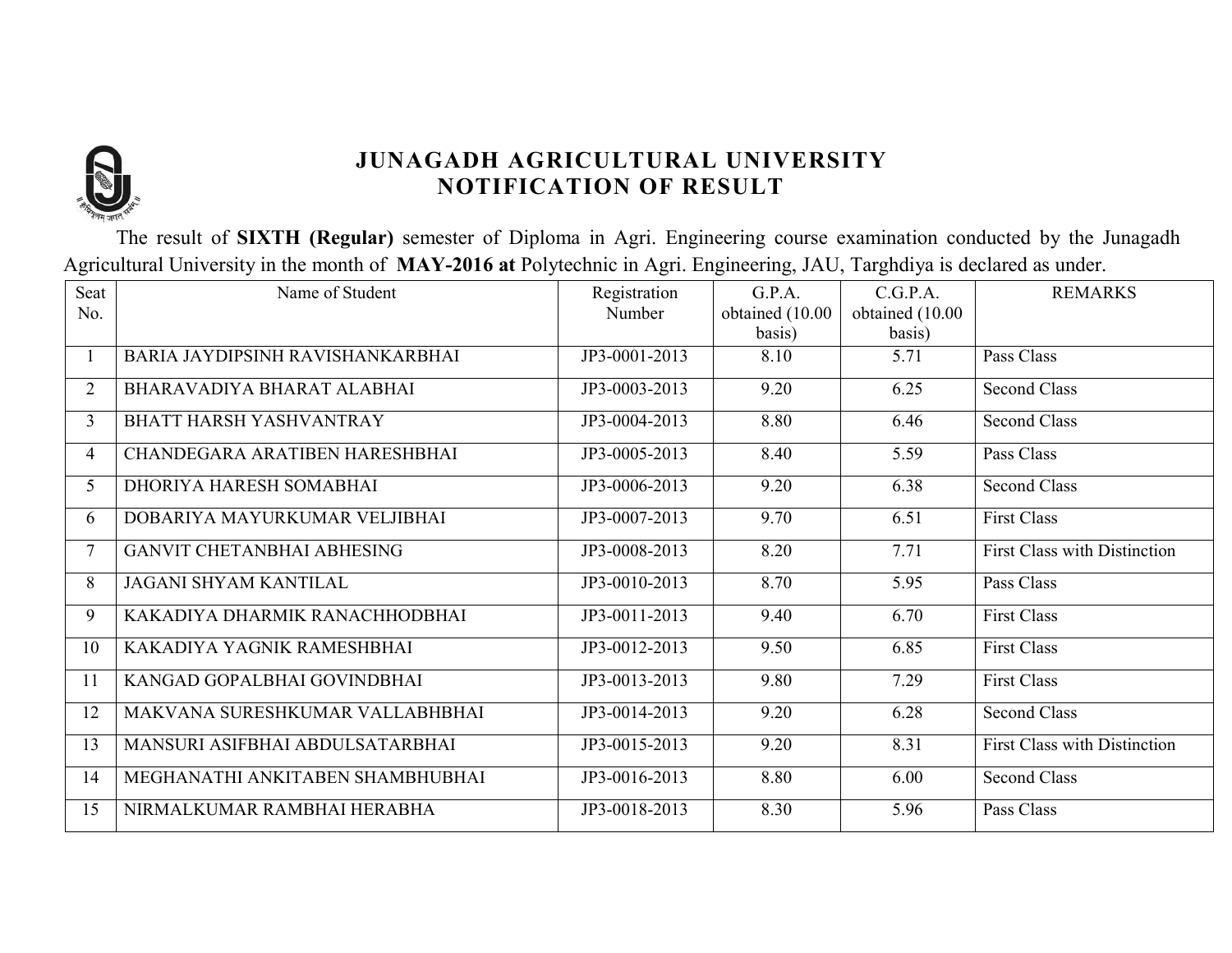| 16 | PANDYA KULDIP MAHENDRAKUMAR   | JP3-0019-2013 | 9.40 | 8.21 | First Class with Distinction        |
|----|-------------------------------|---------------|------|------|-------------------------------------|
|    |                               |               |      |      |                                     |
| 17 | PATEL VAIBHAVKUMAR KANUBHAI   | JP3-0022-2013 | 9.00 | 7.17 | <b>First Class</b>                  |
|    |                               |               |      |      |                                     |
| 18 | PIPALIYA TARUN RAMESHBHAI     | JP3-0023-2013 | 9.70 | 7.23 | <b>First Class</b>                  |
| 19 | RAMANI HARDIK DHIRUBHAI       |               |      |      |                                     |
|    |                               | JP3-0025-2013 | 9.40 | 6.25 | <b>Second Class</b>                 |
| 20 | SAGATHIYA ROHIT KANJIBHAI     | JP3-0026-2013 | 8.90 | 6.49 | Second Class                        |
|    |                               |               |      |      |                                     |
| 21 | SAVALIYA SAVANKUMAR KESHUBHAI | JP3-0028-2013 | 9.00 | 6.57 | <b>First Class</b>                  |
|    |                               |               |      |      |                                     |
| 22 | SOLANKI BHARATKUMAR DANABHAI  | JP3-0029-2013 | 8.60 | 5.83 | Pass Class                          |
|    |                               |               |      |      |                                     |
| 23 | VAJA GUNJAN VIJAYBHAI         | JP3-0031-2013 | 9.00 | 6.58 | <b>First Class</b>                  |
|    |                               |               |      |      |                                     |
| 24 | <b>VALA ARJAN SARMANBHAI</b>  | JP3-0032-2013 | 8.50 | 7.51 | <b>First Class with Distinction</b> |
| 25 | VALA VIPUL KALABHAI           | JP3-0033-2013 | 8.40 | 6.88 | <b>First Class</b>                  |
|    |                               |               |      |      |                                     |

### No. JAU / REG / EXAM / T-3 / 3693-96 / 2016 **REGISTRAR**

Date: 27 /06/2016

- 1. The Principal & Dean, College of Agril. Engineering and Tech. JAU, Junagadh 2. The Principal, Polytechnic in Agri Engineering, JAU, Targhdiya (5 copies).
- 2. The Principal, Polytechnic in Agri Engineering, JAU, Targhdiya (5 copies).<br>3. The Director of Students' Welfare, JAU, Junagadh.
- The Director of Students' Welfare, JAU, Junagadh.
- 4. Table-4 of this office.

| Sr. No.   Class |                              | <b>No. of Students</b> |                | Total |
|-----------------|------------------------------|------------------------|----------------|-------|
|                 |                              | Boy                    | Girl           |       |
|                 | First Class with Distinction | 04                     | 00             | 04    |
|                 | <b>First Class</b>           | 09                     |                |       |
|                 | <b>Second Class</b>          | 06                     | $\overline{0}$ |       |
|                 | Pass Class                   | 04                     | 01             | 05    |
|                 | Total:                       | 23                     |                | 25    |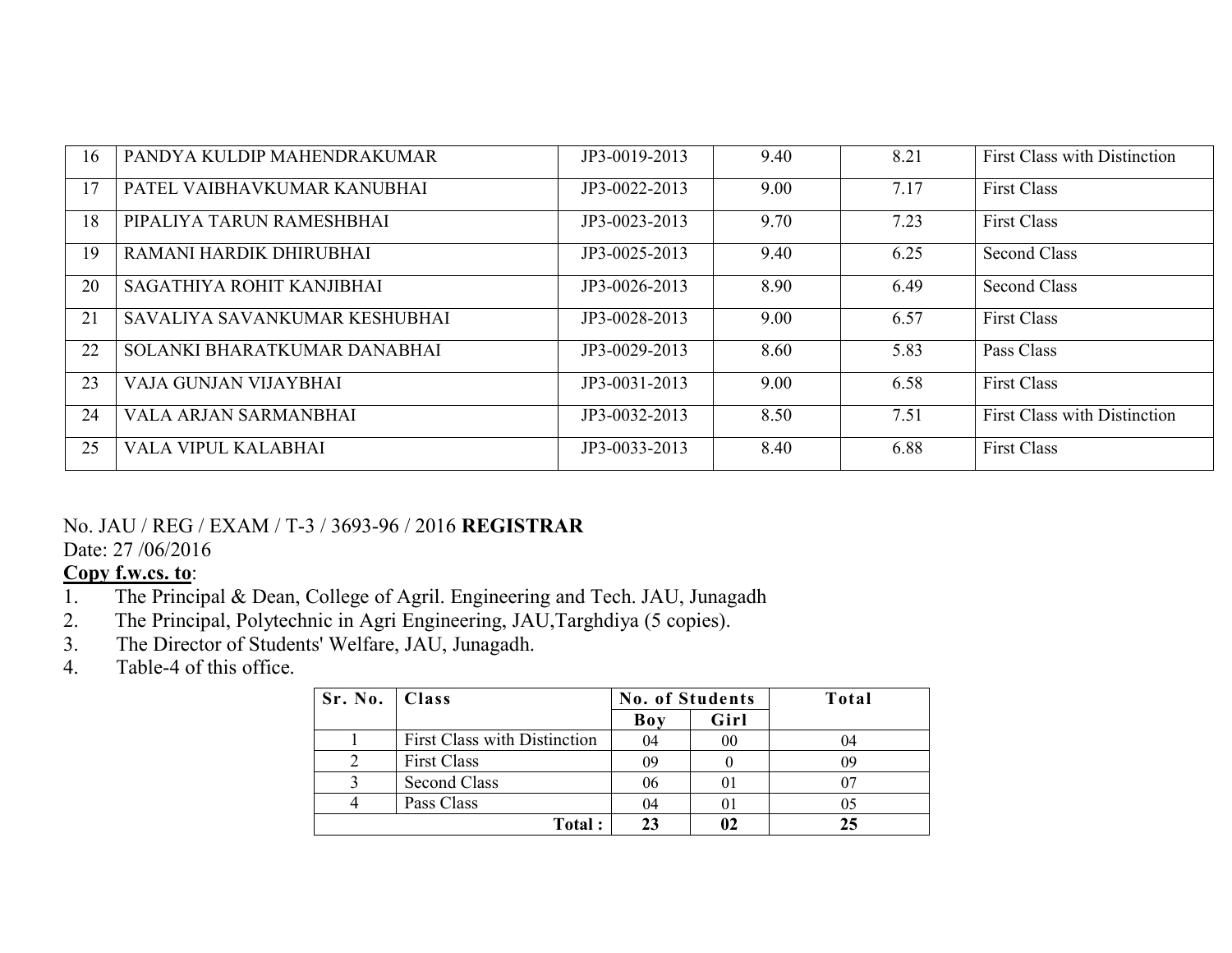The result of **SECOND (Regular/Part)** semester of Diploma in Agro-Processing course examination conducted by the Junagadh Agricultural University in the month of **May/June-2016** at Polytechnic in Agro-Processing, JAU, Junagadh is declared as under.

| Seat   | Registration  | Name of Student         | G.P.A.   | C.G.P.A. | <b>REMARKS</b>             |
|--------|---------------|-------------------------|----------|----------|----------------------------|
| No.    | Number        |                         | obtained | obtained |                            |
|        |               |                         | (10.00)  | 10.00    |                            |
|        |               |                         | basis)   | basis)   |                            |
| $\cap$ | JP2-0166-2014 | CHAVDA RADHIKA KALUBHAI | 5.48     | 5.32     | Promoted to third semester |

No. JAU / REG / EXAM / T-3 /5012-15 / 2016 **REGISTRAR** Date: 01/08/2016

- 1. The Principal & Dean, College of Agril. Engineering and Tech. JAU, Junagadh
- 2. The Principal, Polytechnic in Agro-Processing, JAU, Junagadh (5 copies).<br>3. The Director of Students' Welfare, JAU, Junagadh.
- The Director of Students' Welfare, JAU, Junagadh.
- 4. Table-4 of this office.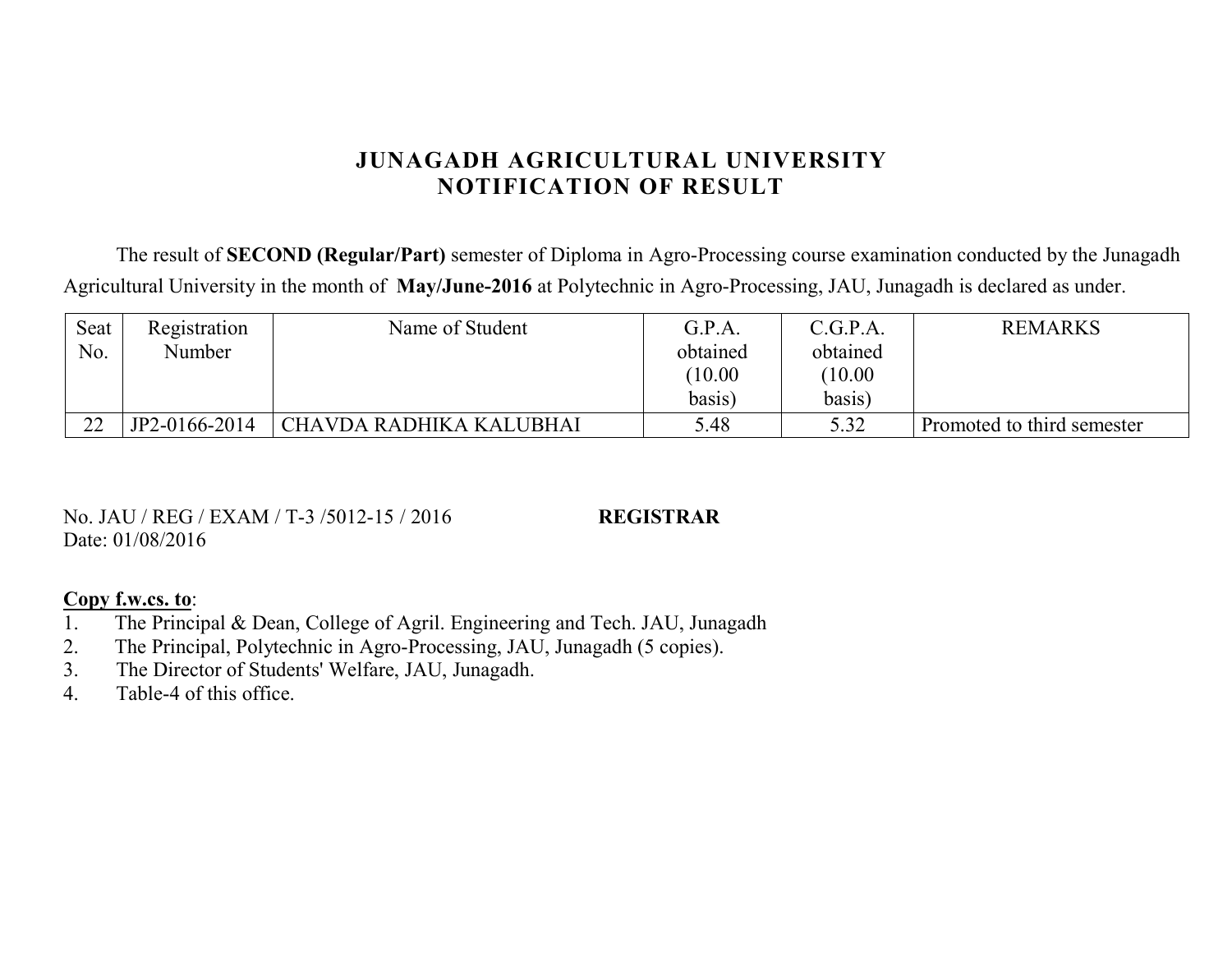The result of **THIRD(Supple.)** semester of Diploma in Agro-Processing course examination conducted by the Junagadh Agricultural University in the month of **May/June-2016** at Polytechnic in Agro-Processing, JAU, Junagadh is declared as under.

| Seat           | Registration  | Name of Student                  | G.P.A.          | C.G.P.A.        | <b>REMARKS</b>             |
|----------------|---------------|----------------------------------|-----------------|-----------------|----------------------------|
| No.            | Number        |                                  | obtained (10.00 | obtained (10.00 |                            |
|                |               |                                  | basis)          | basis)          |                            |
|                | JP2-0162-2014 | BAROT SAGARKUMAR SANJAYBHAI      | 4.87            | 5.06            | Promoted to fifth semester |
|                | JP2-0167-2014 | CHUDASAMA MEHUL MANSUKHBHAI      | 4.67            | 4.89            | Promoted to fifth semester |
| 3 <sup>1</sup> | JP2-0170-2014 | DHANDHLYA GAURAVKUMAR            | 5.10            | 5.31            | Promoted to fifth semester |
|                |               | <b>VIJAYBHAI</b>                 |                 |                 |                            |
| $\vert$        | JP2-0172-2014 | GEVARIYA BHOOMIBEN NAGJIBHAI     | 5.70            | 5.57            | Promoted to fifth semester |
| $5^{\circ}$    | JP2-0174-2014 | GOHEL VIPULKUMAR MANOJBHAI       | 5.67            | 5.62            | Promoted to fifth semester |
| 6              | JP2-0180-2014 | MEGHANATHI KRUSHIBEN KAMLESHGIRI | 5.69            | 5.57            | Promoted to fifth semester |
|                | JP2-0181-2014 | NANERA JYOTIBEN PARABATBHAI      | 5.56            | 5.43            | Promoted to fifth semester |
| 8              | JP2-0183-2014 | PANSERIYA AARATIBEN PARSOTAM     | 5.57            | 5.67            | Promoted to fifth semester |
| 9              | JP2-0187-2014 | RAM ASHOKKUMAR VEJANANDBHAI      | 5.12            | 5.65            | Promoted to fifth semester |
| 10             | JP2-0192-2014 | TRAMBADIYA PARTH VRAJLAL         | 5.24            | 5.78            | Promoted to fifth semester |
| 11             | JP2-0193-2014 | VAGHASIYA JAYDIP ARVINDBHAI      | 4.67            | 5.15            | Promoted to fifth semester |

No. JAU / REG / EXAM / T-3 /5016-19/ 2016 **REGISTRAR** Date:01/08/2016

- 1. The Principal & Dean, College of Agril. Engineering and Tech. JAU, Junagadh
- 2. The Principal, Polytechnic in Agro-Processing, JAU, Junagadh (5 copies).
- 3. The Director of Students' Welfare, JAU, Junagadh. 4. Table-4 of this office.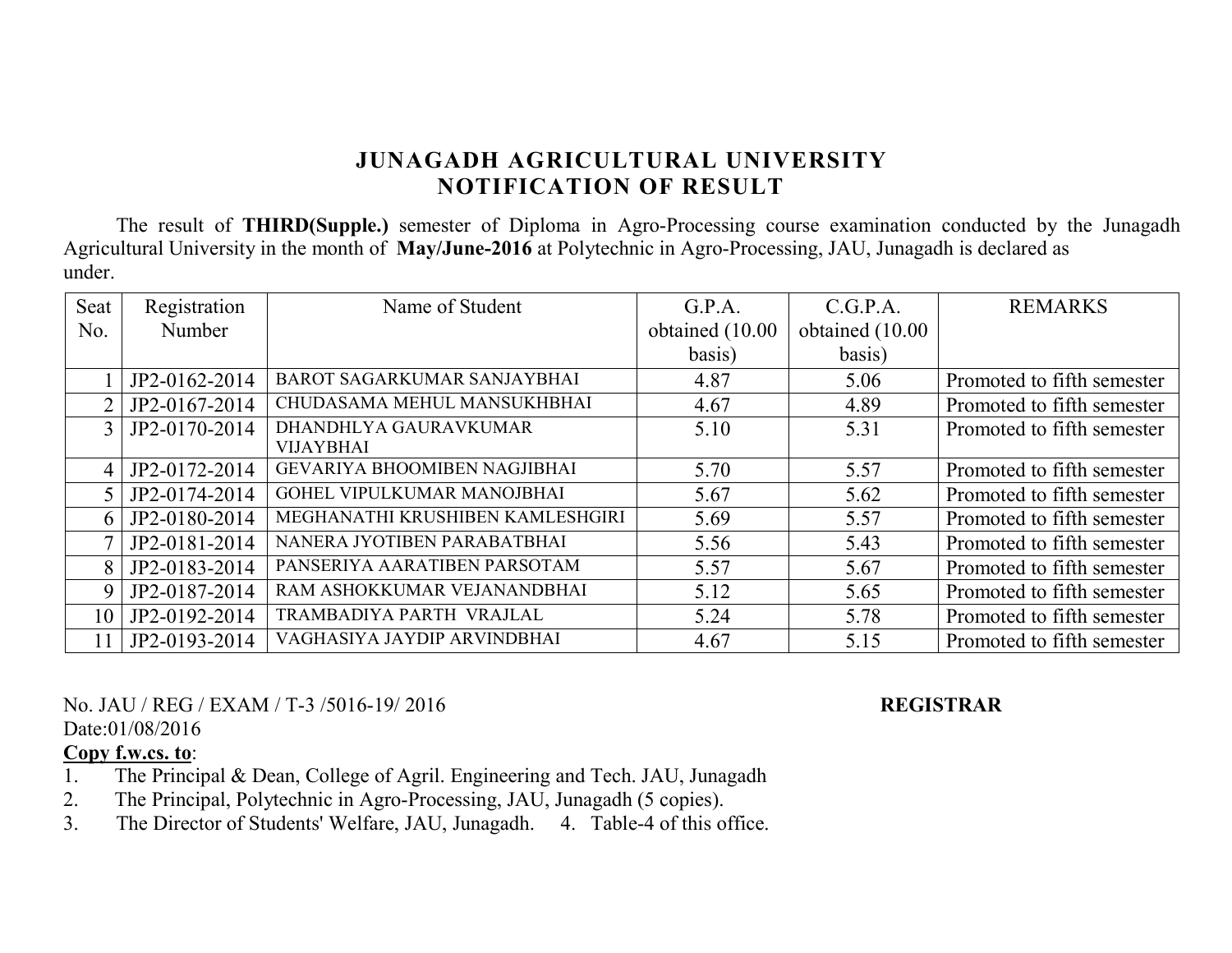The result of **Fourth (Regular)** semester of Diploma in Agro-Processing course examination conducted by the Junagadh Agricultural University in the month of **May/June-2016** at Polytechnic in Agro-Processing, JAU, Junagadh is declared as under.

| Seat           | Registration  | Name of Student                                 | G.P.A.   | C.G.P.A. | <b>REMARKS</b>                                                                                |
|----------------|---------------|-------------------------------------------------|----------|----------|-----------------------------------------------------------------------------------------------|
| No.            | Number        |                                                 | obtained | obtained |                                                                                               |
|                |               |                                                 | (10.00)  | (10.00)  |                                                                                               |
|                |               |                                                 | basis)   | basis)   |                                                                                               |
|                | JP2-0162-2014 | BAROT SAGARKUMAR SANJAYBHAI                     | 4.31     | 4.88     | 1. Promoted to fifth semester                                                                 |
|                |               |                                                 |          |          | 2. On academic probation to clear the course(s)<br>AP.401, AP.407, by second trial            |
| $\overline{2}$ | JP2-0163-2014 | BHADARAKA KAJALBEN DEVABHAI                     | 5.30     | 5.55     | Promoted to fifth semester                                                                    |
| $\overline{3}$ | JP2-0164-2014 | <b>BHARDA PRIYANKABEN</b><br><b>MANSUKHBHAI</b> | 7.33     | 6.70     | Promoted to fifth semester                                                                    |
| $\overline{4}$ | JP2-0165-2014 | <b>CHAVDA BANSI DINESHBHAI</b>                  | 8.70     | 8.34     | Promoted to fifth semester                                                                    |
| 5              | JP2-0167-2014 | CHUDASAMA MEHUL MANSUKHBHAI                     | 4.01     | 4.67     | 1. Promoted to fifth semester<br>2. On academic probation to clear the course(s)              |
|                |               |                                                 |          |          | AP.401, AP.404, AP.407, by second trial                                                       |
| 6              | JP2-0168-2014 | DAMOR SONALBEN BHAVSINGBHAI                     | 5.53     | 5.18     | 1 Promoted to fifth semester                                                                  |
|                |               |                                                 |          |          | 2. On academic probation to clear the course(s)<br>AP.404, AP.406 and AP.407 by second trial  |
| 7              | JP2-0169-2014 | DAVE POOJABEN ANILBHAI                          | 8.53     | 7.53     | Promoted to fifth semester                                                                    |
| 8              | JP2-0170-2014 | DHANDHLYA GAURAVKUMAR                           | 4.37     | 5.08     | 1. Promoted to fifth semester                                                                 |
|                |               | <b>VIJAYBHAI</b>                                |          |          | 2. On academic probation to clear the course $(s)$<br>AP.401, AP.404, AP.407, by second trial |
| 9              | JP2-0171-2014 | DOBARIYA VAISHALIBEN DILIPBHAI                  | 6.59     | 6.44     | Promoted to fifth semester                                                                    |
| 10             | JP2-0172-2014 | GEVARIYA BHOOMIBEN NAGJIBHAI                    | 5.49     | 5.55     | Promoted to fifth semester                                                                    |
| 11             | JP2-0174-2014 | GOHEL VIPULKUMAR MANOJBHAI                      | 5.69     | 5.64     | Promoted to fifth semester                                                                    |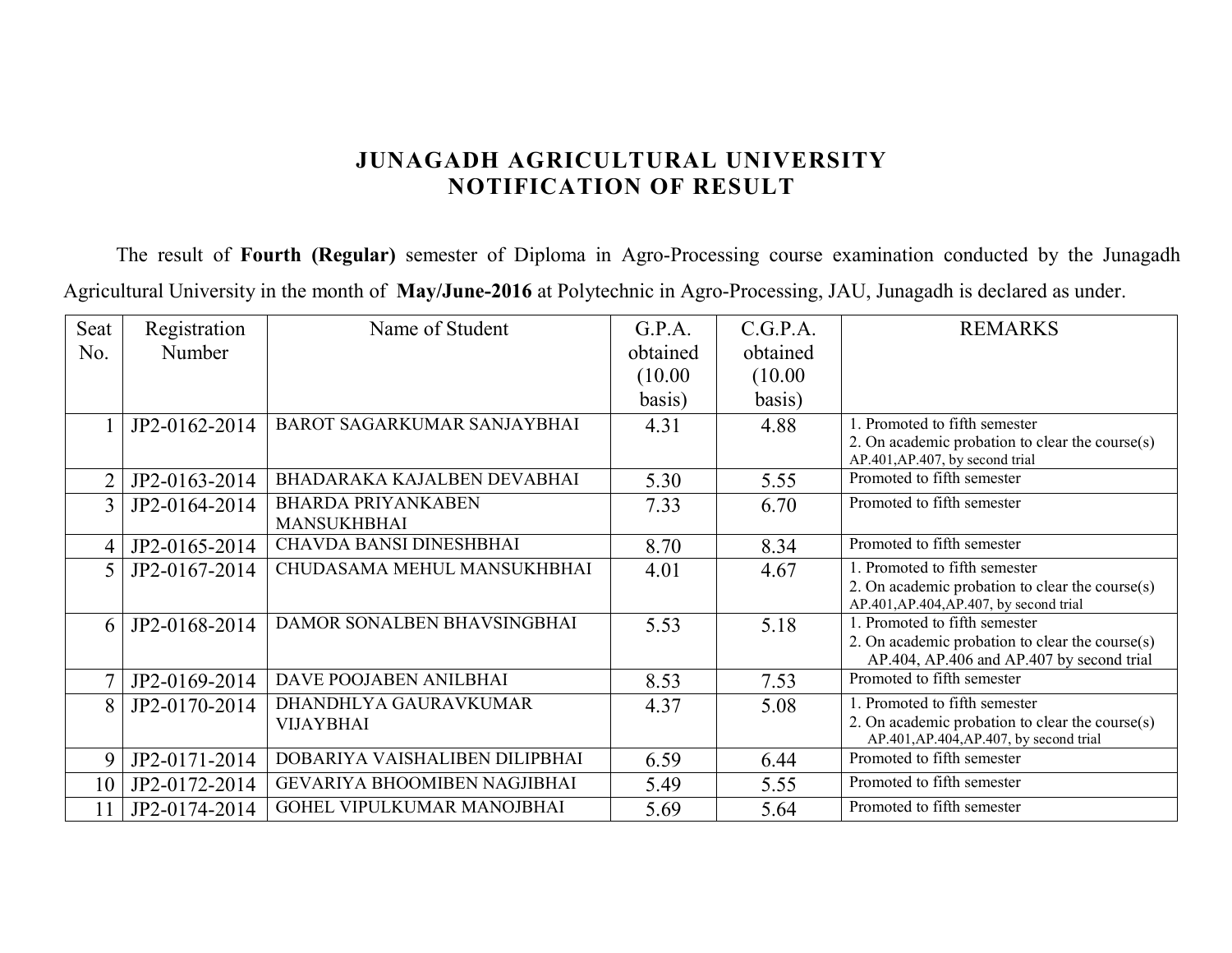| $ 2\rangle$ | JP2-0178-2014 | <b>JOTVA VISHAL RAMBHAI</b>                | 6.85 | 6.51 | Promoted to fifth semester                                                                                                     |
|-------------|---------------|--------------------------------------------|------|------|--------------------------------------------------------------------------------------------------------------------------------|
| 13          | JP2-0179-2014 | MARADIYA PREET BHAGAVANJIBHAI              | 6.45 | 7.17 | Promoted to fifth semester                                                                                                     |
| 14          | JP2-0180-2014 | MEGHANATHI KRUSHIBEN<br><b>KAMLESHGIRI</b> | 5.47 | 5.54 | 1. Promoted to fifth semester<br>2. On academic probation to clear the course(s)                                               |
| 15          | JP2-0181-2014 | NANERA JYOTIBEN PARABATBHAI                | 5.78 | 5.51 | Promoted to fifth semester                                                                                                     |
| 16          | JP2-0182-2014 | OZA ADITYA DHIRAJLAL                       | 8.08 | 8.37 | Promoted to fifth semester                                                                                                     |
| . 7         | JP2-0183-2014 | PANSERIYA AARATIBEN PARSOTAM               | 5.78 | 5.70 | Promoted to fifth semester                                                                                                     |
| 18          | JP2-0184-2014 | PARMAR AJAY ASHOKBHAI                      | 5.37 | 5.87 | 1. Promoted to fifth semester<br>2. On academic probation to clear the course(s)<br>AP.401, AP.407, by second trial            |
| 19          | JP2-0186-2014 | RADADIYA SAGAR RAMESHBHAI                  | 6.74 | 7.01 | Promoted to fifth semester                                                                                                     |
| 20          | JP2-0187-2014 | RAM ASHOKKUMAR VEJANANDBHAI                | 4.83 | 5.45 | 1. Promoted to fifth semester<br>2. On academic probation to clear the course $(s)$<br>AP.401, AP.404, AP.407, by second trial |
| 21          | JP2-0188-2014 | SARVADI RUBINA KADARSHA                    | 8.50 | 8.01 | Promoted to fifth semester                                                                                                     |
| 22          | JP2-0191-2014 | SONIGRA ASHISH KANTILAL                    | 4.91 | 5.96 | 1. Promoted to fifth semester<br>2. On academic probation to clear the course $(s)$<br>AP.401, by second trial                 |
| 23          | JP2-0192-2014 | TRAMBADIYA PARTH VRAJLAL                   | 5.22 | 5.64 | 1. Promoted to fifth semester<br>2. On academic probation to clear the course $(s)$<br>AP.407, by second trial                 |
| 24          | JP2-0193-2014 | VAGHASIYA JAYDIP ARVINDBHAI                | 4.27 | 4.93 | 1. Promoted to fifth semester<br>2. On academic probation to clear the course $(s)$<br>AP.401, AP.404, AP.407, by second trial |

No. JAU / REG / EXAM / T-3 / 5020-23/ 2016 **REGISTRAR** Date:01/08/2016

- 1. The Principal & Dean, College of Agril. Engineering and Tech. JAU, Junagadh
- 2. The Principal, Polytechnic in Agro-Processing, JAU, Junagadh (5 copies).
- 3. The Director of Students' Welfare, JAU, Junagadh.<br>4. Table-4 of this office.
- Table-4 of this office.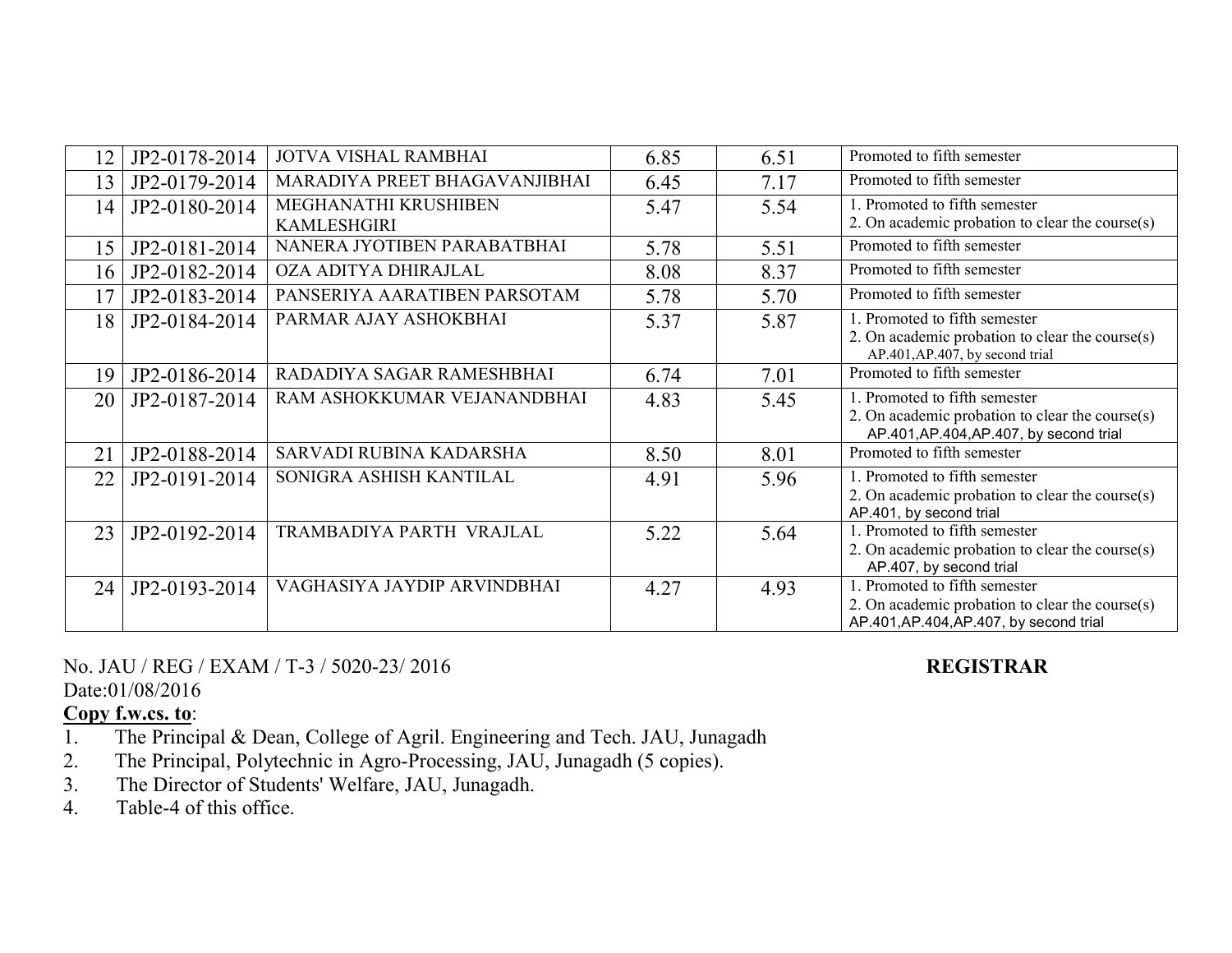

The result of **Fifth (Supple.)** semester of Diploma in Agro Processing course examination conducted by the Junagadh Agricultural University in the month of **MAY-2016 at** Polytechnic in Agro Processing , JAU, Junagadh is declared as under.

| Seat           | Registration  | Name of Student                  | G.P.A.   | C.G.P.A. | <b>REMARKS</b>                      |
|----------------|---------------|----------------------------------|----------|----------|-------------------------------------|
| No.            | Number        |                                  | obtained | obtained |                                     |
|                |               |                                  | (10.00)  | (10.00)  |                                     |
|                |               |                                  | basis)   | basis)   |                                     |
| $\mathbf{1}$   | JP2-0128-2013 | CHANDERA VAISHALIBEN MENSIBHAI   | 5.48     | 5.83     | Promoted to sixth semester          |
| $\overline{2}$ | JP2-0132-2013 | DHRAMANACHOTIYA SANJAY ARJANBHAI | 4.90     | 5.04     | Promoted to sixth semester          |
| 3              | JP2-0134-2013 | GAMETI HEMANGINIBEN MAHENDRABHAI | 4.90     | 5.06     | Promoted to sixth semester          |
| $\overline{4}$ | JP2-0139-2013 | HATHALIYA SHYAMKUMAR PUNJABHAI   | 5.59     | 5.80     | Promoted to sixth semester          |
| 5              | JP2-0144-2013 | KATHAD PRITI JAGADISHBHAI        | 4.88     | 4.80     | Promoted to sixth semester          |
| 6              | JP2-0150-2013 | PANERA MITAL RANMALBHAI          | 4.79     | 4.98     | Promoted to sixth semester          |
| 7              | JP2-0152-2013 | RAM VIJAYKUMAR KARSHANBHAI       | 5.03     | 5.18     | Promoted to sixth semester          |
| 8              | JP2-0153-2013 | RATHOD DAMINI JAYANTIBHAI        | 5.46     | 5.59     | Promoted to sixth semester          |
| 9              | JP2-0108-2012 | KACHHOT MANISHABEN KISABHAI      | 3.48     | 4.84     | 1. Promoted to sixth semester       |
|                |               |                                  |          |          | 2. On academic probation to clear   |
|                |               |                                  |          |          | the course(s) $AP.501, AP.503$ , by |
|                |               |                                  |          |          | third trial                         |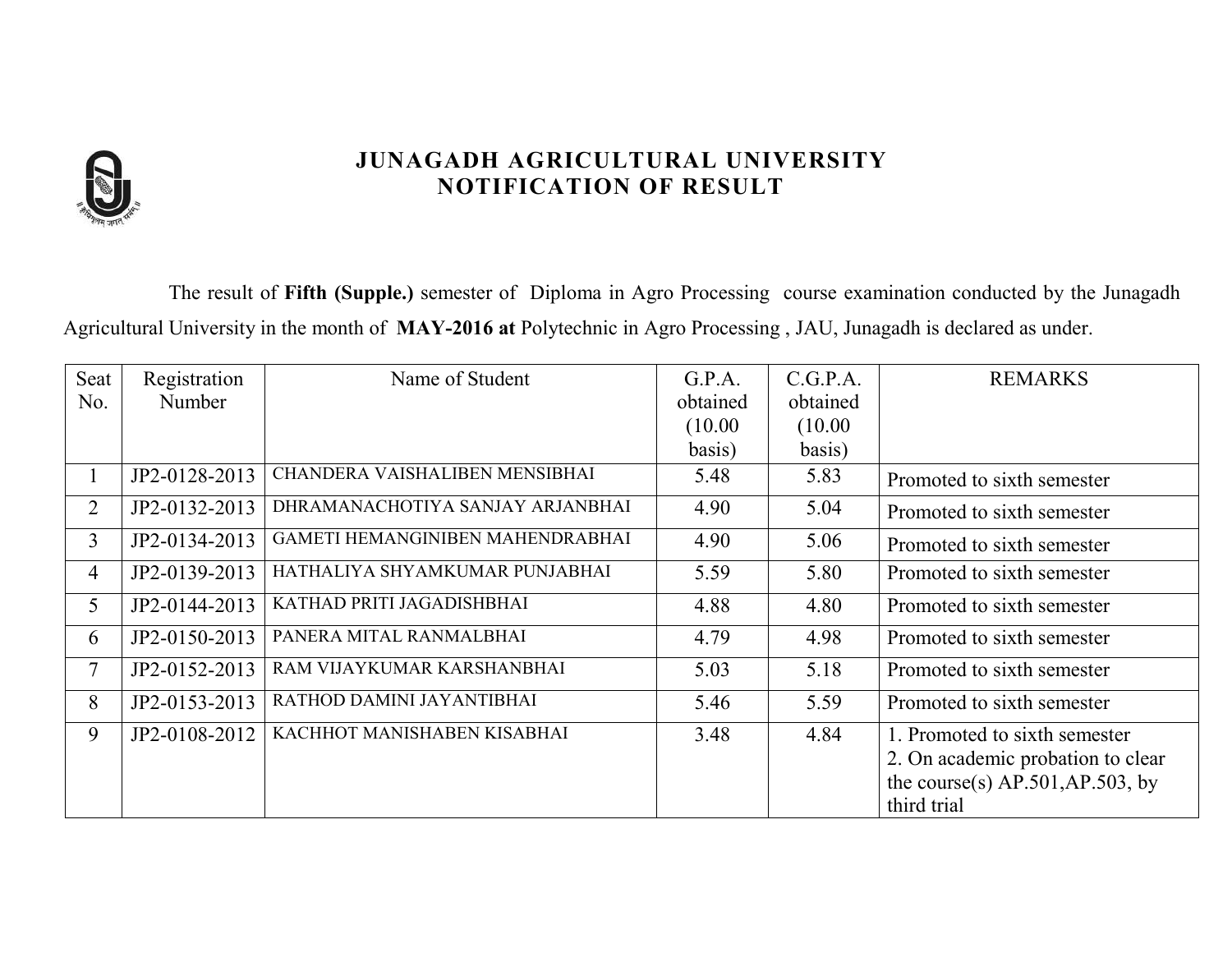| 10 | $5 - 2012$<br>$2 - 0115$ | A DHARABEN NALINBHAI<br>PITHADIA            | 4.90     | .88  | Promoted to sixth semester |
|----|--------------------------|---------------------------------------------|----------|------|----------------------------|
|    | $-2012$<br>2-0124-2      | <b>RAHUL</b><br><b>GOVINDBHAI</b><br>'ANIYA | <u>ຸ</u> | 5.20 | Promoted to sixth semester |

#### No. JAU / REG / EXAM / T-3 / 3697-3700 / 2016 **REGISTRAR** Date:27 /06/ 2016

- 1. The Principal & Dean, College of Agril. Engineering and Tech. JAU, Junagadh
- 2. The Principal, Polytechnic in Agro Processing , JAU, Junagadh (5 copies).<br>3. The Director of Students' Welfare, JAU, Junagadh.
- 3. The Director of Students' Welfare, JAU, Junagadh.<br>4. Table-4 of this office.
- Table-4 of this office.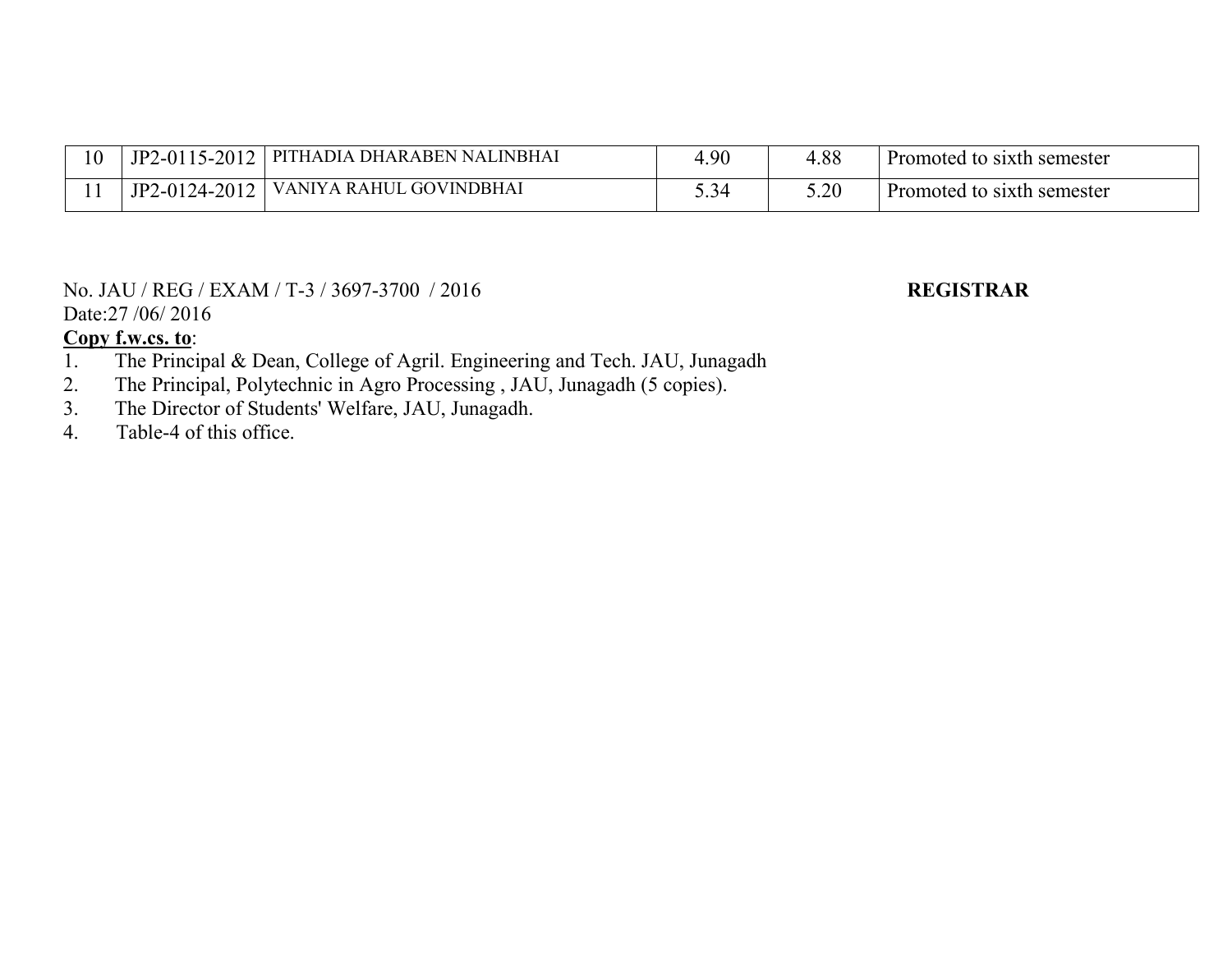The result of **SIXTH (Regular)** semester of Diploma in Agro Processing course examination conducted by the Junagadh Agricultural University in the month of **MAY-2016 at** Polytechnic in Agro Processing , JAU, Junagadh is declared as under.

| Seat           | Name of Student                         | Registration  | G.P.A.          | C.G.P.A.        | <b>REMARKS</b>                      |
|----------------|-----------------------------------------|---------------|-----------------|-----------------|-------------------------------------|
| No.            |                                         | Number        | obtained (10.00 | obtained (10.00 |                                     |
|                |                                         |               | basis)          | basis)          |                                     |
|                | BARAD RAJEEBEN HARADASBHAI              | JP2-0127-2013 | 7.20            | 6.00            | <b>Second Class</b>                 |
| $\overline{2}$ | CHANDERA VAISHALIBEN MENSIBHAI          | JP2-0128-2013 | 4.70            | 5.64            | Pass Class                          |
| $\overline{3}$ | CHANDRAVADIYA PRIYANKA HARDAS           | JP2-0129-2013 | 7.20            | 6.32            | <b>Second Class</b>                 |
| $\overline{4}$ | CHHATVANI RONAK SHYAMLAL                | JP2-0130-2013 | 8.70            | 8.03            | <b>First Class with Distinction</b> |
| 5              | DARSHAL SANJAYBHAI VITHALANI            | JP2-0131-2013 | 8.00            | 7.51            | <b>First Class with Distinction</b> |
| 6              | DHRAMANACHOTIYA SANJAY ARJANBHAI        | JP2-0132-2013 | 7.20            | 5.40            | Pass Class                          |
| $\overline{7}$ | DOBARIYA RIDHDHIBEN CHHAGANBHAI         | JP2-0133-2013 | 6.70            | 6.00            | <b>Second Class</b>                 |
| 8              | <b>GAMETI HEMANGINIBEN MAHENDRABHAI</b> | JP2-0134-2013 | 4.60            | 4.98            | Pass Class                          |
| 9              | HATHALIYA SHYAMKUMAR PUNJABHAI          | JP2-0139-2013 | 6.50            | 5.92            | Pass Class                          |
| 10             | JORA RESHMABEN HARDASBHAI               | JP2-0140-2013 | 6.40            | 5.58            | Pass Class                          |
| 11             | KACHA RAVIKUMAR VALLABHBHAI             | JP2-0142-2013 | 6.40            | 6.19            | <b>Second Class</b>                 |
| 12             | KADECHA DHRUV HARSHADBHAI               | JP2-0143-2013 | 8.90            | 8.80            | <b>First Class with Distinction</b> |
| 13             | KATHAD PRITI JAGADISHBHAI               | JP2-0144-2013 | 7.90            | 5.33            | Pass Class                          |
| 14             | KORAT ARPIT JAYSUKHBHAI                 | JP2-0145-2013 | 6.90            | 7.32            | <b>First Class</b>                  |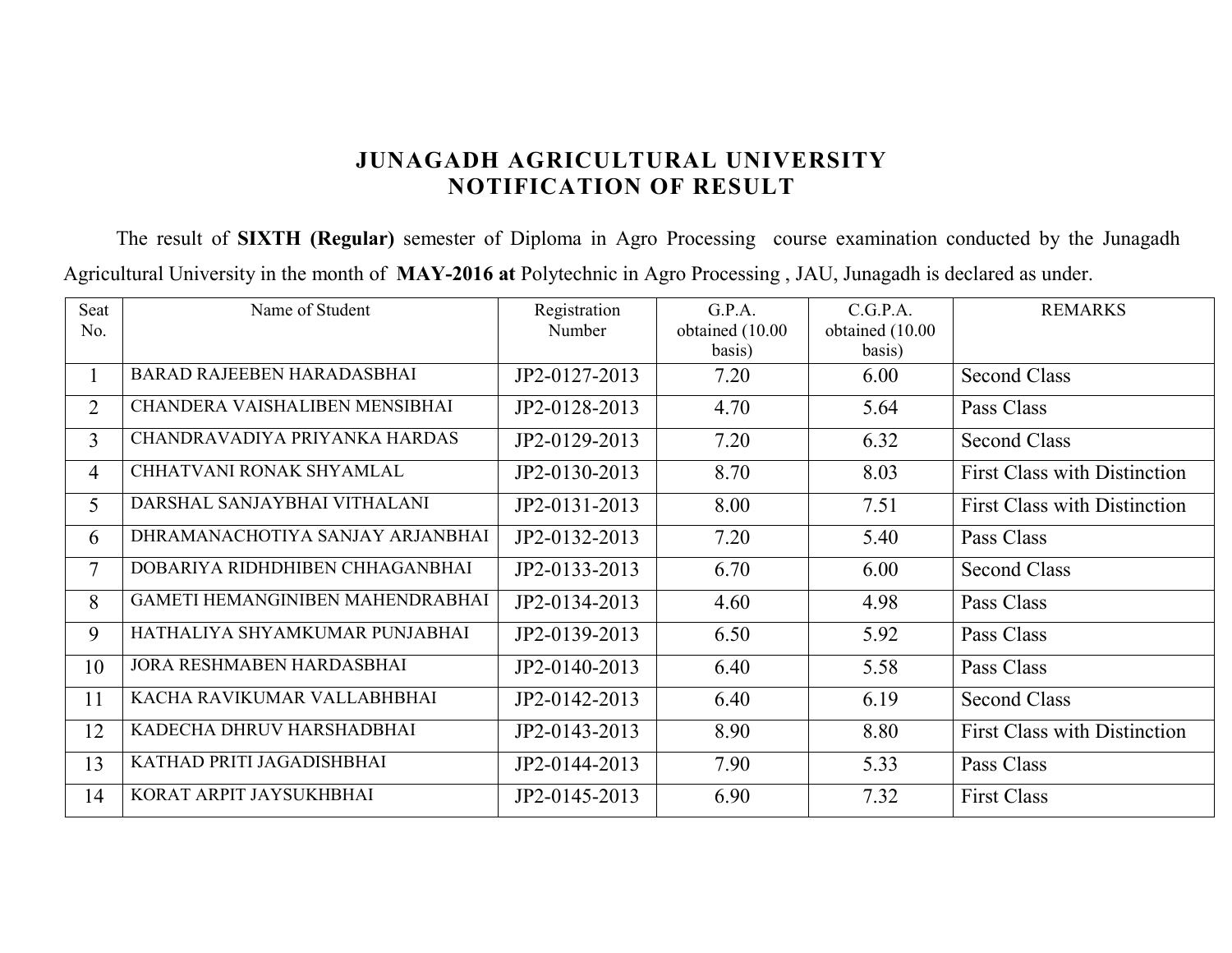| 15 | MEGHNATHI MAYURGIRI KANTIGIRI | JP2-0146-2013 | 7.20 | 5.87 | Pass Class                          |
|----|-------------------------------|---------------|------|------|-------------------------------------|
| 16 | NANDANIYA JITENDRA ARJAN      | JP2-0148-2013 | 7.50 | 7.51 | <b>First Class with Distinction</b> |
| 17 | PAMPANIYA RAHUL KALABHAI      | JP2-0149-2013 | 7.00 | 6.05 | <b>Second Class</b>                 |
| 18 | PANERA MITAL RANMALBHAI       | JP2-0150-2013 | 4.80 | 4.95 | Pass Class                          |
| 19 | PRIYAM OJASBHAI THAKRAR       | JP2-0151-2013 | 8.70 | 8.32 | <b>First Class with Distinction</b> |
| 20 | RAM VIJAYKUMAR KARSHANBHAI    | JP2-0152-2013 | 5.80 | 5.28 | Pass Class                          |
| 21 | RATHOD DAMINI JAYANTIBHAI     | JP2-0153-2013 | 5.60 | 5.59 | Pass Class                          |
| 22 | SATANI JATINKUMAR HASMUKHBHAI | JP2-0154-2013 | 6.30 | 6.19 | <b>Second Class</b>                 |
| 23 | SOLANKI NIKUNJKUMAR NAVINBHAI | JP2-0155-2013 | 4.80 | 5.15 | Pass Class                          |
| 24 | SONIGRA ANKIT NATAVARLAL      | JP2-0156-2013 | 7.00 | 8.10 | <b>First Class with Distinction</b> |
| 25 | SUHAGIYA JATISH RAMESHBHAI    | JP2-0157-2013 | 7.50 | 7.38 | <b>First Class</b>                  |
| 26 | THEBA TABBUBEN YUSUFBHAI      | JP2-0158-2013 | 7.50 | 7.31 | <b>First Class</b>                  |
| 27 | VADALIYA DIXITA HARSHUKHBHAI  | JP2-0159-2013 | 7.50 | 7.33 | <b>First Class</b>                  |
| 28 | KACHHOT MANISHABEN KISABHAI   | JP2-0108-2012 | 0.00 | 4.02 | Fail                                |
| 29 | PITHADIA DHARABEN NALINBHAI   | JP2-0115-2012 | 4.60 | 4.84 | Pass Class                          |
| 30 | VANIYA RAHUL GOVINDBHAI       | JP2-0124-2012 | 4.70 | 5.12 | Pass Class                          |
| 31 | RAVALIYA DARPAN LAXMANBHAI    | JP2-0118-2012 | 4.80 | 5.34 | Pass Class                          |

No. JAU / REG / EXAM / T-3 / 3701-04 / 2016 **REGISTRAR** Date: 27 /06/2016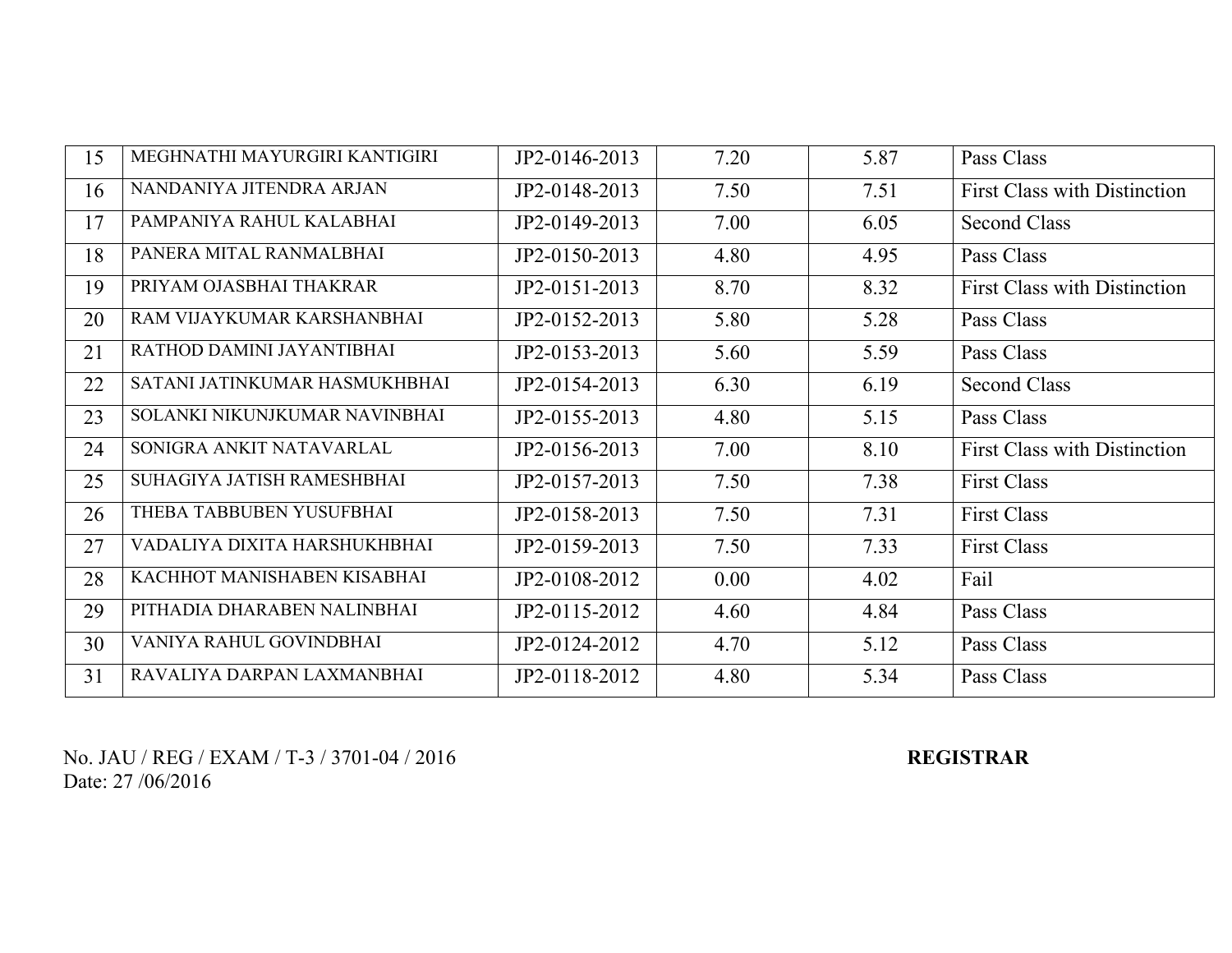# **Copy f.w.cs. to:**<br>1. The Princip

- 1. The Principal & Dean, College of Agril. Engineering and Tech. JAU, Junagadh 2. The Principal, Polytechnic in Agro Processing, JAU, Junagadh (5 copies).
- 2. The Principal, Polytechnic in Agro Processing , JAU, Junagadh (5 copies).
- 3. The Director of Students' Welfare, JAU, Junagadh.
- 4. Table-4 of this office.

| Sr. No.   Class |                                     | <b>No. of Students</b> |      | Total |
|-----------------|-------------------------------------|------------------------|------|-------|
|                 |                                     | Boy                    | Girl |       |
|                 | <b>First Class with Distinction</b> | 06                     | 00   | 06    |
|                 | <b>First Class</b>                  | 02                     | 02   | 04    |
|                 | Second Class                        |                        | 03   | 06    |
|                 | Pass Class                          | 08                     | 06   | 14    |
|                 | Fail                                | 00                     | 01   |       |
|                 | Total:                              |                        |      |       |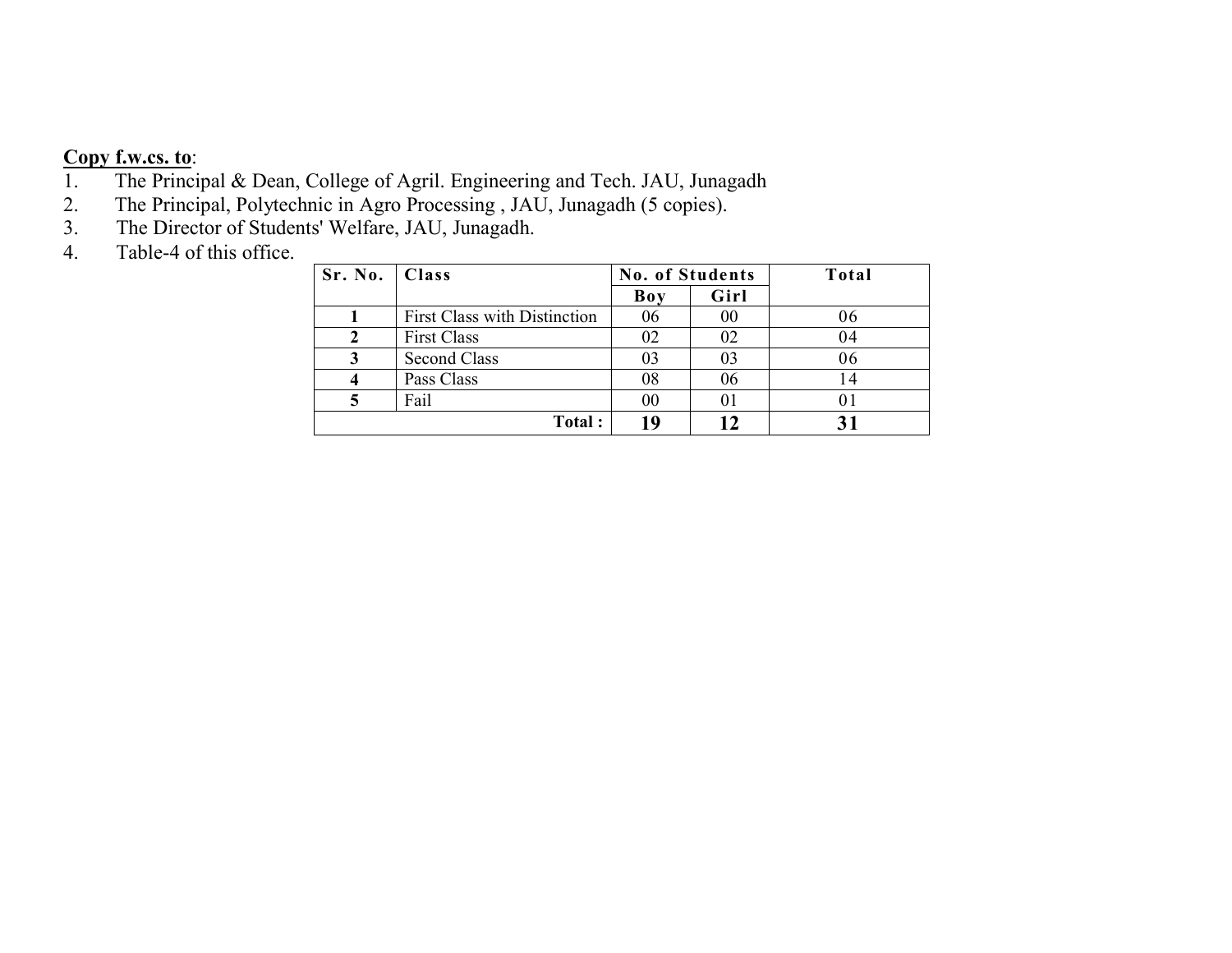

The result of **FOURTH (Regular)** semester of Diploma in Home Science course examination conducted by the Junagadh Agricultural University in the month of **MAY -2016 at** Polytechnic in Home Science, JAU, Amreli is declared as under.

| Seat            | Registration  | Name of Student                    | G.P.A.   | C.G.P.A. | <b>REMARKS</b>             |
|-----------------|---------------|------------------------------------|----------|----------|----------------------------|
| No.             | Number        |                                    | obtained | obtained |                            |
|                 |               |                                    | (10.00)  | (10.00)  |                            |
|                 |               |                                    | basis)   | basis)   |                            |
|                 | JP6-0122-2014 | AKBARI KRISHNABEN PARSOTAMBHAI     | 9.45     | 9.13     | Promoted to fifth semester |
| $\overline{2}$  | JP6-0123-2014 | <b>BHABHOR NIRUBEN DITABHAI</b>    | 6.42     | 6.08     | Promoted to fifth semester |
| 3               | JP6-0126-2014 | CHUDASAMA MUKTABEN BALUBHAI        | 7.41     | 6.92     | Promoted to fifth semester |
| 4               | JP6-0127-2014 | <b>GURJAR DIMPALBEN HARESHBHAI</b> | 7.57     | 7.25     | Promoted to fifth semester |
|                 | JP6-0128-2014 | MACHHAR HETALBEN DINESHBHAI        | 6.19     | 6.02     | Promoted to fifth semester |
| 6               | JP6-0129-2014 | MACHHAR RAVINABEN VELAJIBHAI       | 6.82     | 6.06     | Promoted to fifth semester |
|                 | JP6-0130-2014 | PANADA AGNITA MANSINH              | 8.24     | 7.30     | Promoted to fifth semester |
| 8               | JP6-0131-2014 | PANASARA URVASHIBEN SANDIPBHAI     | 8.95     | 8.80     | Promoted to fifth semester |
| 9               | JP6-0132-2014 | PANDA DHVANI MANSINH               | 8.17     | 7.83     | Promoted to fifth semester |
| 10              | JP6-0133-2014 | PARMAR JYOTSANABEN VITHTHALBHAI    | 7.51     | 6.95     | Promoted to fifth semester |
| 11              | JP6-0135-2014 | PURI RAXABEN VALLABHBHAI           | 9.69     | 9.34     | Promoted to fifth semester |
| 12              | JP6-0136-2014 | SAVALIYA PARITABEN JAYSUKHBHAI     | 9.75     | 9.43     | Promoted to fifth semester |
| 13              | JP6-0137-2014 | TATMIYA NIDHIBEN PRAVINBHAI        | 9.39     | 8.70     | Promoted to fifth semester |
| 14              | JP6-0138-2014 | VANSOLKAR SHREYA SATISHKUMAR       | 8.03     | 7.36     | Promoted to fifth semester |
| 15              | JP6-0139-2014 | VAVALIYA SEJALBEN JAYSUKHBHAI      | 9.72     | 9.46     | Promoted to fifth semester |
| 16 <sup>1</sup> | JP6-0112-2013 | GADHADARA RAJAVI RAJUBHAI          | 5.81     | 5.39     | Promoted to fifth semester |

No. JAU / REG / EXAM / T-3 /5032-35 / 2016 **REGISTRAR**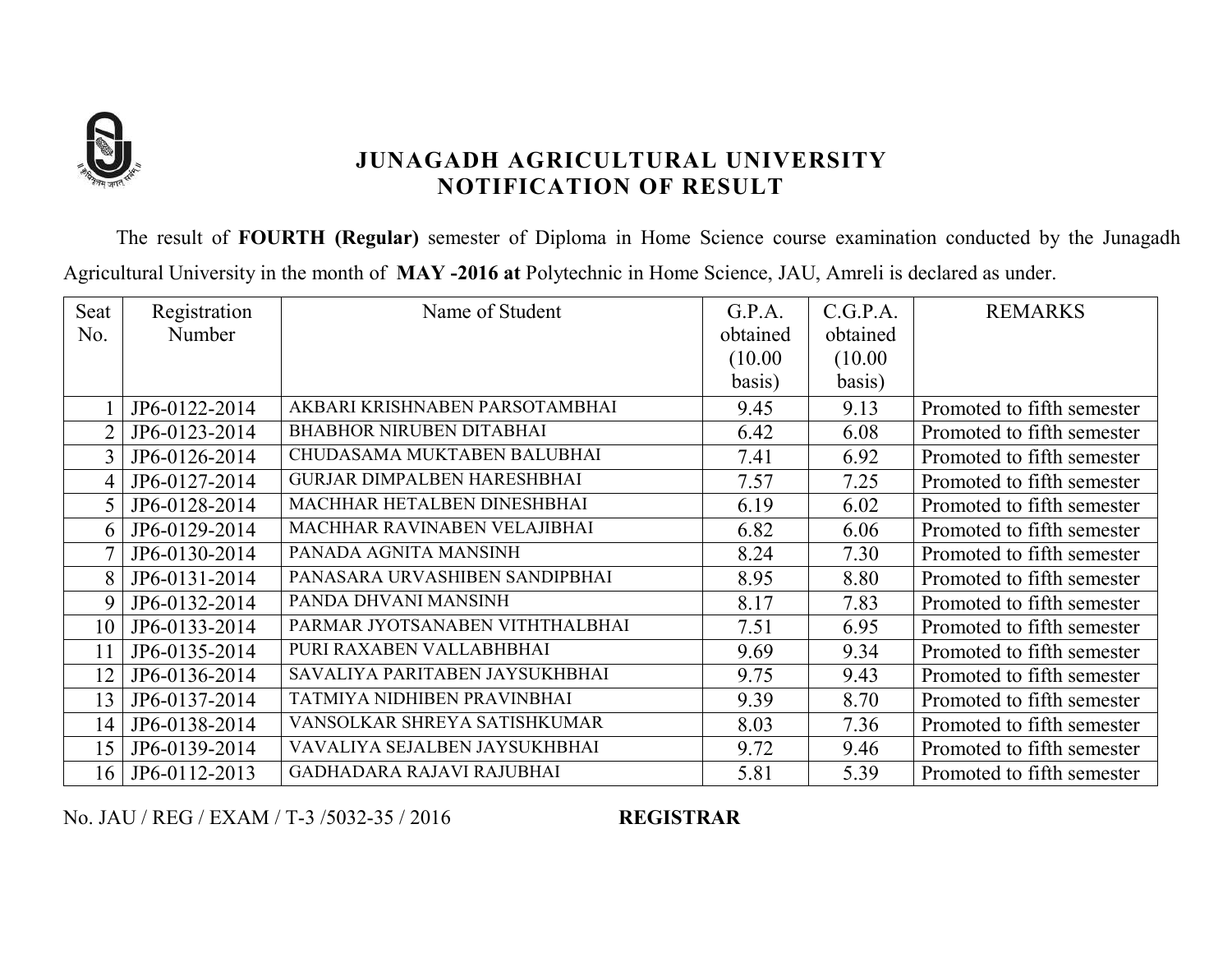Date: 01/08/ 2016

# **Copy f.w.cs. to:**<br>1. The Princi

- 1. The Principal & Dean, College of Agril. Engineering and Tech. JAU, Junagadh 2. The Principal, Polytechnic in Home Science, JAU, Amreli (5 copies).
- 2. The Principal, Polytechnic in Home Science, JAU, Amreli (5 copies).<br>3. The Director of Students' Welfare, JAU, Junagadh.
- 3. The Director of Students' Welfare, JAU, Junagadh.<br>4. Table-4 of this office.
- Table-4 of this office.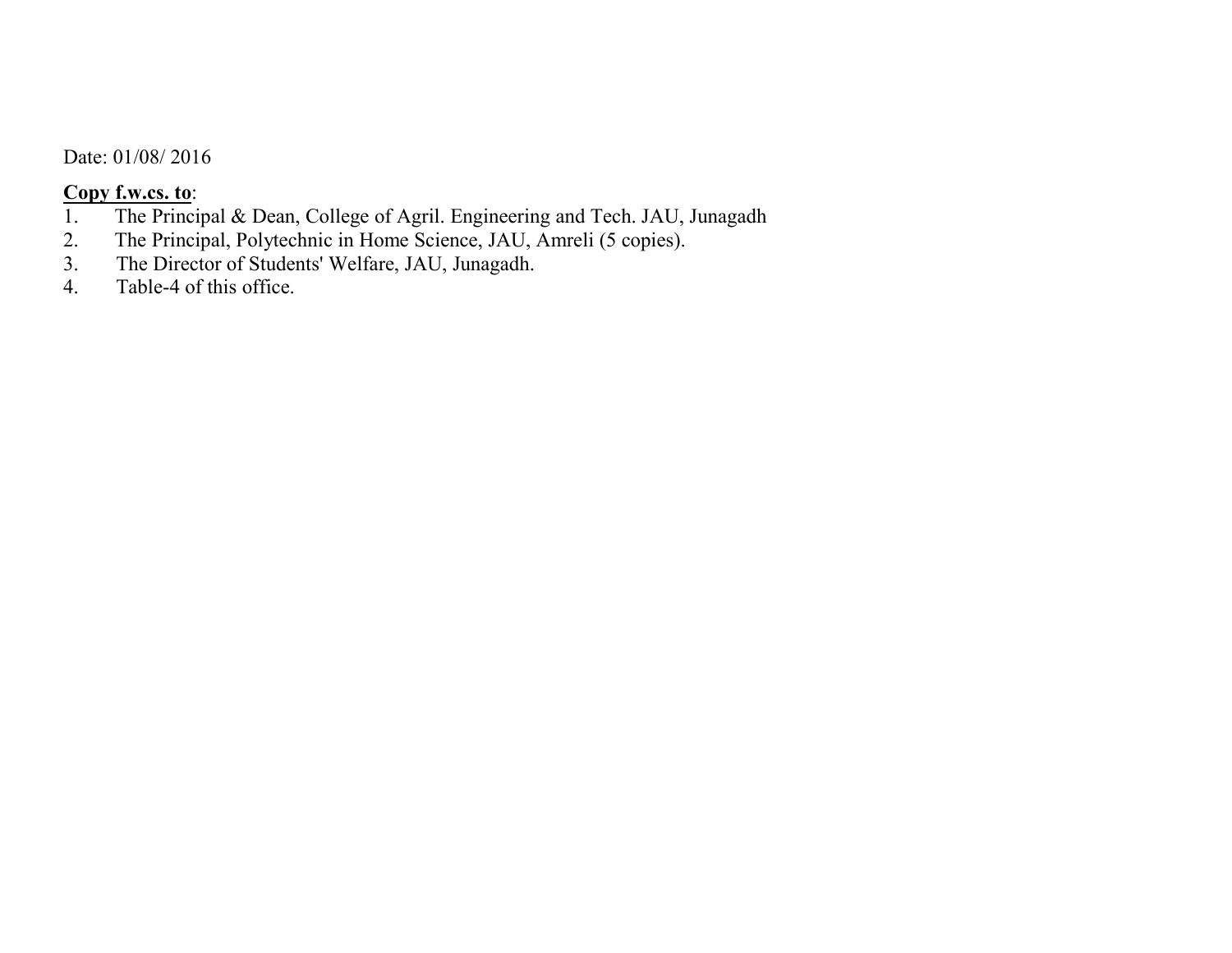

The result of **SIXTH (Regular)** semester of Diploma in Home Science course examination conducted by the Junagadh Agricultural University in the month of **MAY-2016 at** Polytechnic in Home Science, JAU, Amreli is declared as under.

| Seat No.     | Name of Student                 | <b>Registration Number</b> | G.P.A.          | C.G.P.A.        | <b>REMARKS</b>                      |
|--------------|---------------------------------|----------------------------|-----------------|-----------------|-------------------------------------|
|              |                                 |                            | obtained (10.00 | obtained (10.00 |                                     |
|              |                                 |                            | basis)          | basis)          |                                     |
|              | BAJANIYA CHANDRIKABEN DHIRUBHAI | JP6-0105-2013              | 8.09            | 7.58            | First Class with Distinction        |
|              | BAJANIYA KOMALBEN DEVSHIBHAI    | JP6-0106-2013              | 7.07            | 6.69            | <b>First Class</b>                  |
| 3            | CHAUHAN HARSHABEN MAGANBHAI     | JP6-0107-2013              | 6.93            | 6.28            | <b>Second Class</b>                 |
| 4            | CHAVDA KIRANBEN NARESHBHAI      | JP6-0108-2013              | 7.55            | 6.63            | <b>First Class</b>                  |
|              | DARJI ILAXIBEN AMBALAL          | JP6-0109-2013              | 7.37            | 6.40            | Second Class                        |
| $\mathbf{r}$ | DHANANI ANKITA ARVINDBHAI       | JP6-0110-2013              | 8.41            | 7.26            | <b>First Class</b>                  |
|              | MAHESHWARI RASHMITA SANYA       | JP6-0115-2013              | 8.37            | 7.64            | <b>First Class with Distinction</b> |
| 8            | RATHOD MEGHABEN MAHESHBHAI      | JP6-0117-2013              | 7.93            | 6.92            | <b>First Class</b>                  |
| 9            | RAULAJI SHAKTIBEN PRAVINSINH    | JP6-0118-2013              | 8.89            | 8.32            | <b>First Class with Distinction</b> |
| 10           | VAGHASIYA URVASHI HARSHDRAY     | JP6-0120-2013              | 7.89            | 7.09            | <b>First Class</b>                  |

No. JAU / REG / EXAM / T-3 / 3560-63 / 2016 **REGISTRAR** Date: 22 /06/2016

- 1. The Principal & Dean, College of Agril. Engineering and Tech. JAU, Junagadh
- 2. The Principal, Polytechnic in Home Science, JAU, Amreli (5 copies).
- 3. The Director of Students' Welfare, JAU, Junagadh.<br>4. Table-4 of this office.
- Table-4 of this office.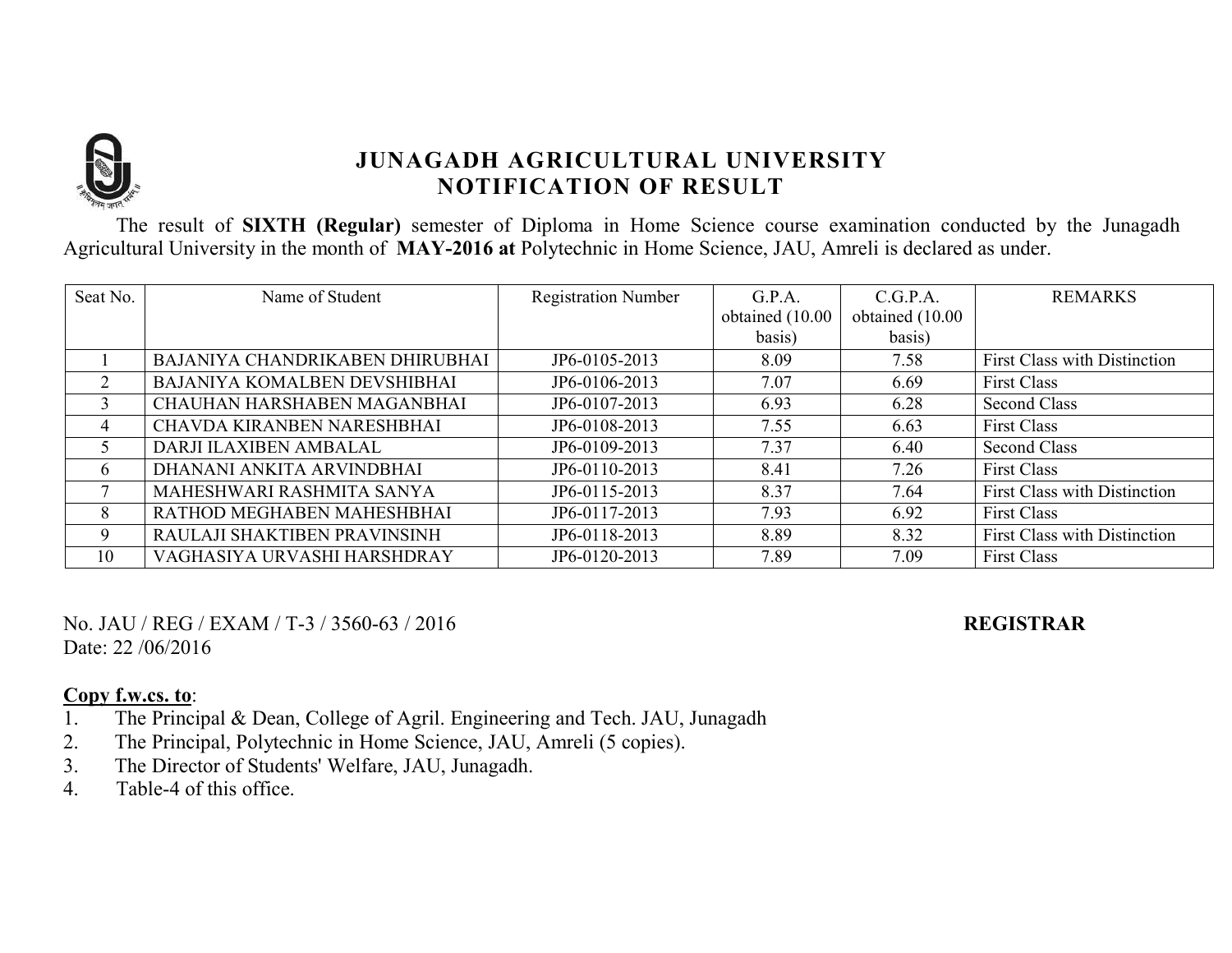| Sr. No.   Class |                                     | <b>No. of Students</b> |      | Total |
|-----------------|-------------------------------------|------------------------|------|-------|
|                 |                                     | Boy                    | Girl |       |
|                 | <b>First Class with Distinction</b> | 00                     | 03   |       |
|                 | <b>First Class</b>                  | 00                     | 05   |       |
|                 | Second Class                        | 00                     | 02   |       |
|                 | Pass Class                          | 00                     | 00   |       |
|                 | Total:                              |                        | 10   |       |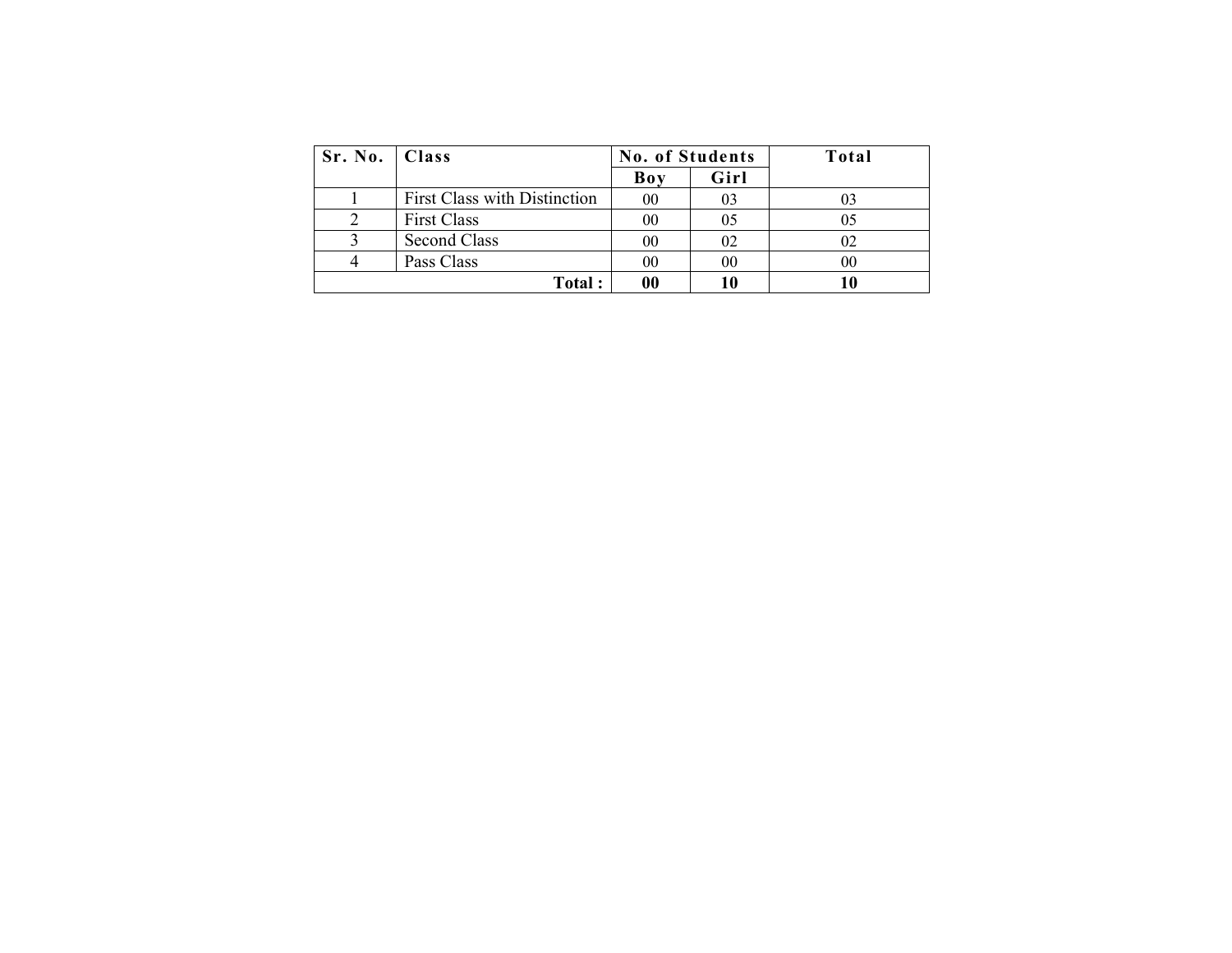

The result of **FIRST(Supple.)**semester of Diploma in Animal Husbandry course examination conducted by the Junagadh

Agricultural University in the month of **MAY/JUNE-2016 at** Polytechnic in Animal Husbandry, JAU, Junagadh is declared as under.

| Seat | Registration  | Name of Student              | G.P.A.   | C.G.P.A. | <b>REMARKS</b>                                       |
|------|---------------|------------------------------|----------|----------|------------------------------------------------------|
| No.  | Number        |                              | obtained | obtained |                                                      |
|      |               |                              | (10.00)  | (10.00)  |                                                      |
|      |               |                              | basis)   | basis)   |                                                      |
|      | JP5-0033-2014 | AHIR NARSINHBHAI BALVANTBHAI | 5.01     | 5.01     | Promoted to third semester                           |
|      | JP5-0034-2014 | BHABHOR ASHOKBHAI MALJIBHAI  | 3.41     | 3.41     | Discontinued from University Enrolment due to        |
|      |               |                              |          |          | failure to clear the courses of first sem. LAN       |
|      |               |                              |          |          | 111 and APHY 111 by fourth & final trial.            |
|      | JP5-0035-2014 | BHARAI BHAUMIK KAMLESHBHAI   | 1.78     | 1.78     | <b>Discontinued from University Enrolment due to</b> |
|      |               |                              |          |          | failure to clear the courses of first sem. LAN       |
|      |               |                              |          |          | 111, APHY 111 and LPM 111 by fourth $\&$ final       |
|      |               |                              |          |          | trial.                                               |

No. JAU / REG / EXAM / T-3 / 5181-84 / 2016 **REGISTRAR** Date: 04/08/ 2016

- 1. The Principal & Dean, College of Veterinary Science and Animal Husbandry, JAU, Junagadh
- 2. The Principal, Polytechnic in Animal Husbandry, JAU, Junagadh (5 copies).
- 3. The Director of Students' Welfare, JAU, Junagadh.
- 4. Table-4 of this office.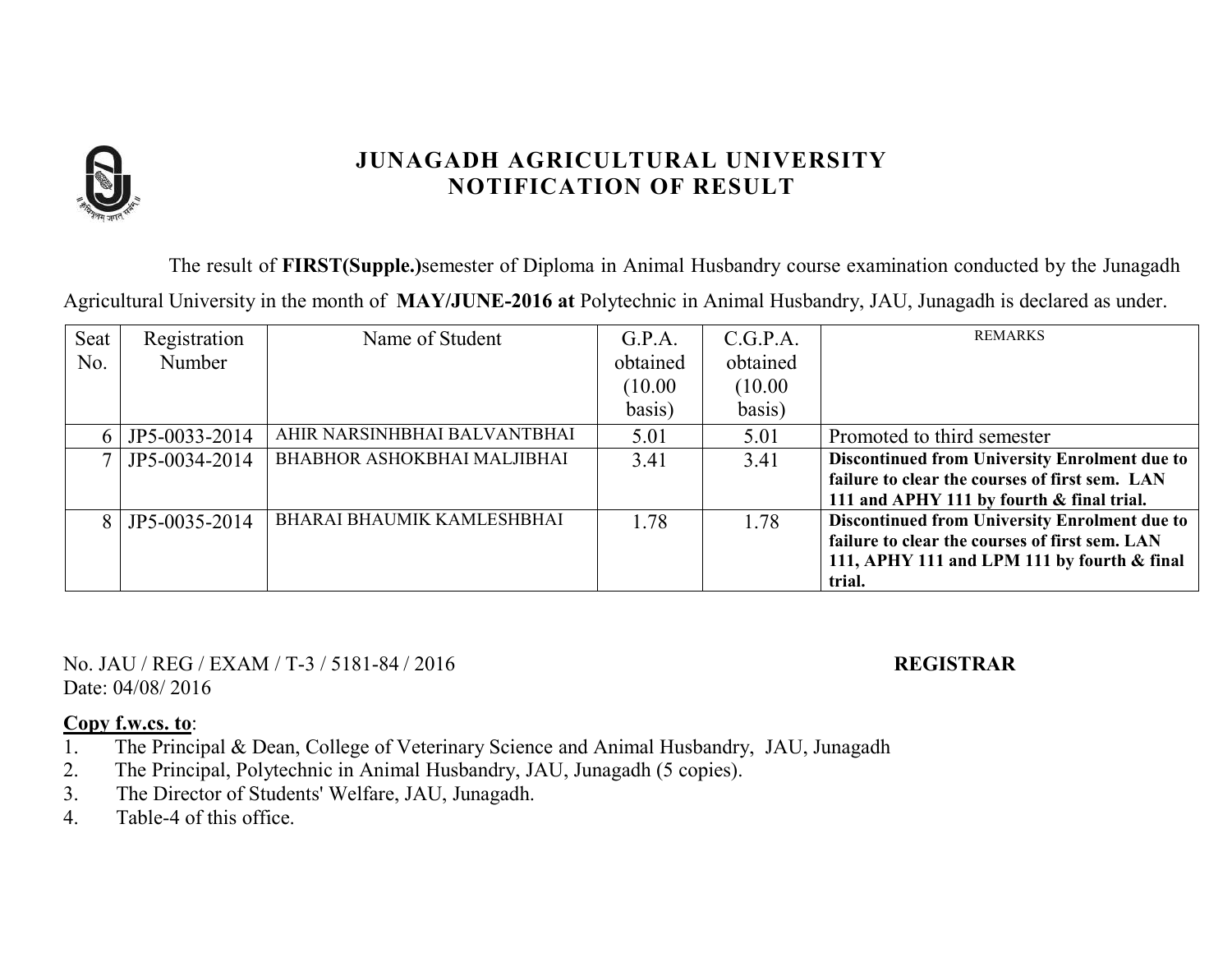

The result of **SECOND(Part)** semester of Diploma in Animal Husbandry course examination conducted by the Junagadh

Agricultural University in the month of **MAY/JUNE-2016 at** Polytechnic in Animal Husbandry, JAU, Junagadh is declared as under.

| Seat<br>No. | Registration<br>Number | Name of Student              | G.P.A.<br>obtained<br>(10.00)<br>basis) | C.G.P.A.<br>obtained<br>(10.00)<br>basis) | <b>REMARKS</b>                                                                                                                                                                                                                                                        |
|-------------|------------------------|------------------------------|-----------------------------------------|-------------------------------------------|-----------------------------------------------------------------------------------------------------------------------------------------------------------------------------------------------------------------------------------------------------------------------|
| 29          | JP5-0033-2014          | AHIR NARSINHBHAI BALVANTBHAI | 4.65                                    | 4.77                                      | Promoted to third semester                                                                                                                                                                                                                                            |
| 30          | JP5-0034-2014          | BHABHOR ASHOKBHAI MALJIBHAI  | 2.59                                    | 2.87                                      | 1. Not Promoted to Third semester due to not clear<br>the course(s) $AN-121, AB-121 \& AHE-121$ by<br>third trial.<br>2. Discontinued from University Enrolment due to<br>failure to clear the courses of first sem. LAN 111<br>and APHY 111 by fourth & final trial. |
| 31          | JP5-0039-2014          | JADAV PRATIKKUMAR LAXMIDAS   | 5.01                                    | 5.11                                      | Promoted to third semester                                                                                                                                                                                                                                            |
| 32          | JP5-0043-2014          | JOTVA KANABHAI RAJABHAI      | 6.28                                    | 6.38                                      | Promoted to third semester                                                                                                                                                                                                                                            |
| 33          | JP5-0064-2014          | VIKANI SAVAN PRAVINBHAI      | 5.45                                    | 5.46                                      | 1. Not Promoted to third semester<br>2. On academic probation to clear the course(s) AB-<br>121 by Fourth & final trial                                                                                                                                               |

No. JAU / REG / EXAM / T-3 / 5185-88 / 2016 **REGISTRAR** Date: 04/08/ 2016

**Copy f.w.cs. to**:

1. The Principal & Dean, College of Veterinary Science and Animal Husbandry, JAU, Junagadh

- 2. The Principal, Polytechnic in Animal Husbandry, JAU, Junagadh (5 copies).
- 3. The Director of Students' Welfare, JAU, Junagadh.

4. Table-4 of this office.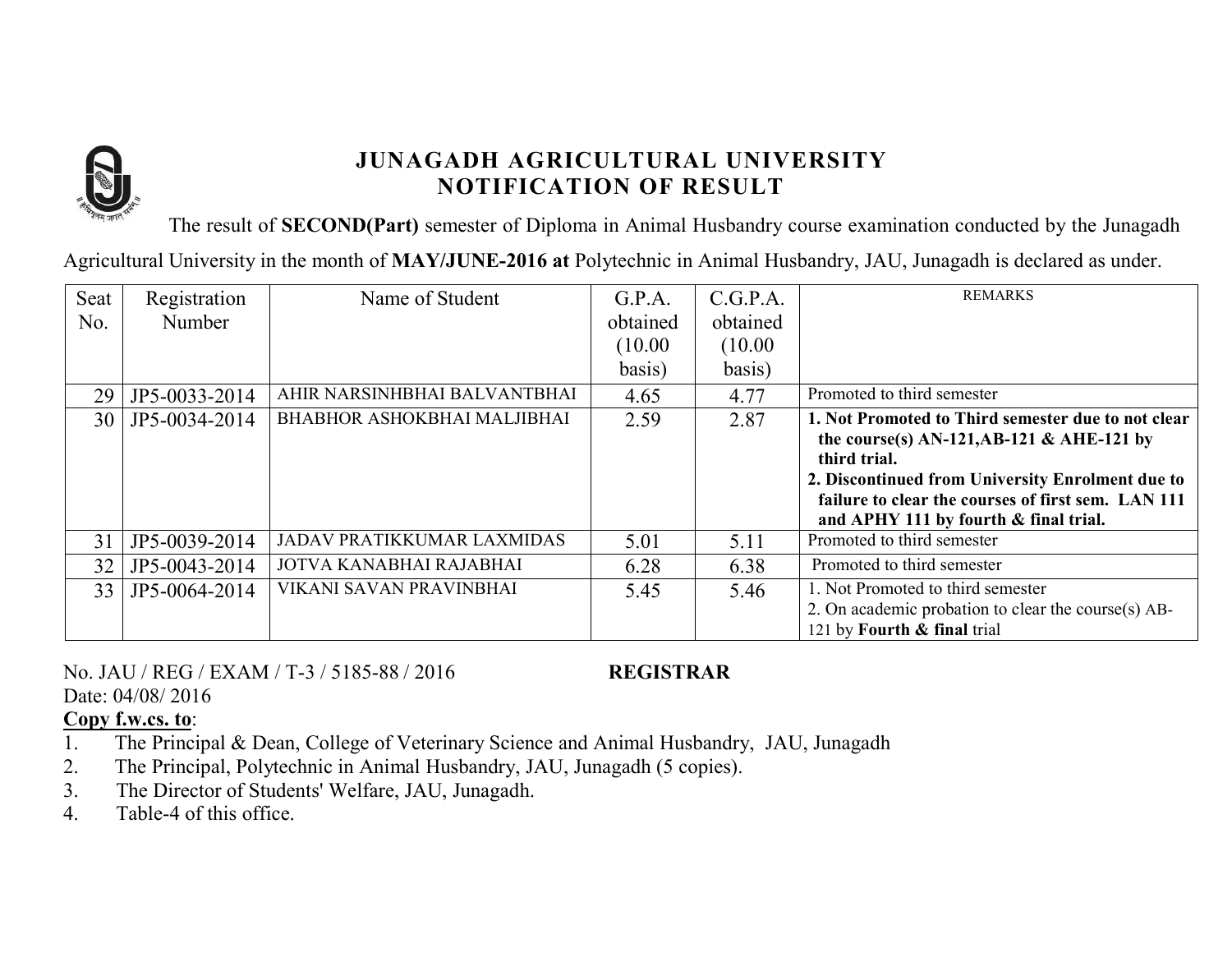

The result of **THIRD(Supple.)**semester of Diploma in Animal Husbandry course examination conducted by the Junagadh

Agricultural University in the month of **MAY/JUNE-2016 at** Polytechnic in Animal Husbandry, JAU, Junagadh is declared as under.

| Seat           | Registration  | Name of Student              | G.P.A.   | C.G.P.A. | <b>REMARKS</b>                                  |
|----------------|---------------|------------------------------|----------|----------|-------------------------------------------------|
| No.            | Number        |                              | obtained | obtained |                                                 |
|                |               |                              | (10.00)  | (10.00)  |                                                 |
|                |               |                              | basis)   | basis)   |                                                 |
|                | JP5-0037-2014 | DAMOR CHIRAGKUMAR RAMANBHAI  | 4.89     | 4.92     | 1. Not Promoted to Fifth semester               |
|                |               |                              |          |          | 2. On academic probation to clear the           |
|                |               |                              |          |          | $course(s) VPA-211$ by third trial              |
|                |               |                              |          |          | 3. He has also to clear the course(s) VP-221    |
|                |               |                              |          |          | and AR-221 of fourth sem. by second trial       |
|                | JP5-0058-2014 | PARMAR ASHISH LILABHAI       | 5.01     | 5.18     | Promoted to Fifth semester                      |
| $\overline{3}$ | JP5-0059-2014 | PIPALIYA HARSHIT PRAGAJIBHAI | 5.12     | 5.41     | Promoted to Fifth semester                      |
| 4              | JP5-0060-2014 | PITHIYA PARESHKUMAR RAMBHAI  | 5.71     | 5.62     | Promoted to Fifth semester                      |
|                | JP5-0064-2014 | VIKANI SAVAN PRAVINBHAI      | 4.05     | 4.81     | 1. Not Promoted to Fourth semester              |
|                |               |                              |          |          | 2. On academic probation to clear the           |
|                |               |                              |          |          | course(s) VPARA-211 and AN-211 by third         |
|                |               |                              |          |          | trial                                           |
|                |               |                              |          |          | 3. He has also to clear the course(s) AB-121 of |
|                |               |                              |          |          | Scond sem. by fourth & final trial              |
| 6 I            | JP5-0065-2014 | ZANKAT SUJITKUMAR GOVINDBHAI | 5.45     | 5.37     | Promoted to Fifth semester                      |

No. JAU / REG / EXAM / T-3 / 5189-92 / 2016 **REGISTRAR** Date: 04/08/ 2016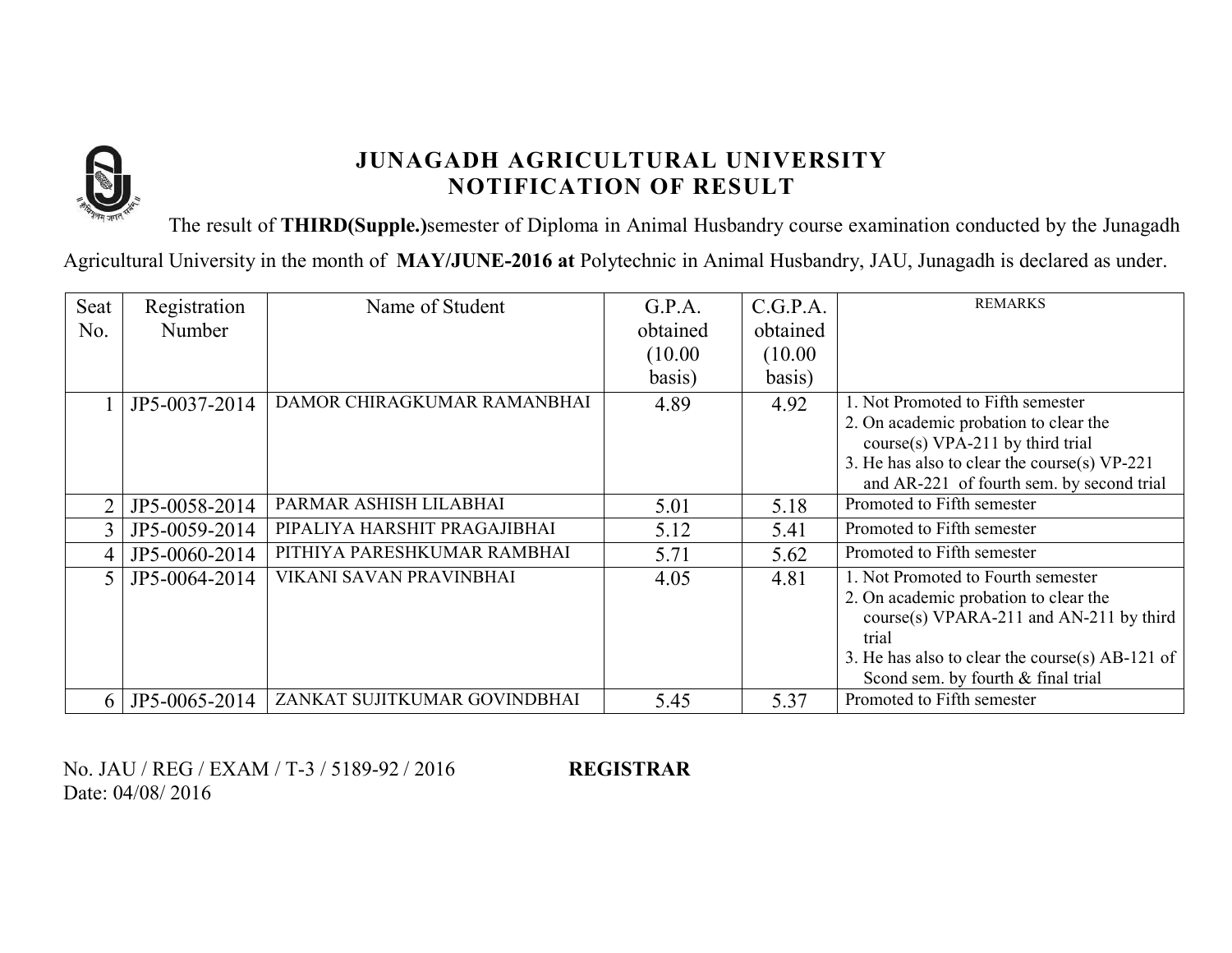# **Copy f.w.cs. to:**<br>1. The Princi

- 1. The Principal & Dean, College of Veterinary Science and Animal Husbandry, JAU, Junagadh 2. The Principal, Polytechnic in Animal Husbandry, JAU, Junagadh (5 copies).
- 2. The Principal, Polytechnic in Animal Husbandry, JAU, Junagadh (5 copies).<br>3. The Director of Students' Welfare, JAU, Junagadh.
- The Director of Students' Welfare, JAU, Junagadh.
- 4. Table-4 of this office.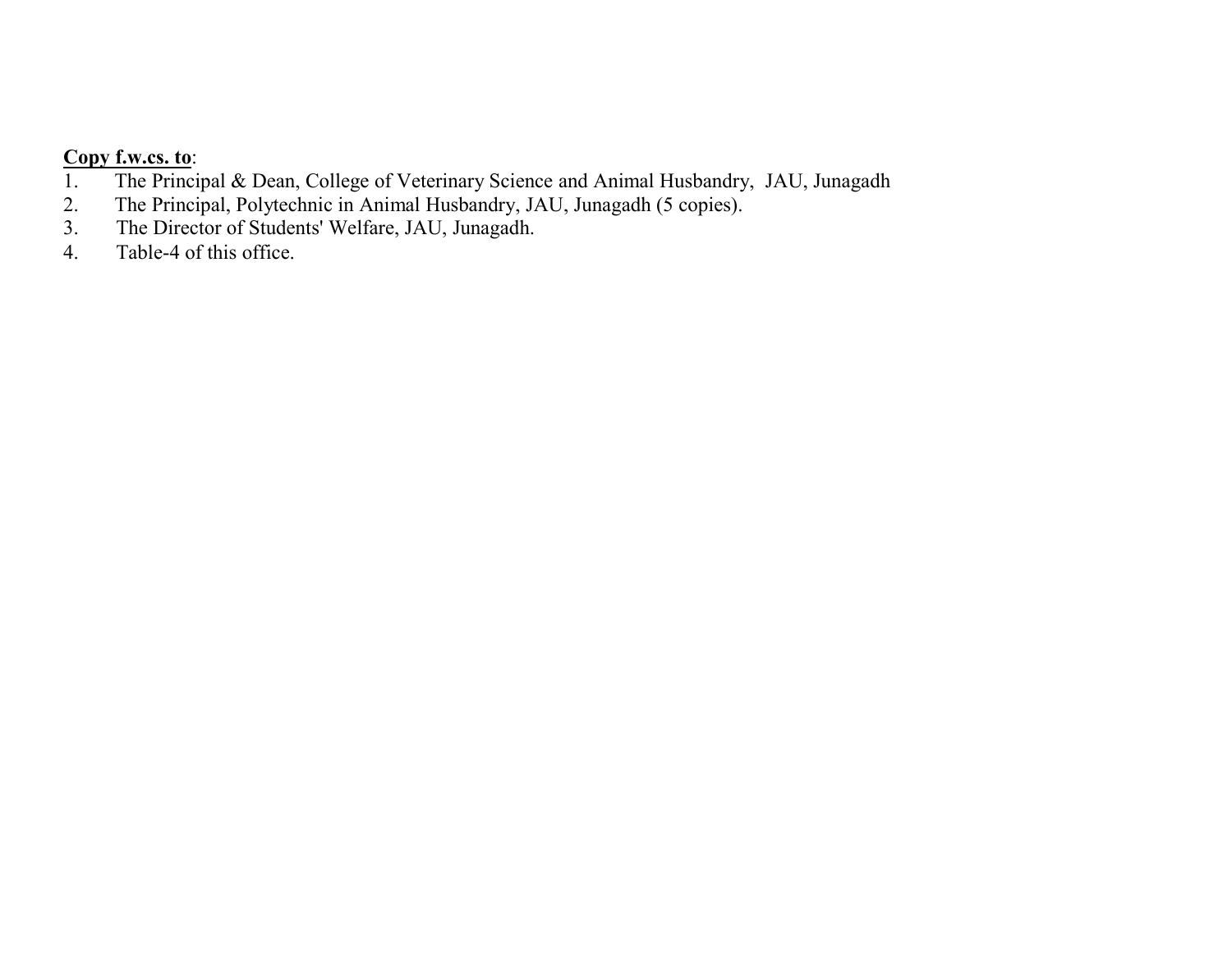

The result of **FOURTH(Regular)** semester of Diploma in Animal Husbandry course examination conducted by the Junagadh Agricultural University in the month of **MAY/JUNE-2016 at** Polytechnic in Animal Husbandry, JAU, Junagadh is declared as under.

| Seat           | Registration  | Name of Student                                 | G.P.A.   | C.G.P.A. | <b>REMARKS</b>                           |
|----------------|---------------|-------------------------------------------------|----------|----------|------------------------------------------|
| No.            | <b>Number</b> |                                                 | obtained | obtained |                                          |
|                |               |                                                 | (10.00)  | (10.00)  |                                          |
|                |               |                                                 | basis)   | basis)   |                                          |
|                | JP5-0037-2014 | DAMOR CHIRAGKUMAR RAMANBHAI                     | 4.15     | 4.73     | 1. Not Promoted to Fifth semester        |
|                |               |                                                 |          |          | 2. On academic probation to clear the    |
|                |               |                                                 |          |          | course(s) $VP-221$ and AR-221 of         |
|                |               |                                                 |          |          | fourth sem. by second trial              |
|                |               |                                                 |          |          | 3. He has also to clear the course $(s)$ |
|                |               |                                                 |          |          | VPA-211 by third trial of third sem.     |
| $\overline{2}$ | JP5-0008-2013 | <b>DINDOD HARDIKKUMAR</b><br><b>NITESHKUMAR</b> | 5.38     | 5.33     | Promoted to fifth semester               |
|                | JP5-0040-2014 | JOGAL RAJESHKUMAR GOVINDBHAI                    | 5.92     | 5.96     | Promoted to fifth semester               |
| 4              | JP5-0041-2014 | JOTVA DIPAKKUMAR RAMBHAI                        | 5.25     | 5.43     | Promoted to fifth semester               |
| 5              | JP5-0045-2014 | KALASAVA KISHANKUMAR KANTILAL                   | 5.69     | 5.63     | Promoted to fifth semester               |
| 6              | JP5-0046-2014 | KANERIA HARDIK ATULBHAI                         | 6.71     | 6.63     | Promoted to fifth semester               |
|                | JP5-0047-2014 | KANPARIYA CHIRAG BHIKHABHAI                     | 7.74     | 7.37     | Promoted to fifth semester               |
| 8              | JP5-0048-2014 | KHANPARA SONALI PRAVINKUMAR                     | 8.33     | 8.21     | Promoted to fifth semester               |
| 9              | JP5-0049-2014 | MAKAVANA DHRUVKUMAR<br><b>VITHTHALBHAI</b>      | 6.24     | 5.83     | Promoted to fifth semester               |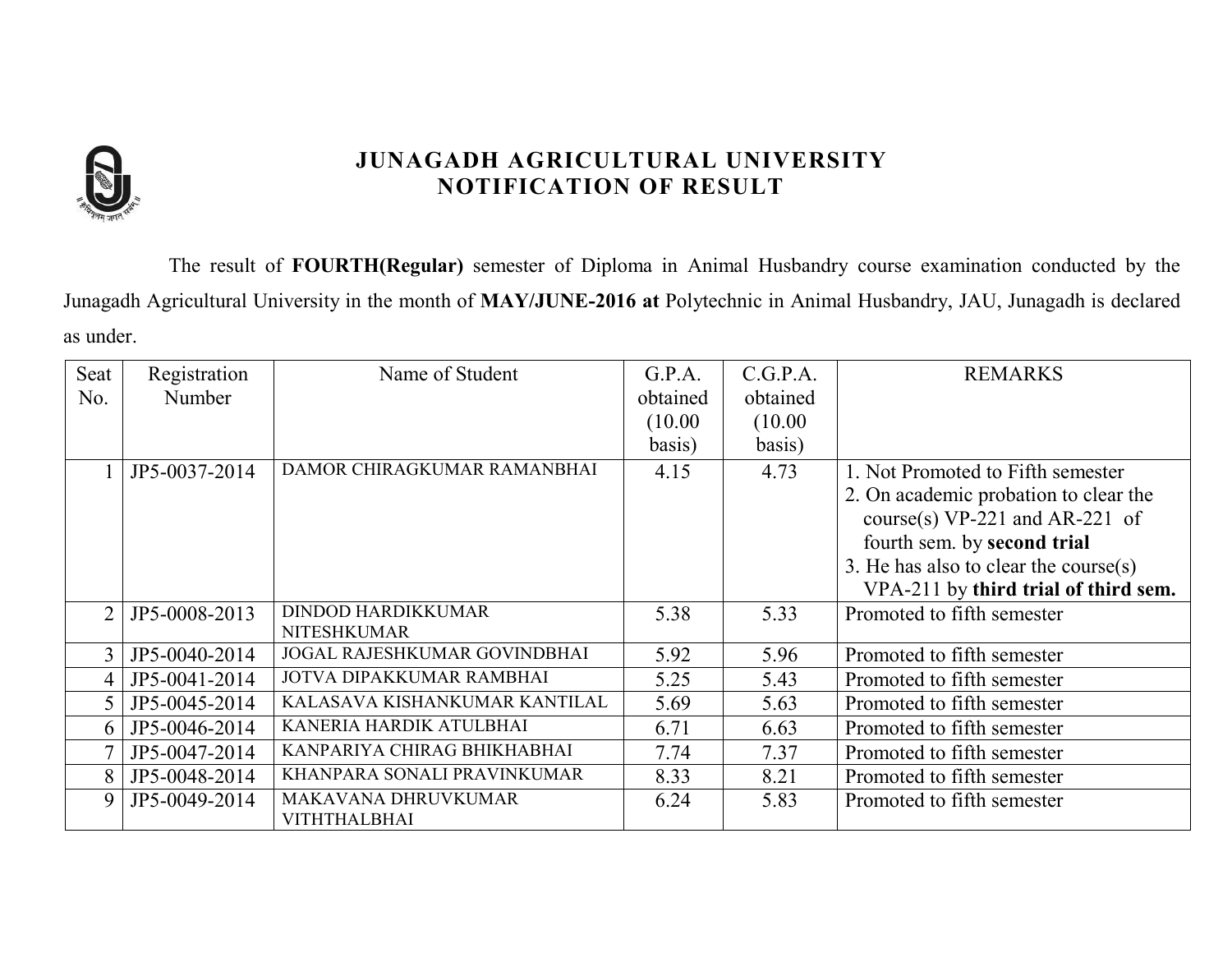| 10 | JP5-0050-2014 | MAKWANA PRAVINBHAI GOVINDBHAI | 5.96 | 5.54 | Promoted to fifth semester                |  |
|----|---------------|-------------------------------|------|------|-------------------------------------------|--|
| 11 | JP5-0051-2014 | MODHAVADIYA AJAY ARJANBHAI    | 7.50 | 7.43 | Promoted to fifth semester                |  |
| 12 | JP5-0052-2014 | MORI HARSHILKUMAR HIMATBHAI   | 6.34 | 6.17 | Promoted to fifth semester                |  |
| 13 | JP5-0053-2014 | MORI JAYDEEP RAJABHAI         | 6.44 | 6.51 | Promoted to fifth semester                |  |
| 14 | JP5-0056-2014 | PAGHDAR DIMPAL GOPALBHAI      | 7.39 | 7.20 | Promoted to fifth semester                |  |
| 15 | JP5-0058-2014 | PARMAR ASHISH LILABHAI        | 5.38 | 5.27 | Promoted to fifth semester                |  |
| 16 | JP5-0016-2013 | PARMAR RAHULKUMAR             | 5.54 | 5.27 | Promoted to fifth semester                |  |
|    |               | <b>KARASHANBHAI</b>           |      |      |                                           |  |
| 17 | JP5-0017-2013 | PATEL CHIRAGKUMAR KHEMABHAI   | 5.23 | 5.31 | Promoted to fifth semester                |  |
| 18 | JP5-0020-2013 | PATEL NAITIKKUMAR RAJUBHAI    | 5.24 | 5.04 | 1. Promoted to fifth semester             |  |
|    |               |                               |      |      | 2. He has to clear the course(s) VP-221   |  |
|    |               |                               |      |      | of by second trial                        |  |
| 19 | JP5-0059-2014 | PIPALIYA HARSHIT PRAGAJIBHAI  | 5.67 | 5.54 | Promoted to fifth semester                |  |
| 20 | JP5-0060-2014 | PITHIYA PARESHKUMAR RAMBHAI   | 5.19 | 5.49 | Promoted to fifth semester                |  |
| 21 | JP5-0061-2014 | SAVALIYA AKSHAY MANSHUKHBHAI  | 5.81 | 5.97 | Promoted to fifth semester                |  |
| 22 | JP5-0062-2014 | SOJITRA BHAVIN GIRISHKUMAR    | 7.26 | 7.28 | Promoted to fifth semester                |  |
| 23 | JP5-0025-2013 | SOLANKI RAVEEBHAI MANGALBHAI  | 5.88 | 5.45 | Promoted to fifth semester                |  |
| 24 | JP5-0028-2013 | VADHER SANJAYKUMAR BHIKHABHAI | 4.61 | 4.86 | 1. Promoted to fifth semester             |  |
|    |               |                               |      |      | 2. He has to clear the course(s) $VP-221$ |  |
|    |               |                               |      |      | of by second trial                        |  |
| 25 | JP5-0065-2014 | ZANKAT SUJITKUMAR GOVINDBHAI  | 5.06 | 5.27 | Promoted to fifth semester                |  |

No. JAU / REG / EXAM / T-3 / 5193-96 / 2016 **REGISTRAR**

Date: 04/08/ 2016

#### **Copy f.w.cs. to**:

1. The Principal & Dean, College of Veterinary Science and Animal Husbandry, JAU, Junagadh<br>2. The Principal, Polytechnic in Animal Husbandry, JAU, Junagadh (5 copies).

2. The Principal, Polytechnic in Animal Husbandry, JAU, Junagadh (5 copies).<br>3. The Director of Students' Welfare, JAU, Junagadh.

The Director of Students' Welfare, JAU, Junagadh.

4. Table-4 of this office.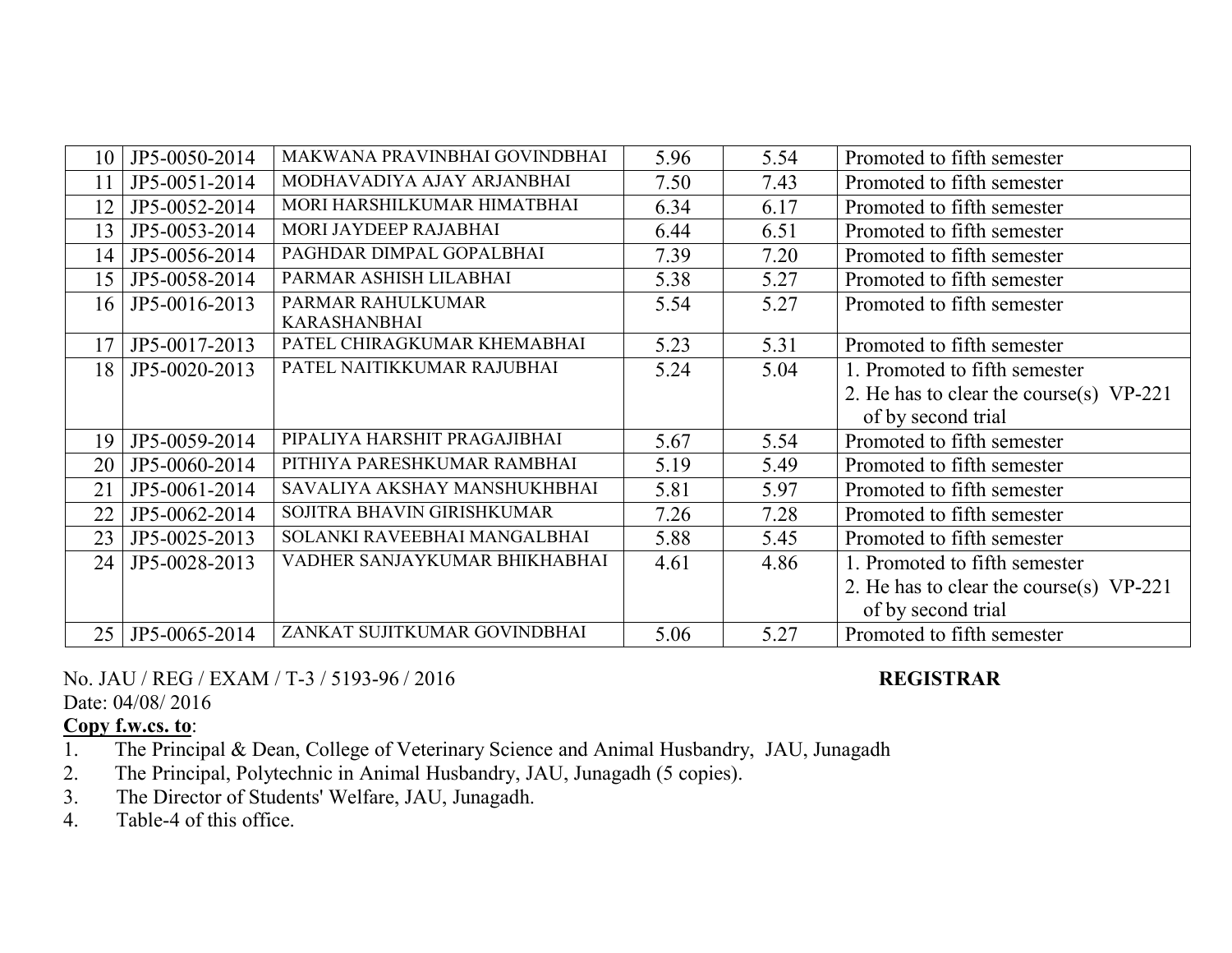

The result of **Sixth (Regular)** semester of Diploma in Animal Husbandry course examination conducted by the Junagadh Agricultural University in the month of **MAY-2016 at** Polytechnic in Animal Husbandry, JAU, Junagadh is declared as under.

| Seat No.       | Name of Students               | <b>Registration Number</b> | G.P.A.<br>obtained (10.00<br>basis) | C.G.P.A.<br>obtained (10.00<br>basis) | <b>REMARKS</b>                      |
|----------------|--------------------------------|----------------------------|-------------------------------------|---------------------------------------|-------------------------------------|
|                | CHETARIYA RAHUL ALABHAI        | JP5-0003-2013              | S                                   | 6.10                                  | <b>Second Class</b>                 |
| $\overline{2}$ | DEEP MUKESHBHAI TRAMBADIYA     | JP5-0004-2013              | S                                   | 7.38                                  | <b>First Class</b>                  |
| $\overline{3}$ | DETHARIYA RAVIKUMAR SURESHBHAI | JP5-0006-2013              | S                                   | 7.40                                  | <b>First Class</b>                  |
| $\overline{4}$ | MIROLIYA GAURAV DEVRAJBHAI     | JP5-0014-2013              | S                                   | 7.70                                  | <b>First Class with Distinction</b> |
| 5              | PARMAR PRITESHKUMAR PRAVINBHAI | JP5-0015-2013              | S                                   | 5.99                                  | Pass Class                          |
| 6              | RATHOD ANANDKUMAR MADHAVJIBHAI | JP5-0021-2013              | S                                   | 6.90                                  | <b>First Class</b>                  |
| $\overline{7}$ | SOLANKI MAYURKUMAR VIJAYBHAI   | JP5-0023-2013              | S                                   | 7.47                                  | <b>First Class</b>                  |
| 8              | SOLANKI PIYUSHKUMAR PUNJABHAI  | JP5-0024-2013              | S                                   | 5.90                                  | Pass Class                          |
| 9              | <b>SOLANKI SANJAY NARAN</b>    | JP5-0026-2013              | S                                   | 6.81                                  | <b>First Class</b>                  |
| 10             | SUREJA MEHUL KISHORBHAI        | JP5-0027-2013              | S                                   | 7.78                                  | <b>First Class with Distinction</b> |
| 11             | VAGH RAHUL ARJANBHAI           | JP5-0030-2013              | S                                   | 6.39                                  | <b>Second Class</b>                 |
| 12             | <b>VALA VIVEK MENSIBHAI</b>    | JP5-0032-2013              | S                                   | 5.81                                  | Pass Class                          |

No. JAU / REG / EXAM / T-3 / 3705-08 / 2016 **REGISTRAR**